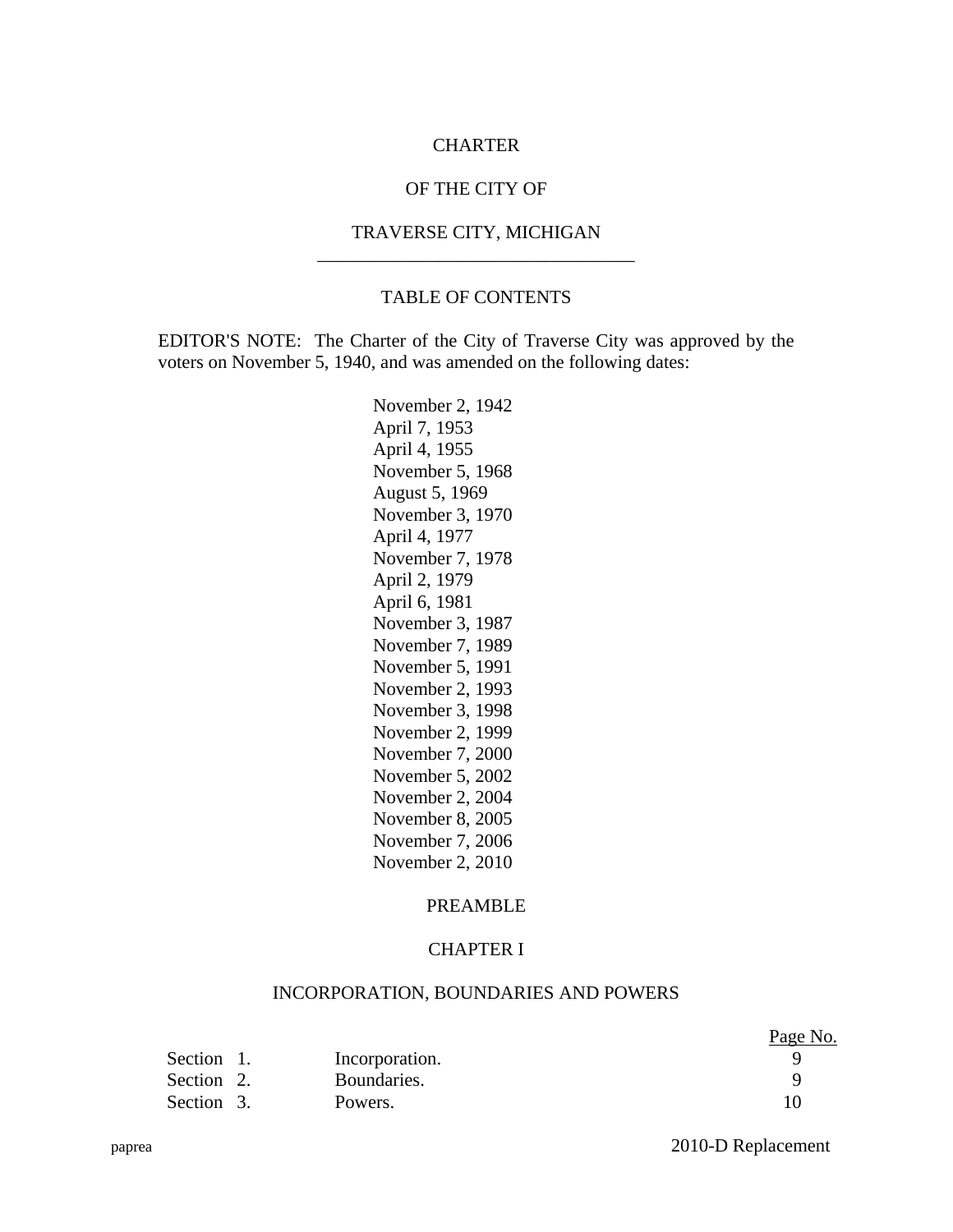## CHAPTER II

## **ELECTIONS**

## Page No.

| Section 4.   | Wards and Precincts.                               | 11     |
|--------------|----------------------------------------------------|--------|
| Section 5.   | Nonpartisan Elections.                             | 11     |
| Section 6.   | State Law to Apply.                                | 11     |
| Section 7.   | Election Commission.                               | 11     |
| Section 8.   | Date of Regular City Election. (Superseded)        | 11     |
| Section 9.   | Primary Election. (Superseded)                     | 11     |
| Section 10.  | Special Elections.                                 | 11     |
| Section 11.  | <b>Election Notices.</b>                           | 12     |
| Section 12.  | Voting Hours.                                      | 12     |
| Section 13.  | <b>Nomination Petitions.</b>                       | 12     |
| Section 14.  | Qualifications of Elective City Offices.           | 12     |
| Section 15.  | Affidavit of Eligibility.                          | 12, 13 |
| Section 16.  | Time for Filing Nomination Petitions. (Superseded) | 13     |
| Section 17.  | Certification of Names of Candidates. (Superseded) | 13     |
| Section 17A. | Election of Officers.                              | 13     |
| Section 18.  | Board of Canvassers. (Repealed)                    | 13     |
| Section 19.  | Filling of Vacancies.                              | 13     |

## CHAPTER III

### THE GOVERNING BODY

| Section 20. | City Commission.              | 14 |
|-------------|-------------------------------|----|
| Section 21. | Terms of Office. (Superseded) | 14 |
| Section 22. | Mayor. (Superseded)           | 14 |
| Section 23. | Compensation. (Superseded)    | 14 |

## CHAPTER IV

## LEGISLATION, POWERS AND PROCEDURE

| Section 24. | Regular Meetings. (Superseded)                   | 15     |
|-------------|--------------------------------------------------|--------|
| Section 25. | Special Meetings.                                | 15     |
| Section 26. | Presiding Officer.                               | 15     |
| Section 27. | Quorum; Voting.                                  | 15     |
| Section 28. | Limitations on the Power of the City Commission. | 15, 16 |
| Section 29. | Actions of the City Commission.                  | 16     |
| Section 30. | Rules of the City Commission.                    | 16     |
| Section 31. | Ordinances.                                      | 16, 17 |

## 2006-A Replacement bmarentette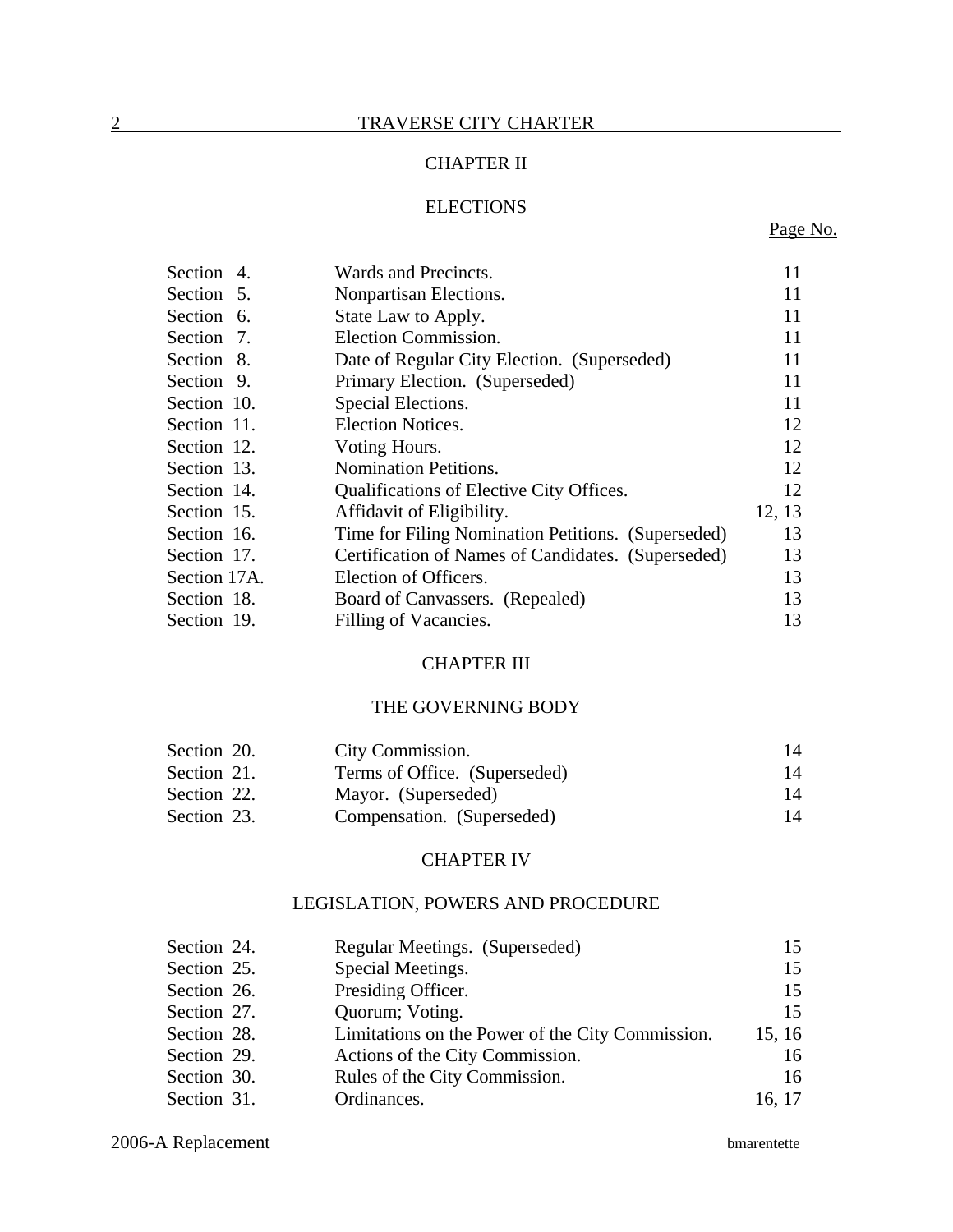## 3 TRAVERSE CITY CHARTER

|             |                                           | Page No. |
|-------------|-------------------------------------------|----------|
| Section 32. | Ordinance Record.                         |          |
| Section 33. | Publication; Adoption of Technical Codes. | 17       |
| Section 34. | Compilation and Revision.                 | 18       |

## CHAPTER V

## ADMINISTRATIVE SERVICE

| Section 35. | City Manger; Qualifications.                  |        | 19    |
|-------------|-----------------------------------------------|--------|-------|
| Section 36. | General Functions and Duties of City Manager. | 19, 20 |       |
| Section 37. | Removal of City Manager.                      | 20, 21 |       |
| Section 38. | Appointment of Administrative Officers.       |        | 21    |
| Section 39. | Administrative Departments.                   |        | 21    |
| Section 40. | Purchasing Procedure.                         |        | 21,22 |
| Section 41. | Investigations.                               |        | 22    |
| Section 42. | Supervisors. (Repealed)                       |        | 22    |
| Section 43. | Board of Review.                              |        | 22    |
| Section 44. | City Clerk.                                   |        | 22    |
| Section 45. | City Treasurer.                               | 22, 23 |       |
| Section 46. | City Assessor.                                | 23, 24 |       |
| Section 47. | City Attorney.                                |        | 24    |
| Section 48. | City Engineer.                                | 24, 25 |       |
| Section 49. | City Health Officer. (Repealed)               |        | 25    |
| Section 50. | Property to be Delivered to Successor.        |        | 25    |
| Section 51. | Police Department.                            |        | 25    |
| Section 52. | Fire Department.                              |        | 25    |

## CHAPTER VI

## MUNICIPAL COURT

(EDITOR'S NOTE: Former sections 51 through 68 regarding a municipal court were repealed by State law.)<br>Section 69. Traffic Violations Bureau. 26

| Section 70. | Constable. (Repealed)                      | 26 |
|-------------|--------------------------------------------|----|
| Section 71. | Bond. (Repealed)                           | 26 |
| Section 72. | Duties of Constable. (Repealed)            | 26 |
| Section 73. | Compensation of Constable. (Repealed)      | 26 |
| Section 74. | Vacancy in Office of Constable. (Repealed) | 26 |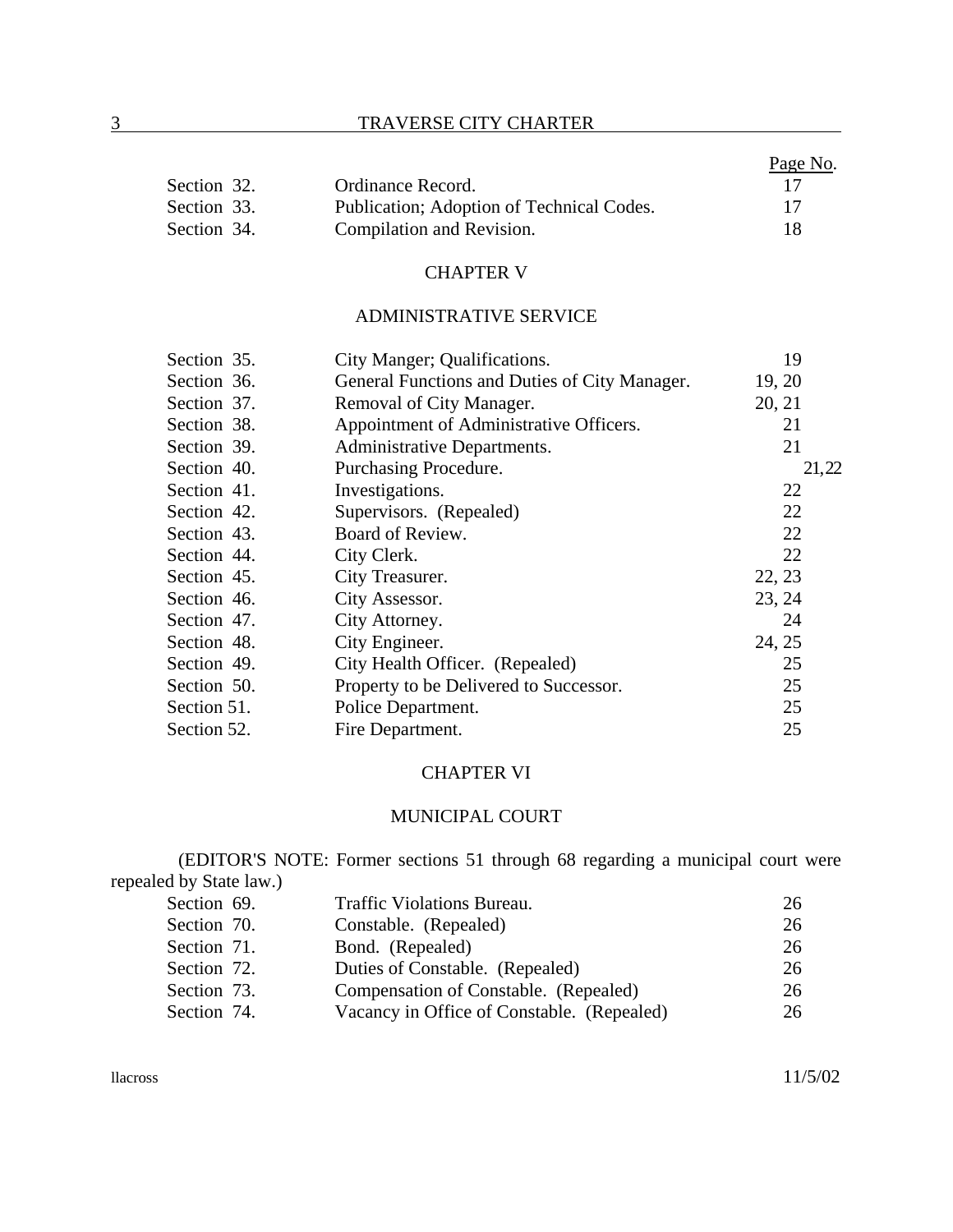## 4 TRAVERSE CITY CHARTER

## CHAPTER VII

## GENERAL FINANCE; BUDGET PROCEDURE

|             |                                | Page No. |
|-------------|--------------------------------|----------|
| Section 75. | Fiscal Year.                   | 27       |
| Section 76. | Budget Procedure.              | 27       |
| Section 77. | <b>Budget Document.</b>        | 27       |
| Section 78. | Budget Hearing.                | 27       |
| Section 79. | Review of Budget.              | 28       |
| Section 80. | Adoption of Budget; Tax Limit. | 28       |
| Section 81. | Disbursement of Funds.         | 28       |
| Section 82. | Transfer of Appropriations.    | 28       |
| Section 83. | Budget Control.                | 28       |
| Section 84. | Depository.                    | 28       |
| Section 85. | Independent Audit.             | 29       |

## CHAPTER VIII

## GENERAL FINANCE; BORROWING POWER

| Section 86. | General Borrowing.        | 30 |
|-------------|---------------------------|----|
| Section 87. | Special Assessment Bonds. | 30 |
| Section 88. | Mortgage Bonds.           | 30 |
| Section 89. | Other Bonds.              | 30 |
| Section 90. | Preparation and Records.  |    |

## CHAPTER IX

# GENERAL FINANCE; TAXATION

| Section 91.  | Subjects of Taxation.                    | 32 |
|--------------|------------------------------------------|----|
| Section 92.  | <b>Taxation Procedure.</b>               | 32 |
| Section 93.  | Meeting of Board of Review.              | 32 |
| Section 94.  | Notice of Meetings.                      | 32 |
| Section 95.  | Endorsement of Assessment Roll.          | 32 |
| Section 96.  | Certification of Tax Levy to Assessor.   | 33 |
| Section 97.  | Collection by Treasurer.                 | 33 |
| Section 98.  | Taxes; When Due.                         | 33 |
| Section 99.  | Partial Payment of Taxes.                | 33 |
| Section 100. | Return to County Treasurer.              | 34 |
| Section 101. | State, County, School and Library Taxes. | 34 |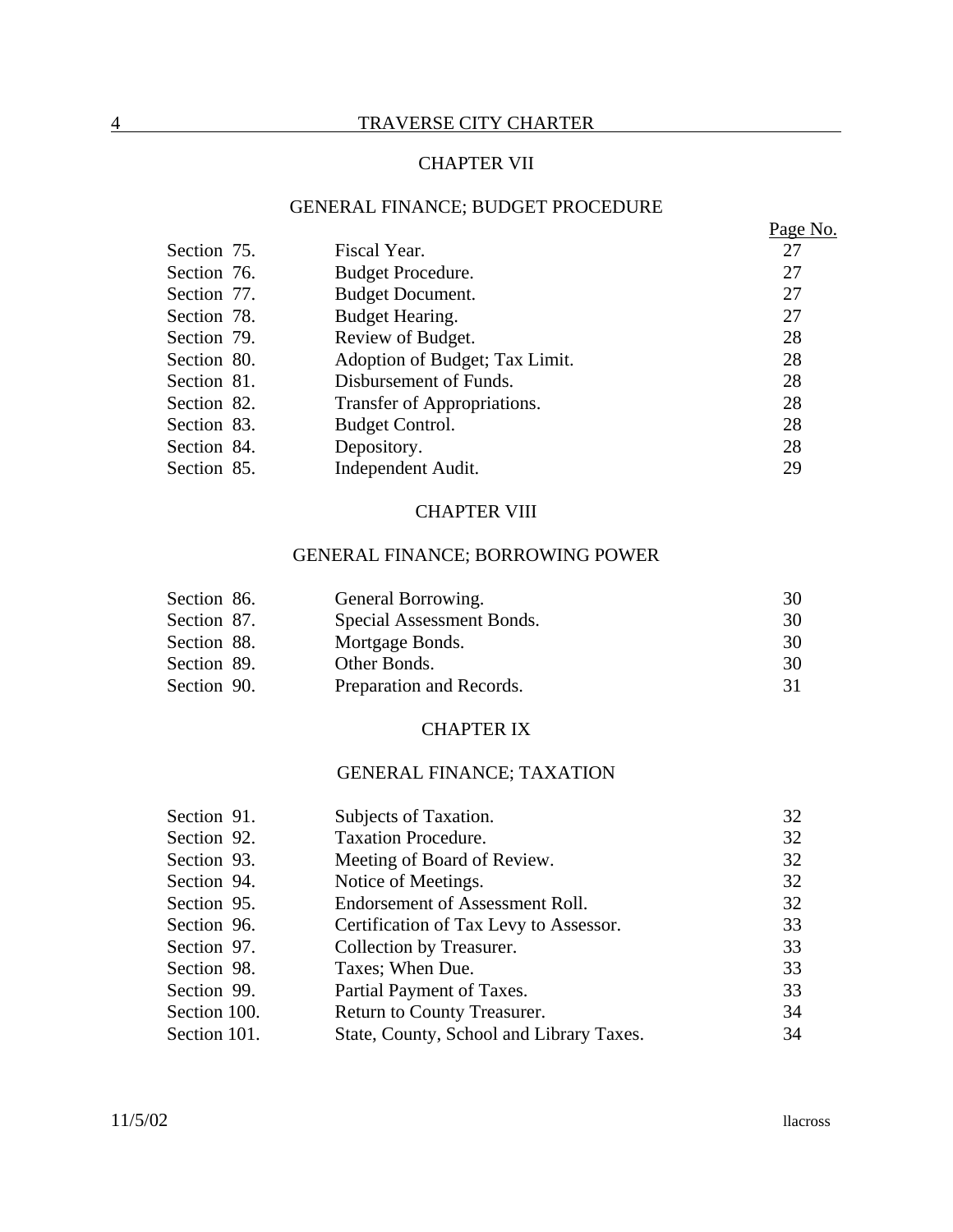# CHAPTER X

## SPECIAL ASSESSMENTS

|              |                                    | Page No. |
|--------------|------------------------------------|----------|
| Section 102. | General.                           | 35       |
| Section 103. | Resolution of City Commission.     | 35       |
| Section 104. | Special Assessment Roll.           | 35       |
| Section 105. | Review.                            | 35       |
| Section 106. | Notice.                            | 35       |
| Section 107. | Objections to Improvement.         | 35       |
| Section 108. | Additional Assessment; Refunds.    | 36       |
| Section 109. | Collection of Special Assessments. | 36       |
| Section 110. | Procedure.                         | 36       |

## CHAPTER XI

## UTILITIES; FRANCHISES; PERMITS

| Section 111. | Franchises.                       | 37 |
|--------------|-----------------------------------|----|
| Section 112. | Right of Regulation.              | 37 |
| Section 113. | Regulation of Rates.              | 37 |
| Section 114. | Purchase; Condemnation.           | 38 |
| Section 115. | Revocable Permits.                | 38 |
| Section 116. | Joint Use.                        | 38 |
| Section 117. | Use of Streets and Public Places. | 38 |

## CHAPTER XII

# MUNICIPALLY OWNED UTILITIES

| Section 118. | Operation for Benefit of City.       | 39     |
|--------------|--------------------------------------|--------|
| Section 119. | Administration by City Manager.      | 39     |
| Section 120. | Separate Utility Funds.              | 39     |
| Section 121. | Municipal Utility Emergency Reserve. | 39     |
| Section 122. | Use of Utility Revenues.             | 40     |
| Section 123. | Mortgage Bonds.                      | 40     |
| Section 124. | Rules and Regulations.               | 40     |
| Section 125. | Accounts and Reports.                | 40, 41 |
| Section 126. | Disposal of Plants.                  | 41     |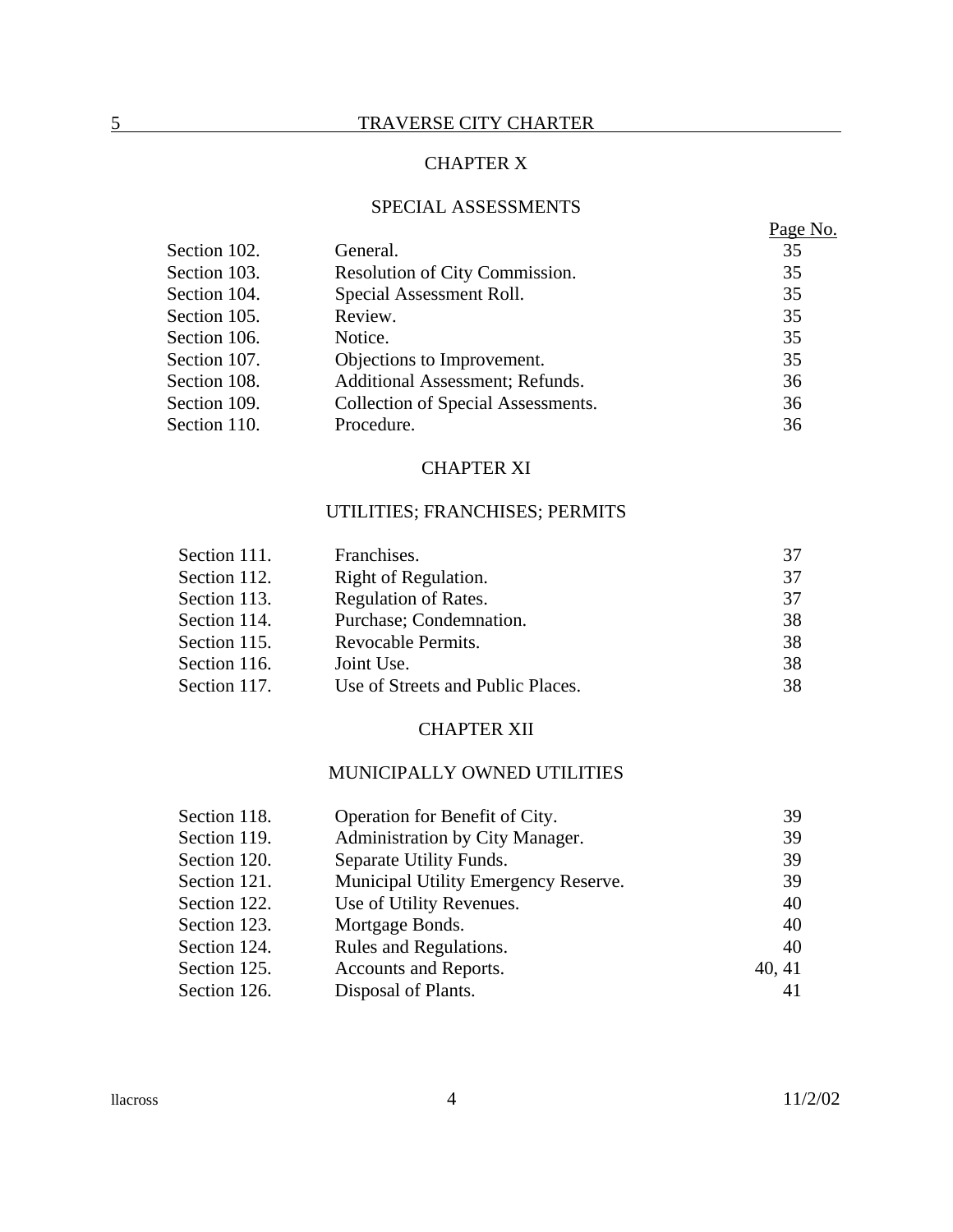## 6 TRAVERSE CITY CHARTER

## CHAPTER XIII

# STREETS, PUBLIC GROUNDS AND PROPERTY, CEMETERIES, PARKS, TRUSTS

|              |                                         | Page No. |
|--------------|-----------------------------------------|----------|
| Section 127. | General.                                | 42       |
| Section 128. | Perpetual Dedication.                   | 42       |
| Section 129. | Trusts.                                 | 42       |
| Section 130. | Cemetery Care Funds.                    | 42, 43   |
| Section 131. | Platting and Sale.                      | 43       |
| Section 132. | Protection; Establishment; Maintenance. | 43       |

## CHAPTER XIV

## PUBLIC LIBRARIES

| Section 133. | Board of Library Trustees.        | 44     |
|--------------|-----------------------------------|--------|
| Section 134. | Control of Grounds and Buildings. | 44     |
| Section 135. | Power to Maintain.                | 44     |
| Section 136. | Organization.                     | 44     |
| Section 137. | Government of Library.            | 44, 45 |
| Section 138. | Employees and Compensation.       | 45     |
| Section 139. | Injury to Library or Books.       | 45     |
| Section 140. | Reports.                          | 45     |
| Section 141. | Donations.                        | 45     |

#### CHAPTER XV

#### RECALL; INITIATIVE; REFERENDUM

| Section 142. | Recall.                      | 46 |
|--------------|------------------------------|----|
| Section 143. | Initiative and Referendum.   | 46 |
| Section 144. | Petitions.                   | 46 |
| Section 145. | <b>Commission Procedure.</b> | 46 |
| Section 146. | Submission to Electors.      | 47 |
| Section 147. | General Provisions.          | 47 |

### CHAPTER XVI

### MISCELLANEOUS PROVISIONS

| Section 148. | Peace, Health and Safety. |  |
|--------------|---------------------------|--|
|              |                           |  |

11/5/02 llacross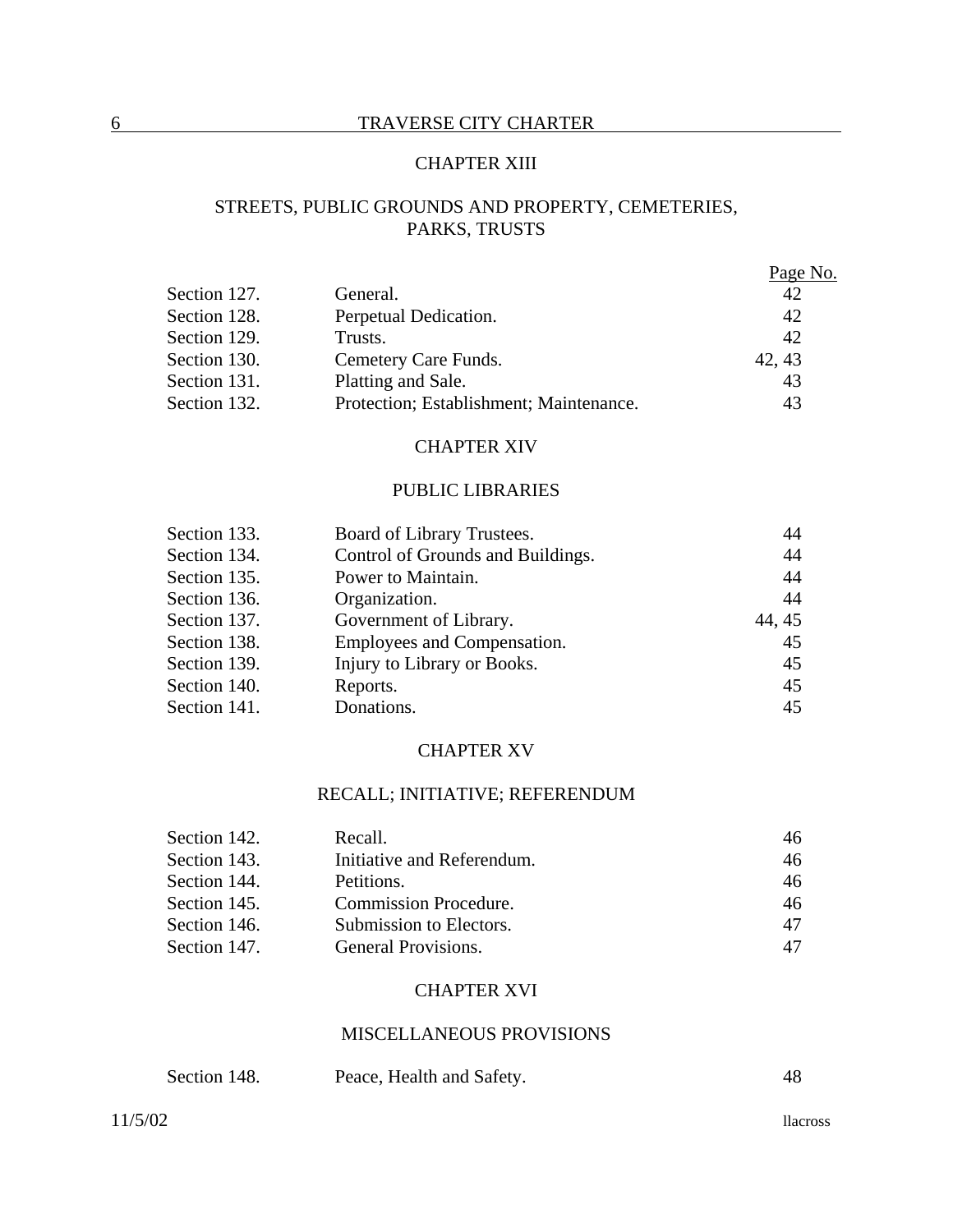|              |                                              | Page No. |
|--------------|----------------------------------------------|----------|
| Section 149. | House Trailers.                              | 48       |
| Section 150. | Water and Watercourses.                      | 48       |
| Section 151. | Wharves and Dockage.                         | 48       |
| Section 152. | Restrictions as to Contracts and Official    |          |
|              | Positions.                                   | 48       |
| Section 153. | Vacancy Defined.                             | 49       |
| Section 154. | <b>Official Interest in Contracts.</b>       | 49       |
| Section 155. | Civil Service.                               | 49       |
| Section 156. | Private Use of Public Property.              | 49       |
| Section 157. | Misdemeanors Under Charter and Violations of |          |
|              | Ordinances.                                  | 50       |
| Section 158. | Notice of Publication.                       | 50       |
| Section 159. | Damage Claims.                               | 50       |
| Section 160. | City Planning Commission.                    | 50       |
| Section 161. | Uniform Accounting.                          | 51       |
| Section 162. | Public Records.                              | 51       |
| Section 163. | Amendments.                                  | 51       |
| Section 164. | Headings.                                    | 51       |
| Section 165. | Severability.                                | 51       |
| Section 166. | Submission of Charter.                       | 51       |
| Section 167. | First Election.                              | 51, 52   |

## CHAPTER XVII

## SCHEDULE

| Section 168. | Submission of Charter; Terms of Office of First   |    |  |
|--------------|---------------------------------------------------|----|--|
|              | Commission.                                       | 53 |  |
| Section 169. | First Commission Meeting.                         | 53 |  |
| Section 170. | Hold-Over Offices.                                | 53 |  |
| Section 171. | Budget Adjustments.                               | 53 |  |
| Section 172. | Ordinance and Resolutions; Contracts; Franchises. | 53 |  |
| Section 173. | Taxes and Assessments.                            | 54 |  |
| Section 174. | Vested Rights Continued.                          | 54 |  |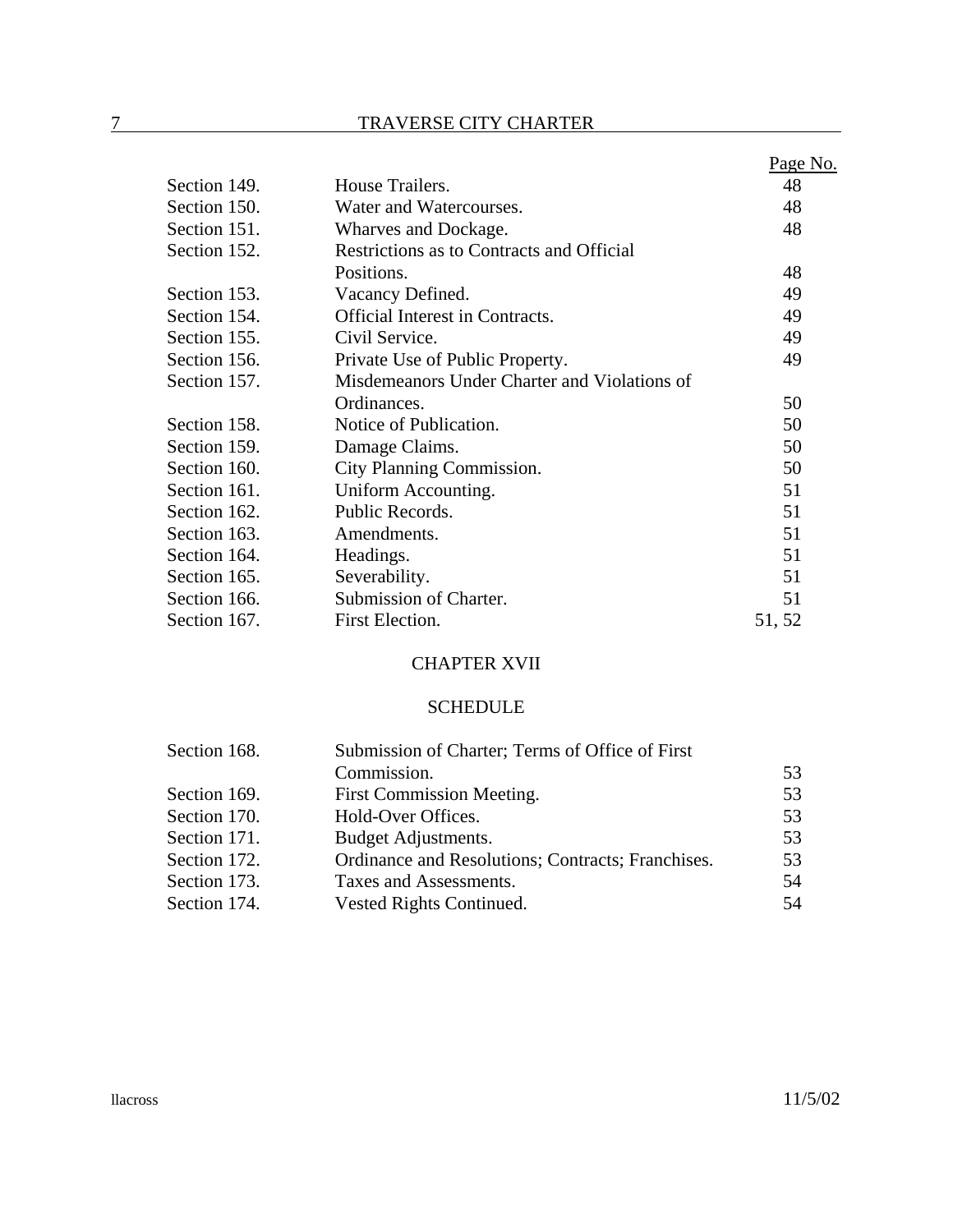## CHAPTER XVIII

## LIGHT AND POWER BOARD

|              |                             | Page No. |
|--------------|-----------------------------|----------|
| Section 175. | Light and Power Department. | 55       |
| Section 176. | Light and Power Board.      | 55       |
| Section 177. | Organization of Board.      | 55, 56   |
| Section 178. | Organization of Department. | 56, 57   |
| Section 179. | Powers and Duties of Board. | 57-61    |
| Section 180. | General Provisions.         | 6 I      |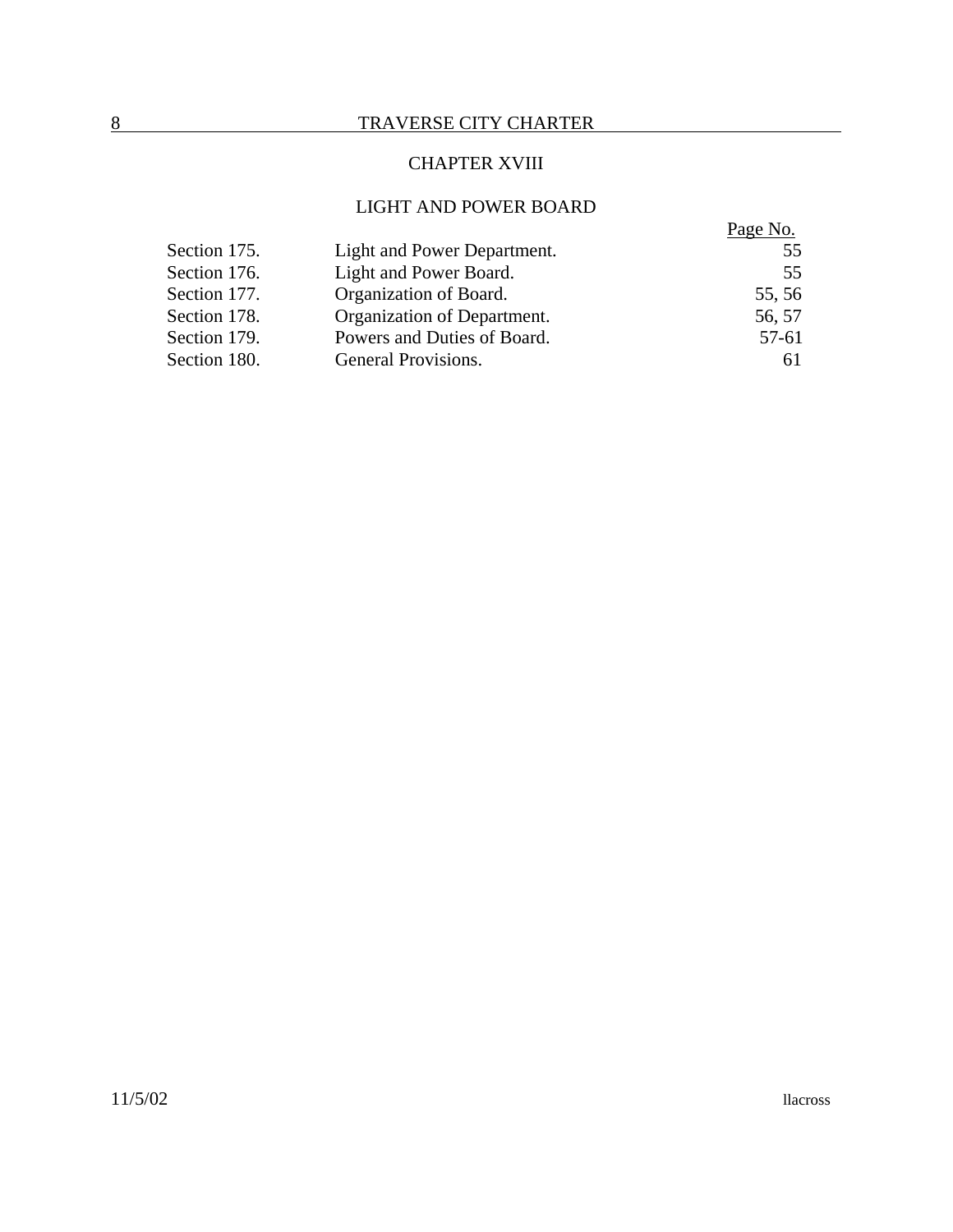### **CHARTER**

### OF THE CITY OF

## TRAVERSE CITY, MICHIGAN

 $\overline{\phantom{a}}$  ,  $\overline{\phantom{a}}$  ,  $\overline{\phantom{a}}$  ,  $\overline{\phantom{a}}$  ,  $\overline{\phantom{a}}$  ,  $\overline{\phantom{a}}$  ,  $\overline{\phantom{a}}$  ,  $\overline{\phantom{a}}$  ,  $\overline{\phantom{a}}$  ,  $\overline{\phantom{a}}$  ,  $\overline{\phantom{a}}$  ,  $\overline{\phantom{a}}$  ,  $\overline{\phantom{a}}$  ,  $\overline{\phantom{a}}$  ,  $\overline{\phantom{a}}$  ,  $\overline{\phantom{a}}$ 

### **PREAMBLE**

The electors of the City of Traverse City, in the County of Grand Traverse and State of Michigan, pursuant to the authority granted them by the Constitution and general laws of said State, hereby revise the Charter of the City of Traverse City, to read as follows:

## **CHAPTER I**

### **INCORPORATION, BOUNDARIES AND POWERS**

**Section 1. Incorporation**. The municipal corporation known as the City of Traverse City, Michigan, shall be and continue to be a municipal corporation and body politic under the same name.

**Section 2. Boundaries.** The territory in the County of Grand Traverse and State of Michigan, hereinafter described, is hereby continued as, and constituted and declared to be, a city by the name of Traverse City and subject to the municipal government of said corporation, said territory being described as follows, to-wit:

All of fractional sections one, two and three; the east fractional one-half of section four; the southeast fractional quarter of the northwest fractional quarter of section four; the east one-half of fractional section nine; all of fractional sections ten, eleven and twelve; all in township twenty-seven north, range eleven west; also lots one and two in section six, in township twenty-seven north, range ten west. And the said City shall have and enjoy the full jurisdiction over the waters of Grand Traverse Bay the entire length of the water frontage of said corporate limits for one statute mile from the shore line of said waters, far enough to embrace all docks, wharves, boat houses and other structures, and boats, floats and vessels at rest and at anchor, for all proper sanitary, quarantine, police and municipal purposes within such limits.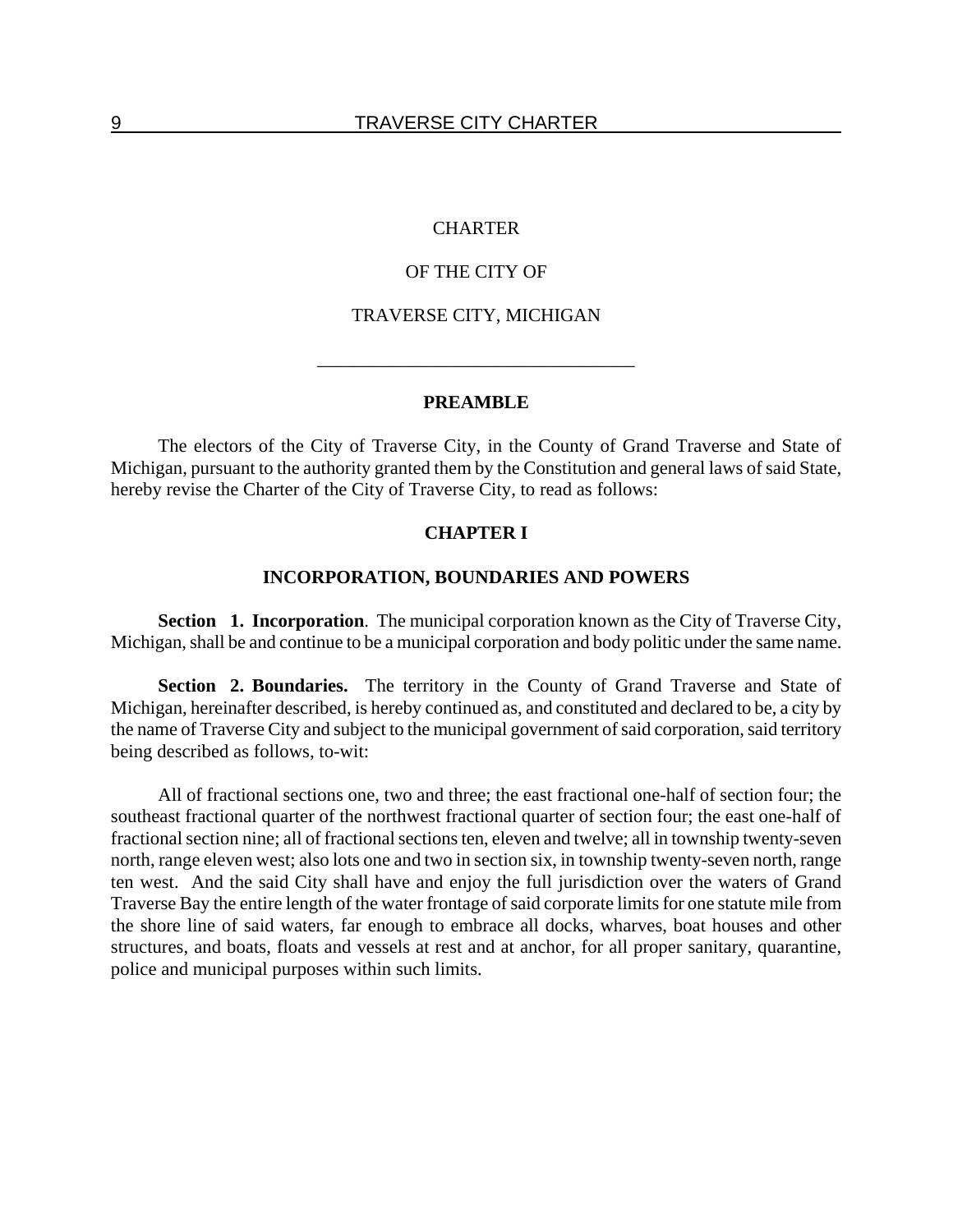**Section 3. Powers.** All of the powers, not inconsistent with the provisions of this Charter, possessed by the City of Traverse City by virtue of the Charter adopted by the electors of the City on April 10, 1913, and all amendments thereto, which Charter is hereby revised; and by Act 424 of the Michigan Local Acts of 1895, and amendments thereto, are hereby expressly reserved to the City of Traverse City. Further, unless otherwise provided in this Charter, said City and its officers shall be vested with any and all powers, expressed and implied, which cities and their officers are, or hereafter may be, permitted to exercise or to provide for in their charters, including all powers granted to cities and officers of cities of the fourth class by Act 215 of the Public Acts of 1895, as amended, and permitted to cities by Act 279 of the Public Acts of 1909, as amended, as fully and completely as though those powers were specifically incorporated into and provided for in this Charter, and in no case shall any enumeration of particular powers in this Charter be held to be exclusive.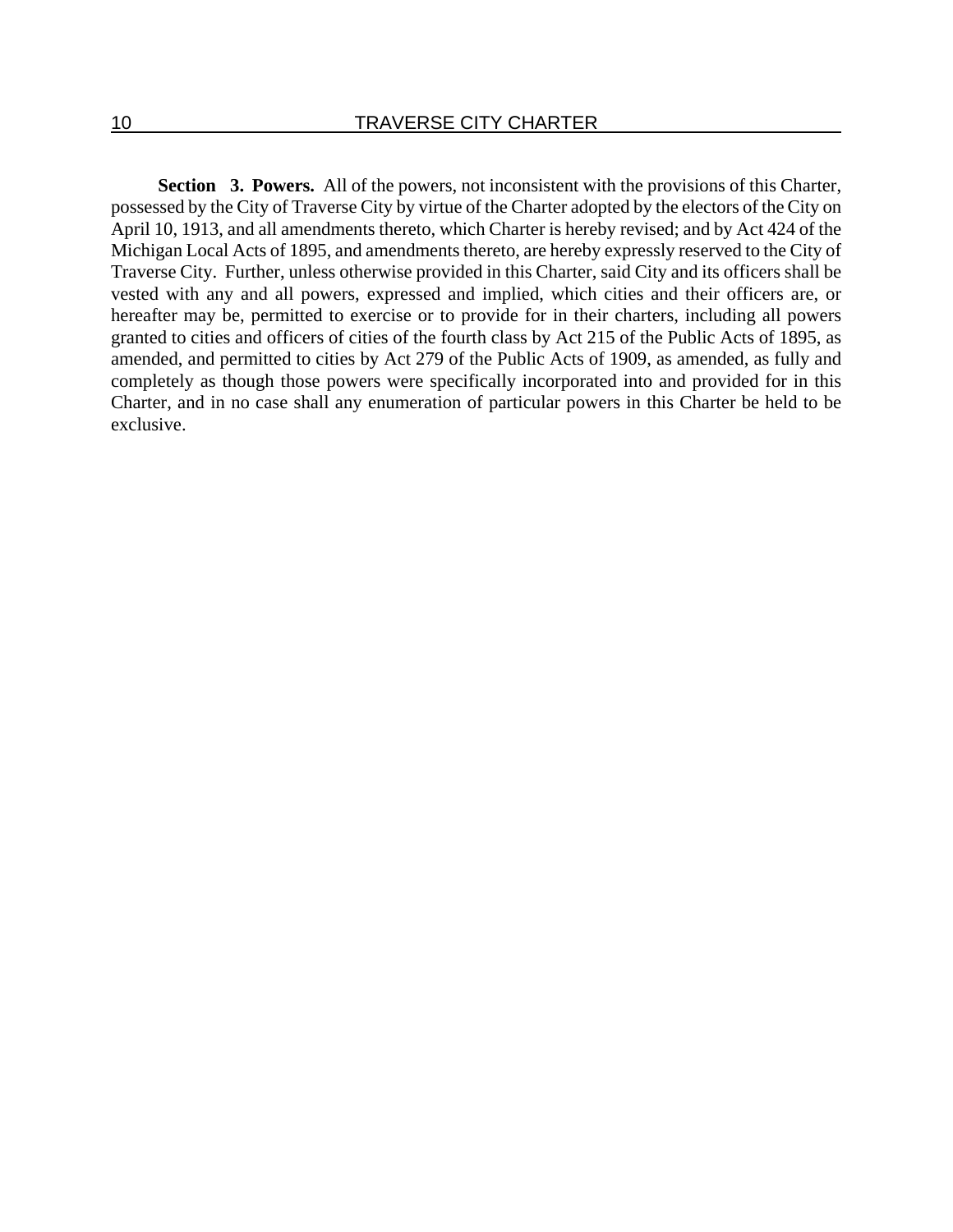## **CHAPTER II**

### **ELECTIONS**

**Section 4. Wards and Precincts.** The City of Traverse City shall constitute one (1) ward, which shall be divided into such number of election precincts as may be required by State law. Until the City Commission shall otherwise provide by resolution, the election precincts of the City shall remain as now established.

**Section 5. Nonpartisan Elections**. All elections for City officers are to be nonpartisan.

**Section 6. State Law to Apply.** Unless otherwise provided herein, the general election laws of the State shall apply to and control, as near as may be, all procedure relating to City elections and to the registration of electors within the City except as such laws relate to political parties or require more than one (1) publication of notice. In any circumstances where the application of said laws may be uncertain, the Election Commission shall construe the same and prescribe the procedure.

**Section 7. Election Commission.** The Election Commission shall consist of the City Clerk, and three (3) registered qualified voters who are not in default to the City. The Chairman shall be one of the Election Commissioners. The Election Commission shall appoint the Inspectors of Election and fix their compensation and shall perform all of the duties required of City Election Commissioners by this Charter and the laws of the State. (Amended 11-3-98.)

## **Section 8. Date of Regular City Election**.

(EDITOR'S NOTE: This section was superseded by Ordinance 121, passed April 6, 1981. See Section 206.01 of the Codified Ordinances.)

**Section 9. No Primary Election.** There shall not be a primary election for city elective offices. (Amended 11-7-06)

**Section 10. Special Elections.** Special elections shall be held upon adoption of a resolution by the City Commission or when required by this Charter or the general laws of the State. Resolutions for special elections shall clearly set forth the purpose of the election, and no special election called by the City Commission shall be held within thirty (30) days of the date of the adoption of the resolution. All provisions contained herein for holding regular elections shall apply to special elections.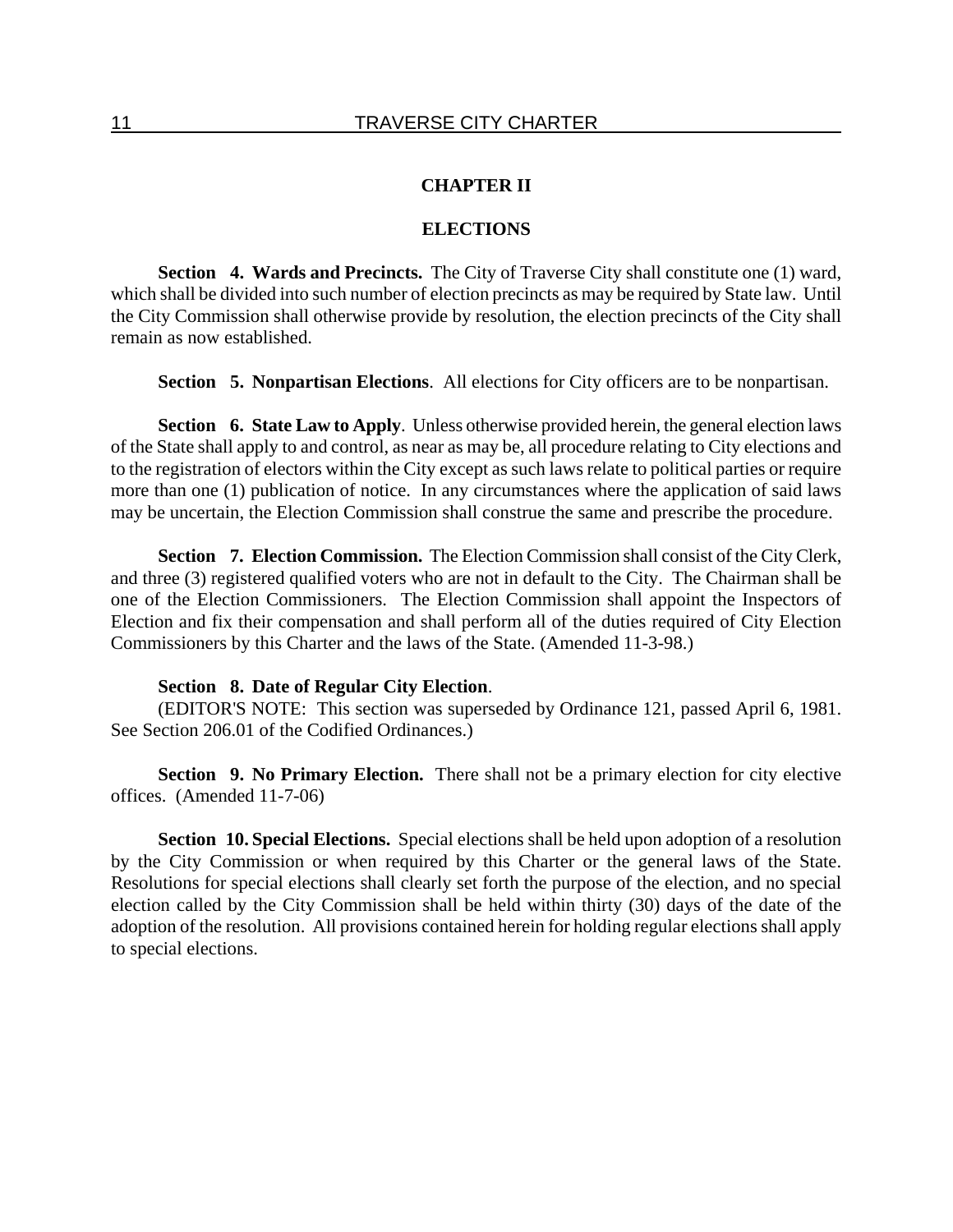**Section 11. Election Notices.** The City Clerk shall give public notice of the time and places at which elections are to be held and of the offices to which candidates are to be elected pursuant to state law. (Amended 11-2-99.)

**Section 12. Voting Hours.** On the day of any election, the polls shall be open at such times as required by state law. (Amended 11-2-99).

**Section 13. Nomination Petitions.** Persons desiring to qualify as candidates for any elective office under this Charter shall file with the City Clerk nomination petitions signed by not less than 70 registered electors of the City. The City Clerk shall prepare and make available official blank nominating petitions in substantially the same form as required by state law for state and county officers, except that references to political parties shall be omitted. Whenever it shall be necessary at any city election to elect an officer to fill a vacancy for an unexpired term, such fact shall be stated in the petitions filed for the purpose of nominating candidates to fill such vacancy. (Amended 11-7- 06)

**Section 14. Qualifications of Elective City Offices.** No person shall be qualified to hold, nor be eligible for election to, any elective City office unless he shall be a registered and qualified elector and shall have resided within the corporate limits of Traverse City continuously for thirty (30) days immediately preceding the date of election. No defaulter to the City shall be eligible for election to any City office. Any votes cast for any person not possessing the qualifications provided herein shall be void.

**Section 15. Affidavit of Eligibility.** No nomination petition shall be received for filing by the City Clerk unless the candidate named therein also files with the City Clerk, within the time limited for filing such petitions, a sworn affidavit containing such information as may be required by the City Clerk, to determine his eligibility as required by this Charter.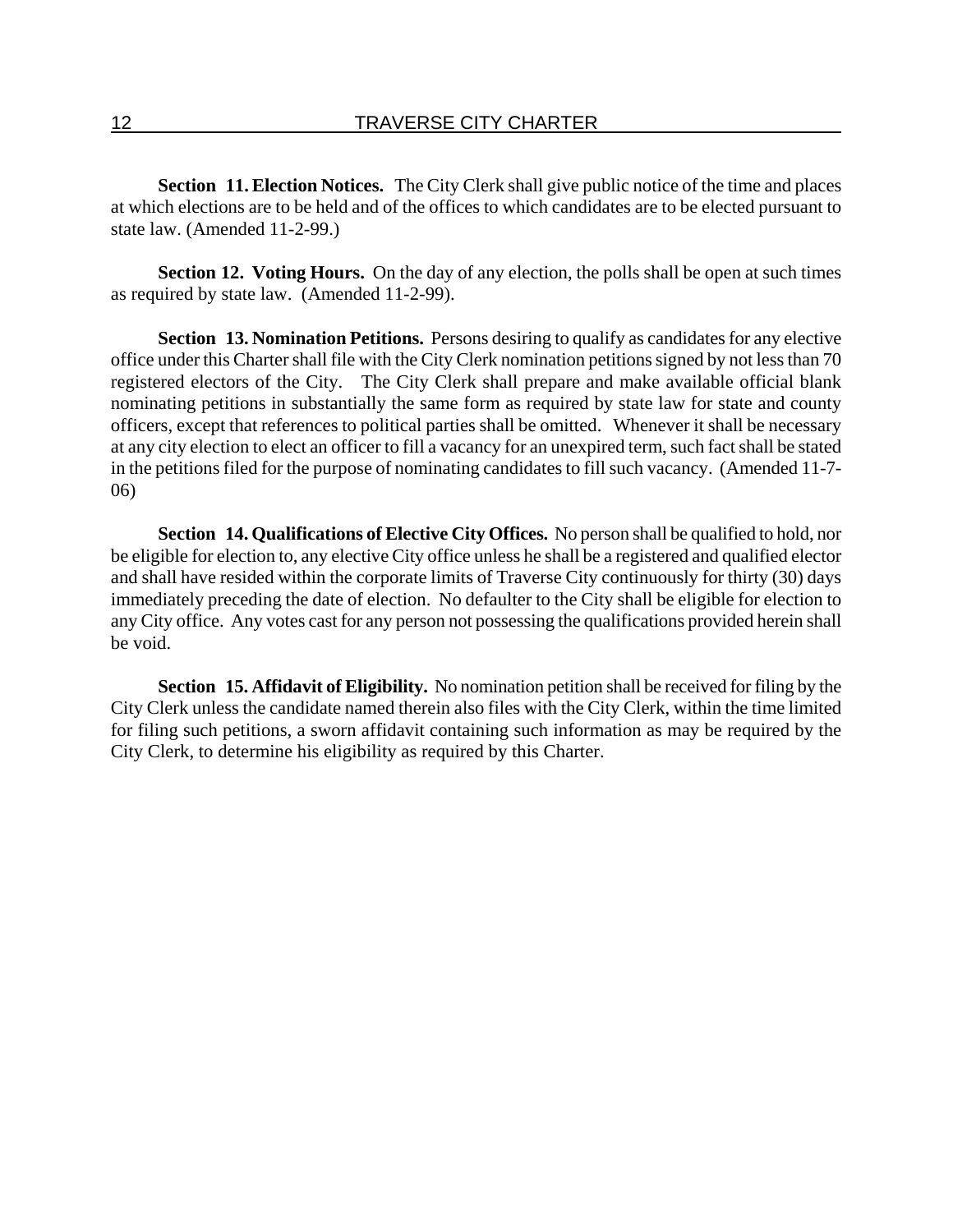Any person who shall willfully swear to any false statement in making such affidavit shall, upon conviction thereof, be deemed guilty of a misdemeanor and upon conviction thereof shall be punished by a fine not exceeding one hundred dollars (\$100.00) or by imprisonment in the City or County jail not to exceed ninety (90) days.

**Section 16. Time for Filing Nomination Petitions.** The last day for filing such nominating petitions with the City Clerk shall be not later than 4:00 p.m. on the second Tuesday after the first Monday in August preceding the scheduled city election for which the candidate seeks election. (Amended 11-7-06)

## **Section 17. Certification of Names of Candidates.**

(EDITOR'S NOTE: This section was superseded by Ordinance 121, passed April 6, 1981. See Section 206.03 of the Codified Ordinances.)

**Section 17A.** Election of Officers. The candidate or candidates receiving the highest number of votes cast for that office or offices shall be deemed elected to that office or offices for the term designated on the ballot. (Amended 11-7-06)

## **Section 18. Board of Canvassers.**

(EDITOR'S NOTE: This section was repealed by State law.)

**Section 19. Filling of Vacancies.** Whenever a vacancy shall occur in any elective City office, it shall be filled by appointment by the City Commission, and the person so appointed shall hold the office until the next regular election, or special election called by resolution for that purpose, when the vacancy shall be filled by election for the residue of the official term.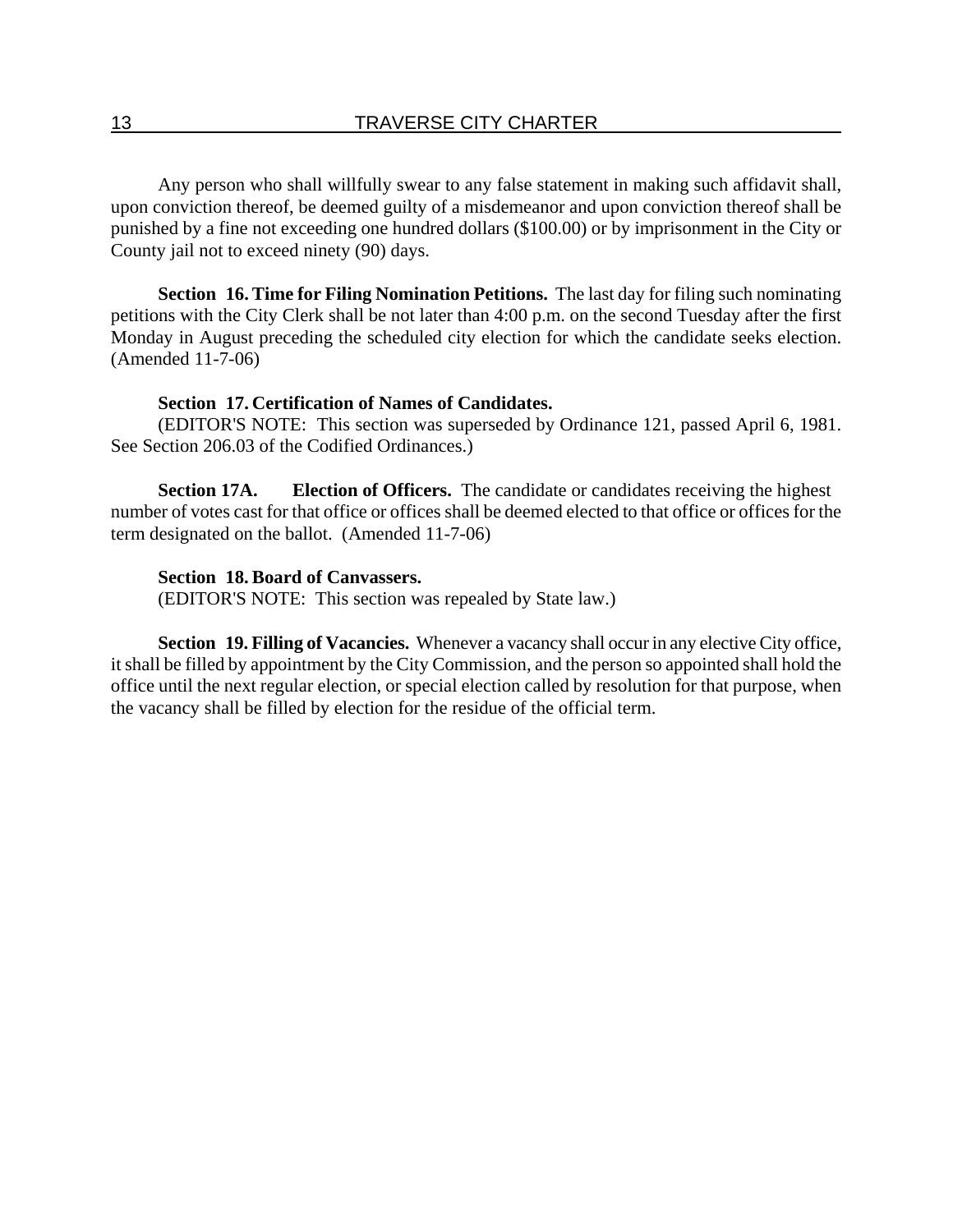### **CHAPTER III**

### **THE GOVERNING BODY**

**Section 20. City Commission.** The City Commission shall consist of six (6) members and the Mayor nominated and elected at large. Six (6) members of the City Commission shall each have four-year terms of office. The Mayor shall have a two-year term of office, the Mayor shall be a member of the City Commission. At the annual organizational meeting, the City Commission shall meet and choose one of its members as Mayor Pro Tem, who shall hold such office for one year until the following organizational meeting. (Amended 11-7-00)

**Section 20A. Seeking Other City Office.** Any Commissioner who becomes a candidate for another City elective office shall so declare and resign from the City Commission not later than twenty-one (21) days prior to the deadline for filing nominating petitions, unless the Commissioner's term expires in the same year as the election. Such resignation shall be effective at 8:00 p.m. on the date of the City Commission's Organizational Meeting following the election unless an earlier date is stated. The resignation shall be submitted to the City Clerk in writing and shall be irrevocable as of the date it is submitted. Any Commissioner who does not so resign shall not be eligible to be placed on the ballot. (Amended 11-2-04.)

### **Section 21. Terms of Office.**

(EDITOR'S NOTE: This section was superseded by Ordinance 121, passed April 6, 1981. See Section 220.02 of the Codified Ordinances.)

#### **Section 22. Mayor.**

(EDITOR'S NOTE: This section was superseded by Ordinance 121, passed April 6, 1981. See Section 220.03 of the Codified Ordinances.)

### **Section 23. Compensation.**

(EDITOR'S NOTE: This section was superseded by Ordinance 93, passed April 16, 1979. See Section 276.02 of the Codified Ordinances)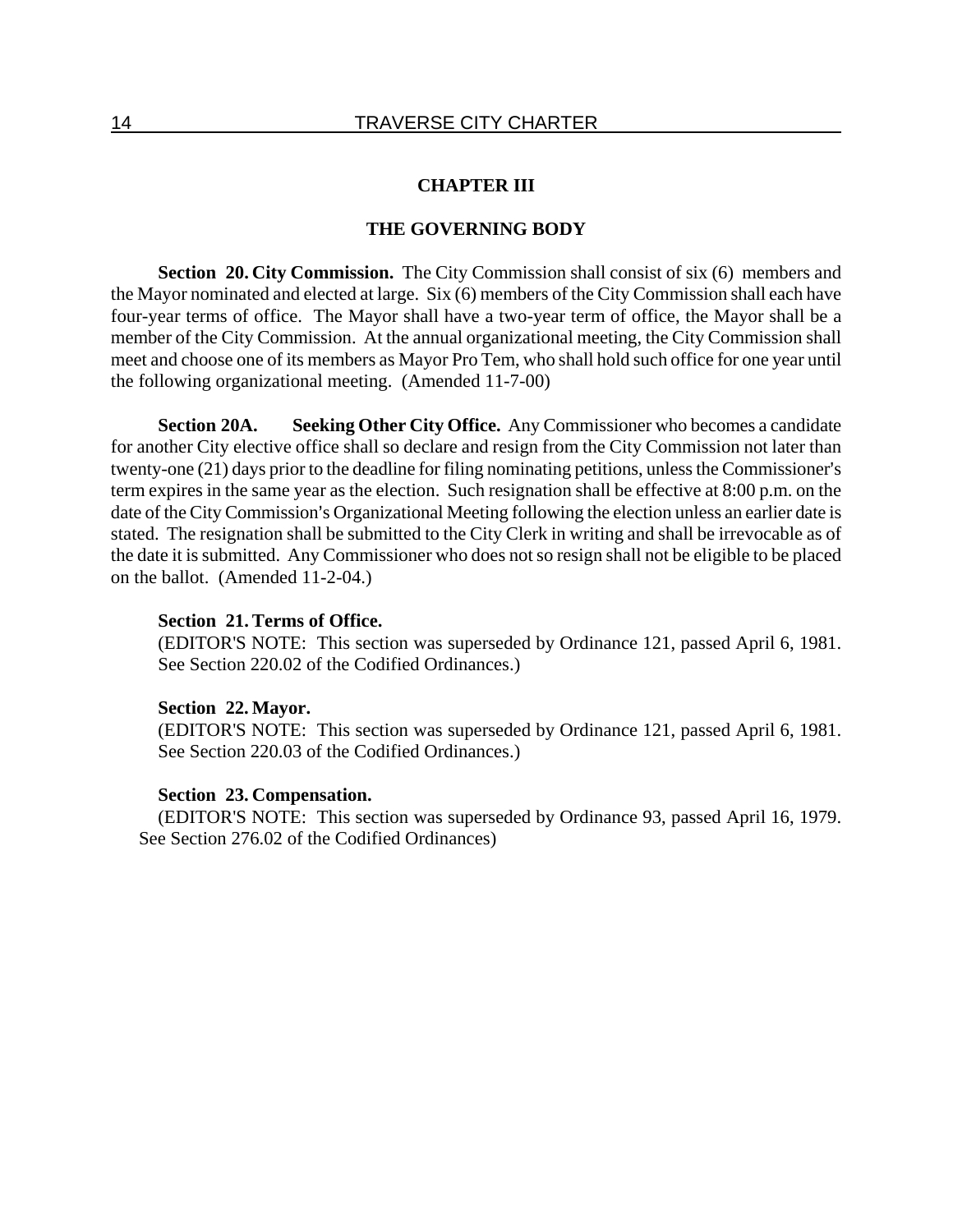#### **CHAPTER IV**

### **LEGISLATION, POWERS AND PROCEDURE**

### **Section 24. Regular Meetings.**

(EDITOR'S NOTE: This section was superseded by Ordinance 121, passed April 6, 1981. See Section 220.04 of the Codified Ordinances.)

**Section 25. Special Meetings.** Special meetings shall be called by the City Clerk on the written request of the Mayor or Manager or any three (3) Commissioners to at least six (6) hours written notice to each Commissioner served personally or left at his usual place of residence; but any special meeting shall be a legal meeting for all purposes without such notice if all Commissioners are present thereat or have waived notice thereof in writing.

**Section 26. Mayor and Mayor Pro Tem.** The Mayor shall preside at all meetings of the City Commission and may speak and vote as any other member of the City Commission. The Mayor Pro Tem shall act as Mayor during the absence or disability of the Mayor, and, if a vacancy occurs, shall act as Mayor until the next annual organizational meeting or until an elected Mayor takes office, whichever first occurs. At such an organizational meeting, a City Commissioner shall be appointed interim Mayor until the next organizational meeting or until an elected Mayor takes office, whichever first occurs. The City Commission seat vacated by the Mayor shall be filled pursuant to Section 19 of the Charter. In the absence or disability of both the Mayor and Mayor Pro Tem, the City Commission shall appoint one of its members to preside. (Amended 11-2-04.)

**Section 27. Quorum; Voting.** A majority of the Commissioners shall be a quorum for the transaction of business. The City Commission may, by a majority vote of those present, compel the attendance of its members and other officers of the City at its meetings and enforce orderly conduct therein. On all votes which are not unanimous, the yea or nay vote of each member shall be recorded by roll call, but where the vote is unanimous, it shall be necessary to so state; provided, however, that all members of the City Commission who are absent shall be so listed in either case.

**Section 28. Limitations on the Power of the City Commission.** No office shall be created or abolished, no taxes or assessment imposed, nor any contract approved, nor franchise granted, nor any street, alley or public grounds vacated, nor any real estate or interest therein acquired, sold or disposed of, nor private property taken for public use, unless five (5) members of the City Commission shall vote in favor of the same; nor shall any vote of the City Commission be rescinded or reconsidered at a special meeting, unless there be present as many members as were present when such vote was taken.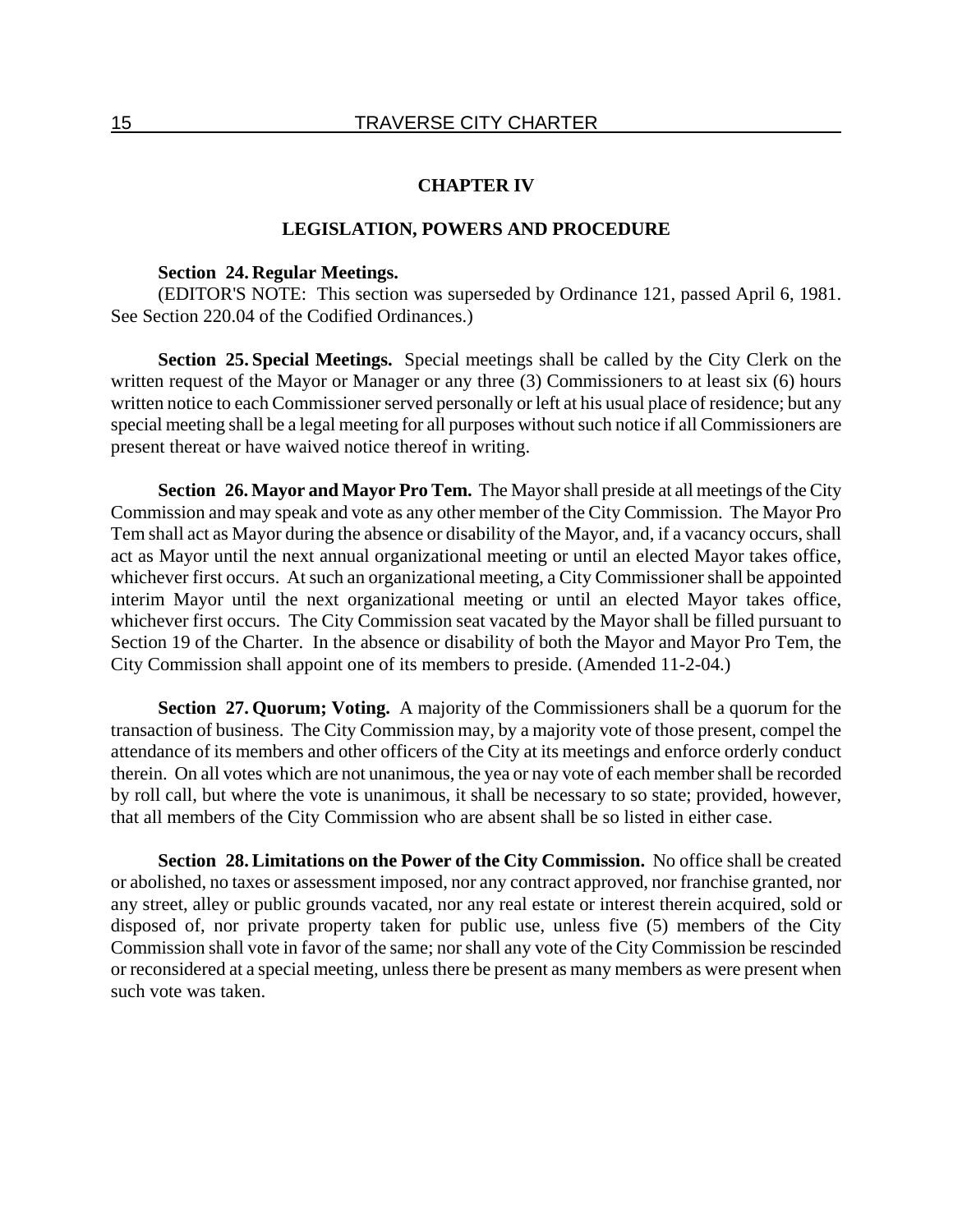Provided that no plan for urban renewal, rehabilitation or redevelopment pursuant to Act 344 of the Public Acts of 1945, as amended, of any blighted area (as defined in the Act) of the City, or pursuant to the National Housing Act of 1949, as amended, or any other plan utilizing public funds and/or controls for the same purpose, shall be adopted until submitted to and passed by a majority of the electors of the City at a regular municipal or at a special election to be held for that purpose.

**Section 29. Actions of the City Commission.** No money shall be appropriated, nor the expenditure thereof authorized, except by ordinance, resolution or vote of the City Commission, and no such vote, resolution or ordinance shall be passed or become of any effect except by an affirmative vote of five (5) members of the City Commission. Except as otherwise provided in this Charter, no resolution or motion shall be passed except by affirmative vote of four (4) members of the City Commission.

**Section 30. Rules of the City Commission.** The City Commission shall determine its own rules, and shall keep a journal of its proceedings in the English language which shall be signed by the City Clerk. All regular and special meetings of the City Commission shall be open to the public. The rules of the Commission shall provide for an opportunity for the public to be heard on any question under consideration of the Commission.

A summary of the Commission proceedings at each meeting shall be prepared by the City Clerk and published in the official newspaper.

There shall not be standing committees of the City Commission, except as provided by law and this Charter. The City Commission upon request of the City Manager may establish citizen advisory committees. Not more than one City Commissioner may sit on any such advisory committee. The City Manager, or the designee of the City Manager, shall be a member of such an advisory committee with full authority of vote. The advisory committee may be advisory to the City Commission, the City Manager, or any other City official or body, as designated by the City Commission. The function of such an advisory committee is advisory only, and the committee shall not have authority other than to study and recommend. The City Commission shall determine the number and terms of the members of the advisory committee and may set a date on which the committee will be dissolved unless expressly renewed by the City Commission.

**Section 31. Ordinances.** Legislation shall be by ordinance. Each ordinance shall be identified by a number and short title. The style of all ordinances shall be "The City of Traverse City Ordains." The effective date of an ordinance shall be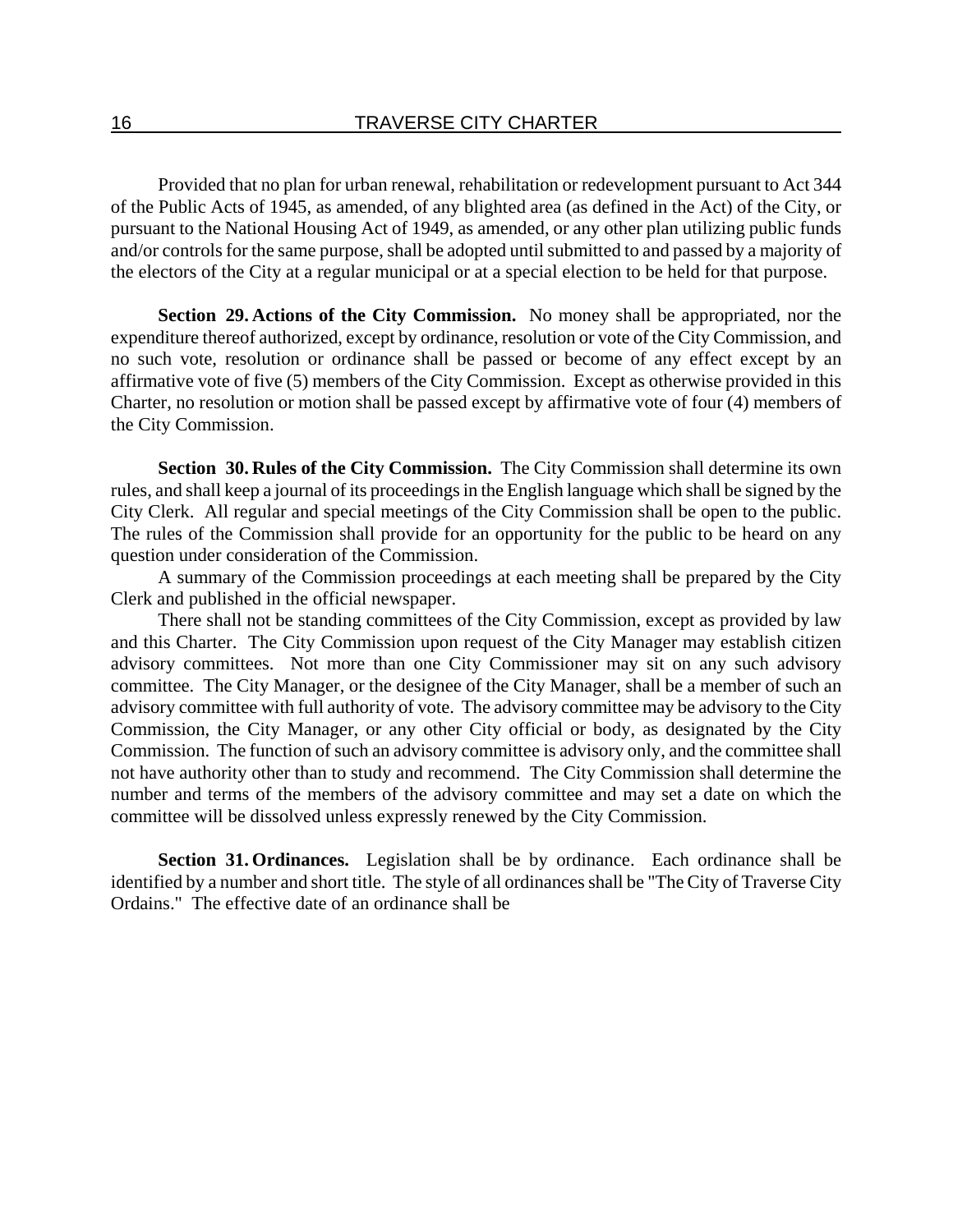prescribed therein. At least two (2) weeks shall elapse between the introduction and enactment of an ordinance. Enactment shall require the affirmative vote of not less than four (4) Commissioners and the effective date shall be not earlier than ten (10) days after enactment; except that ordinances immediately necessary for the preservation of the public peace, health or safety may be enacted on the date of introduction and given immediate effect by the affirmative vote of not less than six (6) Commissioners. No ordinance shall be amended by reference to its title only, but the section or sections amended shall be enacted in full. An ordinance may be repealed by reference to its number and title only.

Provided that no ordinance respecting standards, for the construction, repair, maintenance, improvement, occupancy, lease or sale of housing, (other than hotels, motels or that designed, built or leased to be occupied by three or more families) shall be adopted until submitted to and passed by a majority of the electors of the City at a regular municipal election or at a special election which may be called for that purpose.

**Section 32. Ordinance Record.** All ordinances, and the dates of introduction and enactment and the vote thereon, shall be recorded by the City Clerk in a book to be called the "Ordinance Book," and it shall be the duty of the Mayor and the City Clerk to authenticate such record by their official signatures.

**Section 33. Publication; Adoption of Technical Codes.** Except as otherwise provided in this Charter, all ordinances, when enacted, shall be published forthwith by the City Clerk in the manner provided by this Charter for the publication of notices, and the City Clerk shall enter his certificate as to the manner and date of publication under each ordinance in the ordinance book; provided that, if the City Commission shall direct the Clerk to make a digest of any ordinance or amendment which, in its opinion, is not of general public application and is more than one thousand (1,000) words in length, and when the City Commission shall approve such digest and shall order its publication, such publication shall be deemed to be sufficient publication of such ordinance; provided, further, that the City Clerk shall also make available for public distribution at his office not less than twenty-five (25) mimeographed copies of the full draft of such ordinance. The City Commission may adopt any detailed technical regulation (e.g., building code, electric wiring code, food inspection ordinance, etc.) as a City ordinance by reference to any recognized standard code, official or unofficial, or if such code be written in detail for the City and adopted as an ordinance, the publication of not less than fifty (50) copies in booklet form, available for distribution at cost, shall be sufficient publication of such ordinance, and any amendment to, or revision of, such adopted code or detailed technical ordinance, may be published in the same manner.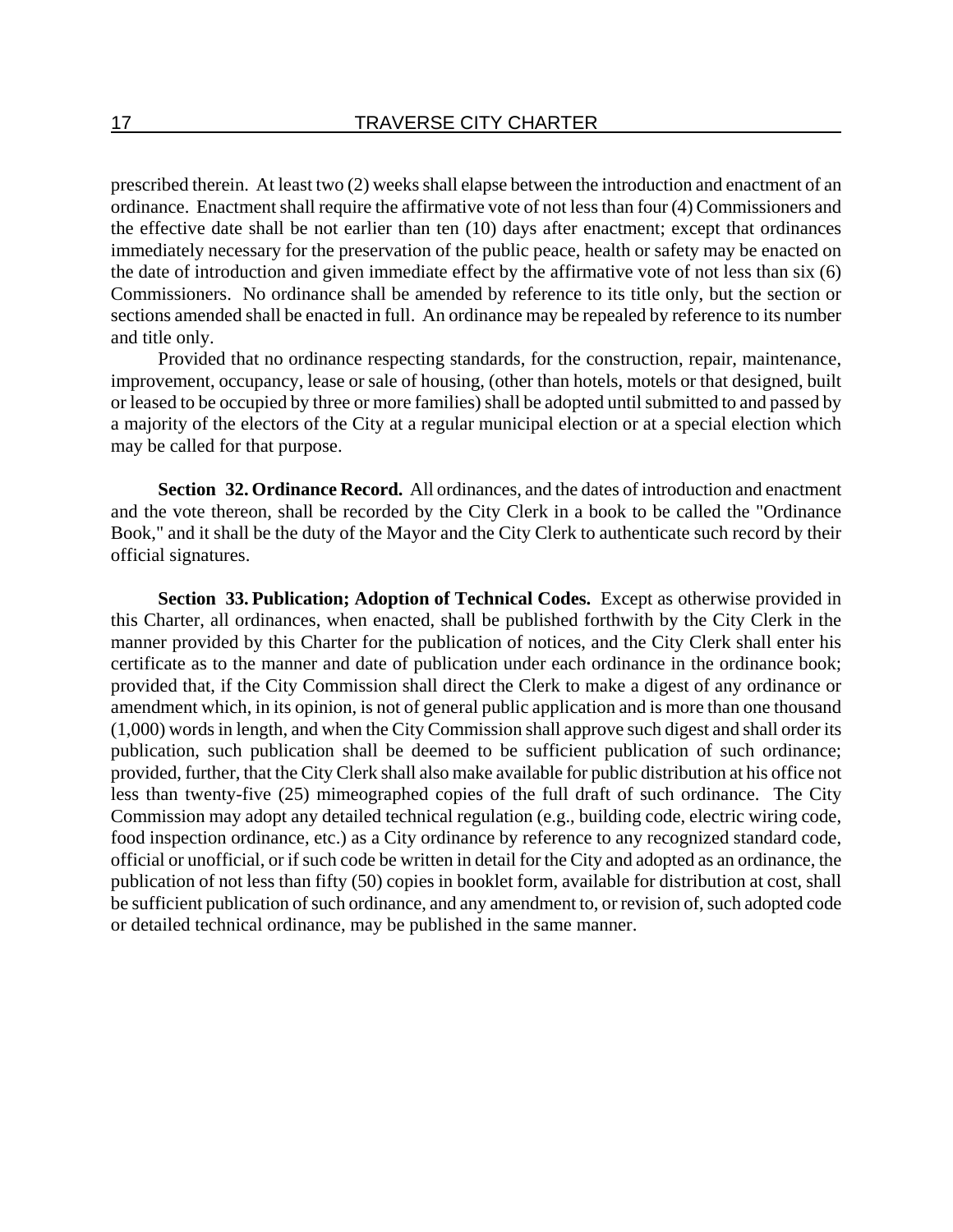**Section 34. Compilation and Revision.** The City Commission shall, by resolution, order a general revision and compilation of ordinances within two (2) years from the date this Charter is adopted by the electors and every ten (10) years thereafter. Such revision and compilation, when completed, shall be adopted by appropriate ordinance which shall also designate when such revised and compiled ordinances shall become effective. Such revised and compiled ordinances need not be recorded in "The Ordinance Book" or the proceedings of the City Commission. The printing and binding of not less than one hundred (100) copies in book form, available for public distribution at cost, shall be deemed sufficient publication.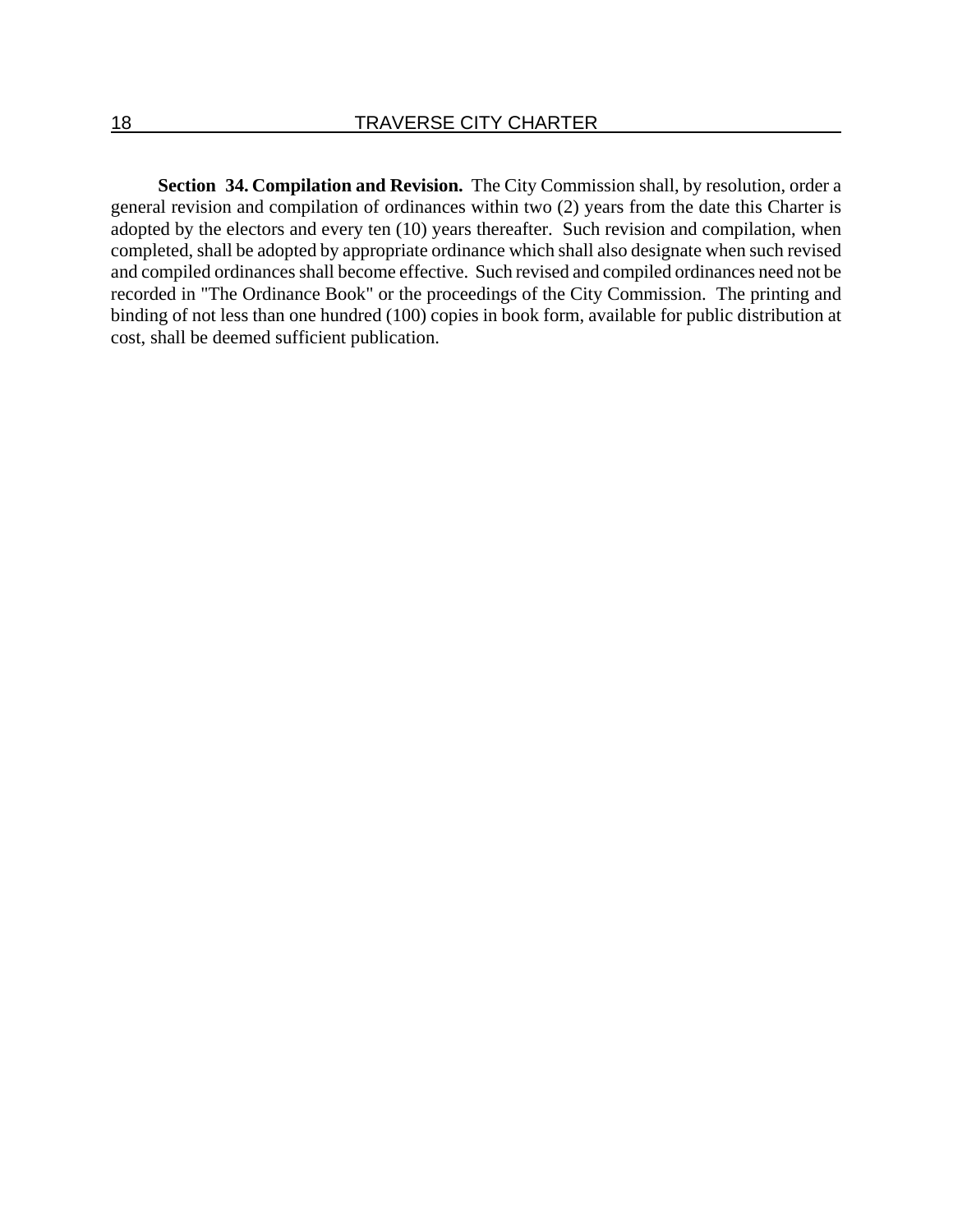### **CHAPTER V**

### **ADMINISTRATIVE SERVICE**

**Section 35. City Manager; Qualifications.** The City Commission shall appoint, by four or more affirmative votes, a City Manager for an indefinite term. Such City Manager shall be the administrative officer of the City and shall hold office at the pleasure of the City Commission. He shall be selected on the basis of fitness and ability alone, without regard to his political or religious preferences, and shall have had training and actual experience in municipal administration. He need not be a resident of the City or of the State at the time of his appointment, but he must be a citizen of the United States, and shall reside in the City of Traverse City during his term of office; provided, however, that any City Manager so appointed during the first three (3) years after the date upon which this Charter becomes effective, shall have had at least four (4) consecutive years of actual experience as a City Manager. During the absence or disability of the City Manager, or in the event of a vacancy in that office, the City Commission shall designate some properly qualified person to execute the functions of that office during the period of such absence or disability, or until the vacancy has been filled. The first City Manager under this Charter shall be appointed by the City Commission within ninety (90) days after this Charter becomes effective. Upon the resignation or removal of the City Manager, the vacancy in such office shall be filled by the City Commission within ninety (90) days after the effective date of said resignation or removal.

**Section 36. General Functions and Duties of City Manager.** The City Manager shall have the following functions and duties:

- a) To enforce all City laws and ordinances;
- b) To enforce all City contracts and franchises;
- c) To supervise all public utilities, improvements, works and undertakings, and the finances of the City;
- d) To appoint and remove all administrative officers and employees in the administrative service of the City, except the City Attorney, provided however, the Manager may remove the City Clerk and City Treasurer only with the consent of five (5) members of the City Commission. But the Manager may authorize the head of a department or office responsible to him to appoint and remove subordinates in such department or office. Provided however, that no official holding office by virtue of appointment by the Commission at the time of this Charter becomes effective, shall be removed by the Manager without preferring charges to the City Commission, until such official shall have served the full term for which he was appointed.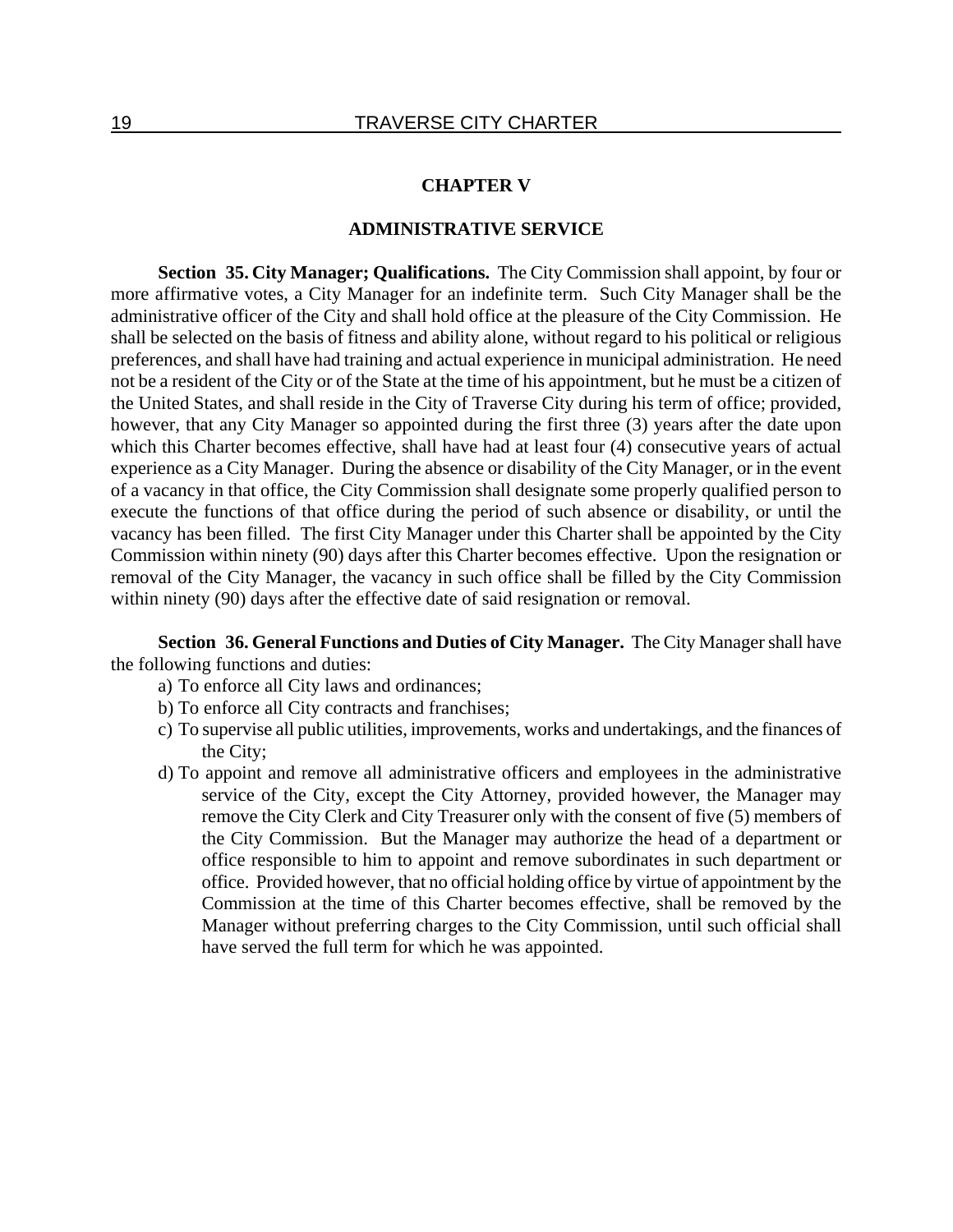- e) To attend all meetings of the City Commission, and to take part therein, but without vote;
- f) To prepare the annual itemized budget, and to keep the Commission fully advised as to the financial condition and needs of the City;
- g) To purchase all supplies, including insurance, for the City, and approve all vouchers for the payment of same;
- h) To conduct all sales of personal property which the City Commission may authorize to be sold as having become unnecessary, or unfit for City use;
- i) To recommend to the City Commission, for adoption, such measures as he may deem necessary or expedient;
- j) He shall be a member ex officio of all committees of the Commission;
- k) He shall be responsible to the City Commission for the efficient administration of all City departments and utilities;
- l) He shall be responsible to the City Commission for the proper discharge of all just obligations of the City;
- m) To perform such other duties as the City Commission may direct that naturally pertain to the general management of City affairs, and he shall execute and perform all administrative functions of the City that are not imposed by the Charter or any City ordinance upon some other official.

**Section 37. Removal of City Manager.** The City Manager may be removed by four or more affirmative votes of the City Commission. No Manager who has been in the service of the City for one (1) year or more shall be removed without a hearing. At least thirty (30) days before the removal of any City Manager, the City Commission shall adopt a resolution stating its intention to remove him, and the reasons therefor, a copy of which shall be served forthwith on the City Manager, who may within ten (10) days, demand a public hearing at which he may appear in person and may be represented by counsel. In such event the final resolution removing the City Manager shall not be adopted until such public hearing has been held. Upon passage of a resolution stating the intention of the City Commission to remove the Manager, the City Commission may suspend him from duty, but his pay shall continue until his removal. There shall be no appeal from the action of the City Commission in removing the Manager. No City Manager shall be removed within ninety (90) days after any regular City election, unless proceedings for his removal were commenced not less than thirty (30) days prior to such election.

Neither the City Commission nor any of its committees or members shall direct or request the appointment of any person to, or his removal from, office or employment by the City Manager or any of his subordinates. Except for the purpose of inquiry, the City Commission and its members shall deal with the administrative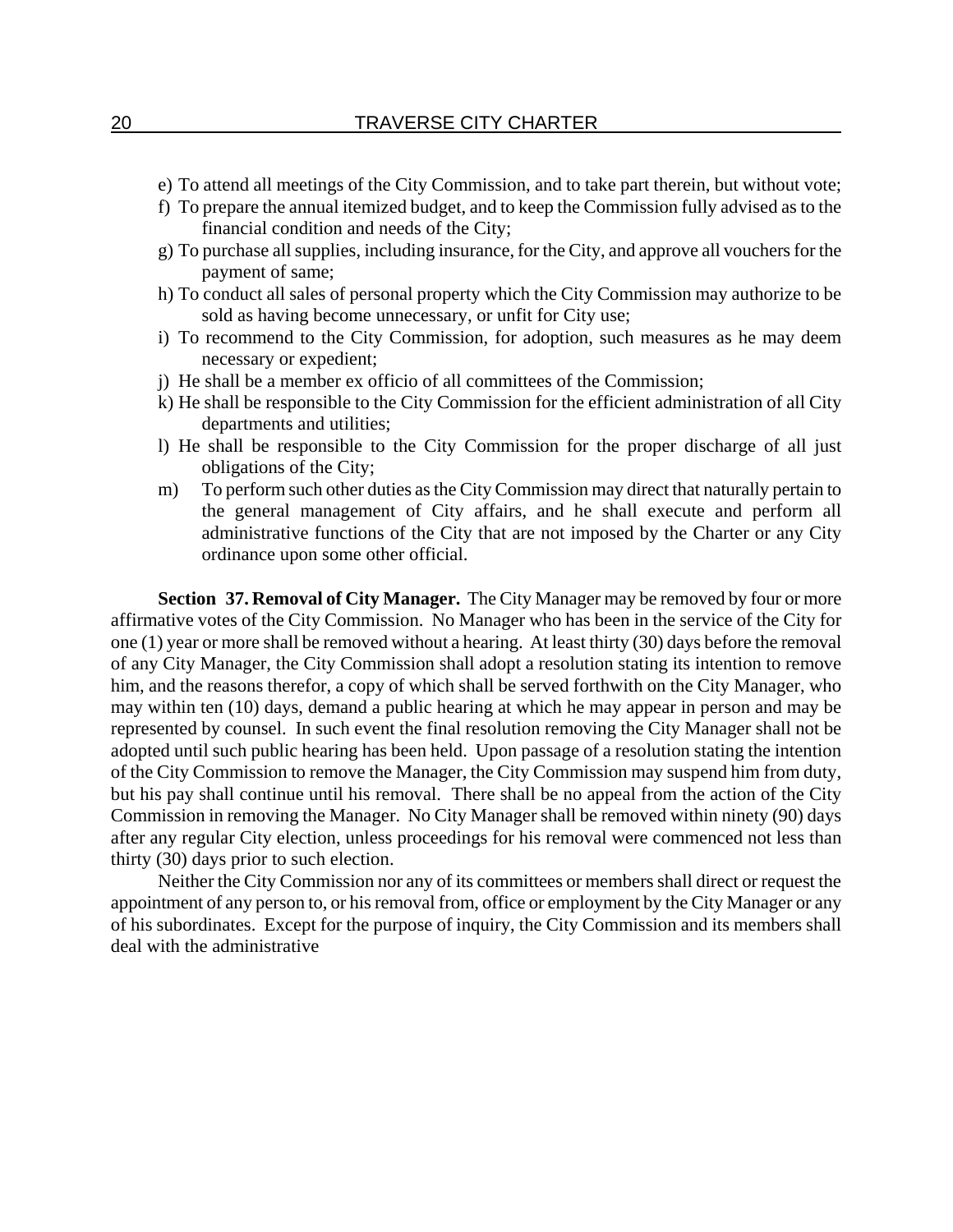service solely through the City Manager, and neither the City Commission nor any member thereof shall give orders to any subordinate of the City Manager either publicly or privately. Any violation of the provisions of this section by a member of the City Commission shall be deemed a misdemeanor, conviction of which shall operate immediately to vacate his office.

**Section 38. Appointment of Administrative Officers.** The City Manager shall appoint and remove, with the approval of five (5) members of the City Commission, a City Clerk and a City Treasurer. The City Manager shall appoint an Assessor, Police Chief, Fire Chief, City Engineer, and may appoint a Health Officer, and such other officers and heads of departments as may be deemed necessary, or may be created by the City Commission. The City Commission may create such additional offices as it may deem necessary for the operation of the City government upon recommendation by the City Manager, provided such offices do not invade the functions of the foregoing offices. The powers and duties of these officers and heads of the departments shall be those prescribed by State law, by this Charter and by ordinance, and such additional duties as may be required by the City Manager.

The compensation of officers and employees, except that of City Manager, shall be fixed by the City Manager with the approval of the City Commission, in accordance with budget appropriations. The compensation of the City Manager shall be fixed by the Commission.

**Section 39. Administrative Departments.** The City Manager shall establish regulations setting forth the duties of and the procedures to be followed in each department and office of the City government, which regulations shall be compiled and shall be known as "The Administrative Code." Pending the creation of such code the City Manager may establish temporary regulations. Each officer or director of a department of the City government shall, subject to approval by the City Manager, have supervision and control of his department and shall have power to prescribe rules and regulations, not inconsistent with this Charter and the Administrative Code.

**Section 40. Purchasing Procedure.** Competitive bids for all purchases and public improvements shall be obtained where practicable and contracts awarded to the lowest responsible bidders. The City Commission shall have the power to reject any or all bids if deemed by it to be to the advantage of the City. Sealed bids shall be asked for in all transactions involving expenditures of more than nine thousand dollars (\$9,000) and the transaction evidenced by written contract submitted to and approved by the City Commission; provided that, in cases where it is clearly to the City's advantage to contract without competitive bidding, the City Commission, by affirmative vote of five (5) members and upon recommendation of the City Manager, may so authorize. The City Commission may delegate to the City Manager authority to contract, solicit, award or reject bids and to expend money in conformity with the approved budget, which amount for any one transaction shall not be more than nine thousand dollars (\$9,000). Detailed purchasing and contracting procedures shall be established by the City Manager. The City Commission may authorize the making of public improvements by day labor. (Amended 11-8-05).

**Section 41. Investigations.** The City Commission, the City Manager, or any person or committee authorized by either of them, shall have power to inquire into the conduct of any department, office or officer of the City and to make investigation as to municipal affairs, and for that purpose may subpoena witnesses, administer oaths and compel the production of books, papers and other evidence. Failure to obey such subpoena or to produce books, papers or other evidence as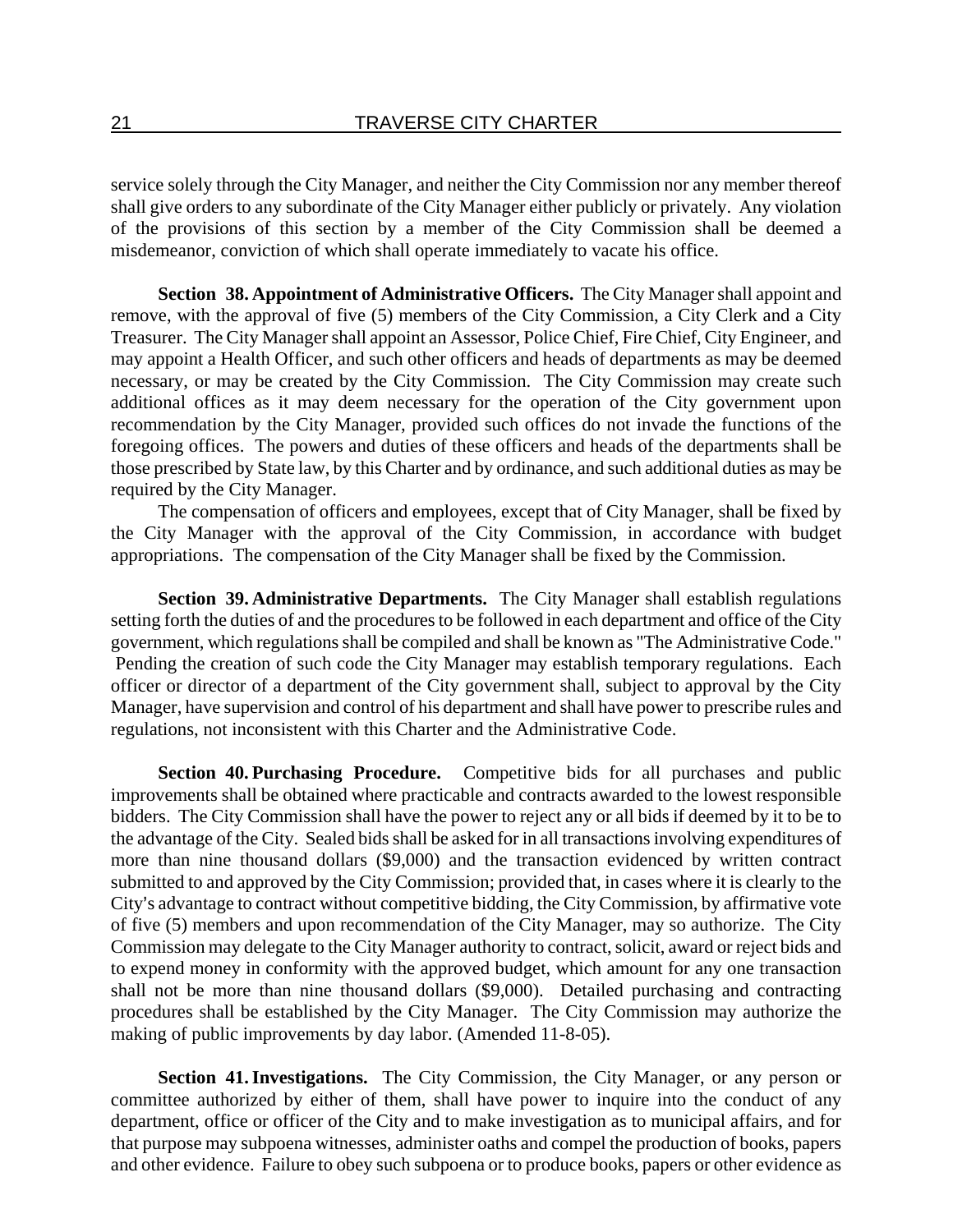ordered under the provisions of this section shall be a misdemeanor.

## **Section 42. Supervisors.**

(EDITOR'S NOTE: This section was repealed by State law.)

**Section 43. Board of Review.** The City Commission shall appoint a Board of Review of five (5) citizens who are owners of property assessed for taxes in the City, who shall hold office at the pleasure of the City Commission. The City Commission shall fix the compensation of the members of the Board of Review. The Board of Review shall elect its own clerk who may, at the pleasure of the Board, be the City Assessor.

**Section 44. City Clerk.** The City Clerk shall perform all such duties as are, or may be, imposed upon him by the general laws of the State or by the provisions of this Charter, and such other duties as the City Commission may prescribe.

**Section 45. City Treasurer.** The City Treasurer shall have the custody of all money, bonds, notes, mortgages, leases and conveyances of value belonging to the City. He shall receive all money belonging to and receivable by the corporation and shall keep account of all receipts and expenditures thereof. He shall be collector of all taxes levied by the City; he shall collect and receive all rents, rates and dues from all public utilities owned or operated by the City. He shall keep account of and be charged with all taxes and money appropriated, raised or received for each fund of the corporation, and shall keep a separate account of each fund and shall credit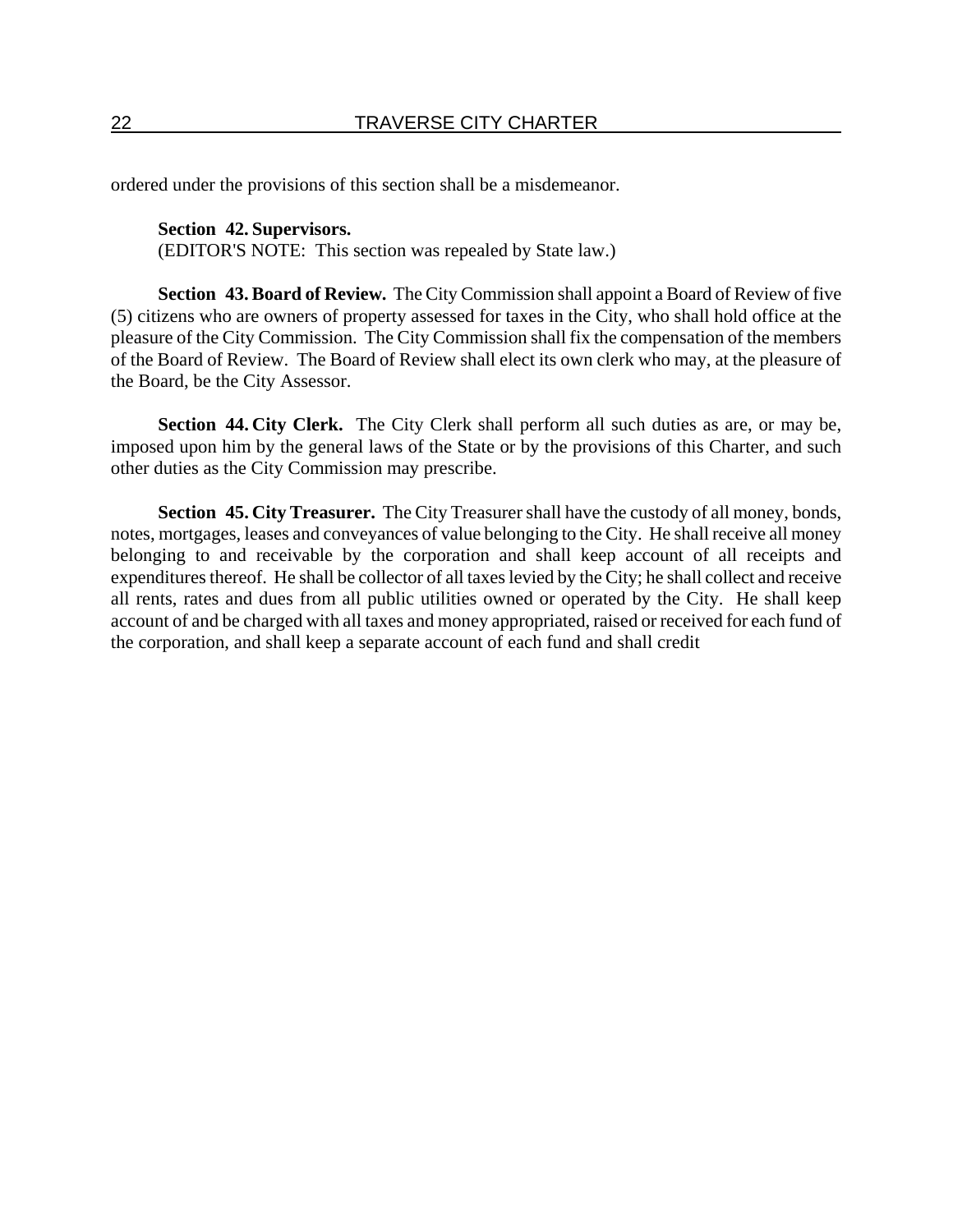thereto all money raised, paid in or appropriated therefor, and shall pay every warrant or check out of the particular fund established or raised for the purpose for which the warrant was issued as indicated thereon and endorsed thereon by the City Clerk.

The City Treasurer shall render to the City Manager daily reports of money received and paid out by him, and whenever required by the City Manager, shall render a full itemized statement of all money received and credited by him to each fund, and on what account received, and the amounts of money remaining in each fund on the day of such report.

The City Treasurer shall keep all money in his custody belonging to the City and to the public separate and distinct from his own money. He shall turn over to the proper receiving officer of the School District of Traverse City all funds in his hands as City Treasurer belonging to such School District, on proper warrant of such District. He is hereby prohibited from using, either directly or indirectly, the corporation money, warrants or evidences of debt or any School or Library funds in his custody or keeping for his own use or benefit or for the use and benefit of any other person. Any violation of this section shall subject him to immediate removal from office by the City Commission, which is hereby authorized to declare the office vacant for such offense and to appoint his successor.

The City Treasurer shall be the collector of City and County taxes within the City. He shall also collect all other taxes and assessments levied within the City, whether the same be for general City purposes, for special improvements, or for School purposes, and he shall, in addition thereto, perform all such duties in relation to the collection of taxes as may be required by the general laws of the State.

The City Treasurer shall, on the first day of each month, and at any time when so required by the City Commission or the City Manager, furnish a detailed statement of the City's finances in all of its departments.

Before entering upon the duties of his office, the City Treasurer shall, in addition to all other bonds required by law, give corporate surety bonds in such sum or sums, with such surety or sureties, and to be conditioned and approved as the City Commission shall provide.

**Section 46. City Assessor.** The Assessor shall annually estimate and assess the value of all taxable property, real and personal, in the City and make an assessment roll in the same manner as supervisors of Townships. There shall be spread upon said roll any and all taxes duly certified by the Board of Supervisors of the County or by other proper authority. He shall make all special assessments authorized by the Charter of the City and for the purpose of such special assessment that portion of the annual assessment roll applicable thereto shall be taken as the value of the property to be assessed.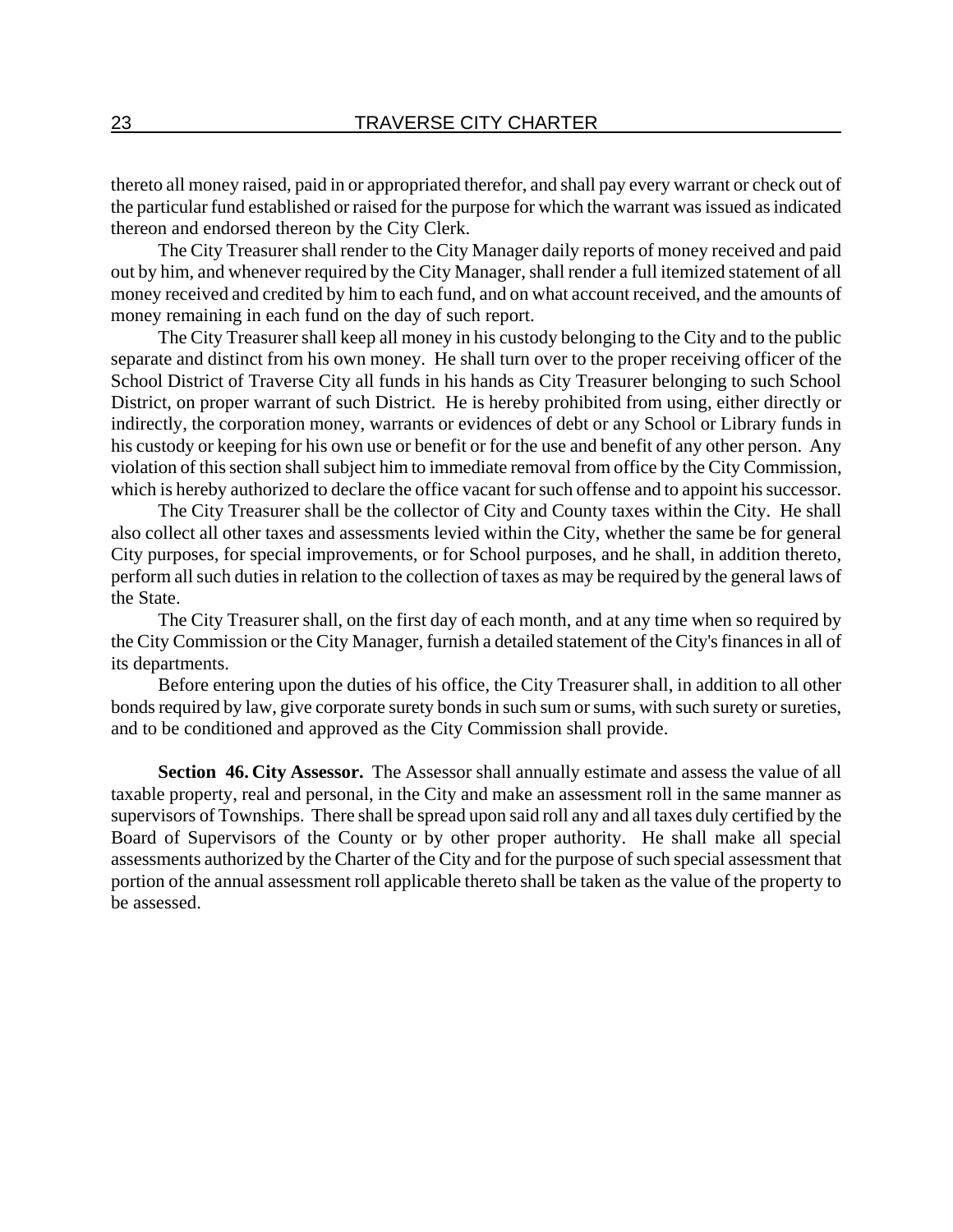The Assessor shall attend all meetings of the Board of Review and shall furnish said Board information concerning the assessment roll made by him of property assessed thereon, but he shall have no vote on such Board.

**Section 47. City Attorney.** The City Commission shall appoint a City Attorney for an indefinite term who shall hold office at the pleasure of the Commission. The City Attorney shall act as the legal advisor to, and attorney and counsel for, the municipality and all its officers in matters relating to their official duties. Upon recommendation of the City Attorney, the City Commission may retain additional legal counsel. The City Attorney shall receive such salary or compensation as may be fixed by the City Commission.

**Section 48. City Engineer.** The City Engineer shall be the official surveyor of the City and shall perform such duties as are imposed upon him by the provisions of this Charter or the ordinances of the City, and such other duties as may be required of him by the City Manager.

The City Engineer shall keep in his office, in addition to such other records as the City Manager may require:

- a) A plat book of the City, showing the location, width, grade and boundaries of all streets, alleys, sidewalks and public grounds, and whenever any change is made in any street, alley, sidewalk or public ground, he shall indicate on such plat book the changes so made.
- b) A plat book showing the location, grade, size, kind and connection of every sewer, his reference points and a statement of the cost of each sewer. He shall also, in said plat book, or in one especially provided for that purpose, keep a record and plat of all water pipes, hydrants, cut-off valves and the plans of the water system in use in the City, and all artesian wells and supply pipes, which occupy any part of a street or alley.

He shall make or cause to be made, all necessary plats or maps of all cemetery grounds and burial grounds within or without the City limits, owned and controlled by the City, for use in his office or in the City Clerk's office, and such other plats and records as may be required by the City Manager.

The City Engineer shall secure and preserve in his office the original notes of the surveys of the land of the City, together with his own notes and also all surveys of the burial grounds and the recorded plats thereof, and be custodian of the same in order that ready reference may be had to all such information.

The City Engineer shall make or cause to be made all necessary surveys, maps, plats, diagrams, estimates, plans and specifications for all public improvements, buildings, and grounds, as directed by the City Manager and as an employee of the City he shall serve in any capacity as the City Manager may direct.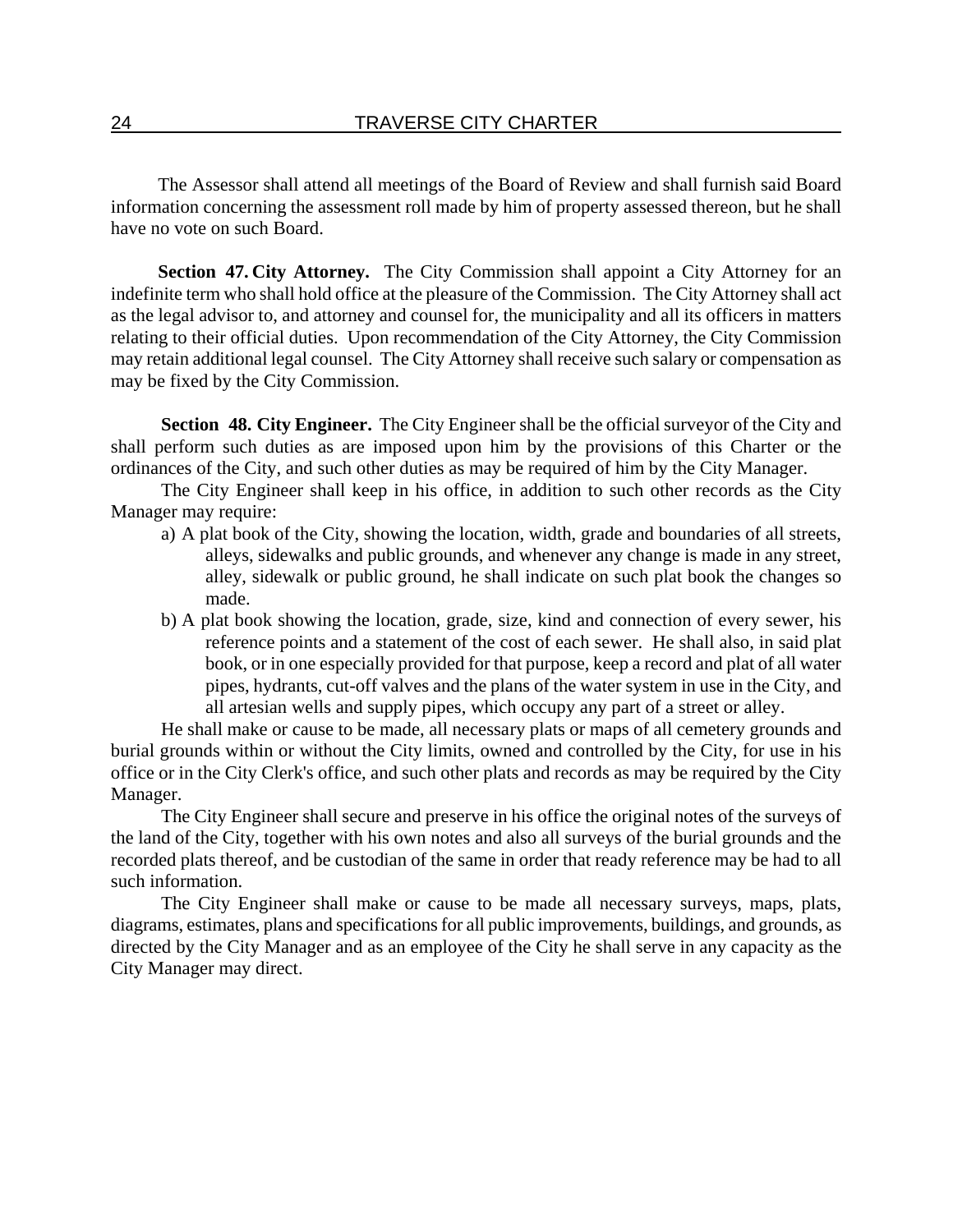The City Commission may in their discretion assign the duties of City Engineer to the City Manager.

## **Section 49. City Health Officer.**

(EDITOR'S NOTE: This section was repealed on November 3, 1987.)

**Section 50. Property to be Delivered to Successor**. Whenever any officer shall resign or be removed from office, or the term for which he shall have been elected or appointed shall expire, he shall, upon demand therefor by his successor or the Mayor, or City Clerk, deliver over to his successor in office, or to the City Clerk, all the books, papers, money and effects in his custody as such officer, which in any way appertain to his office; and every person willfully violating this provision shall be deemed guilty of a misdemeanor, and may be proceeded against in the same manner as are public officers generally for like offenses under the general laws of this State, now or hereafter enforced and applicable thereto; and every officer, whether elected or appointed, shall be deemed to be an officer, within the meaning of the provisions of said general laws of the State.

**Section 51. Police Department.** The City shall have a Police Department.

**Section 52. Fire Department.** The City shall have a Fire Department.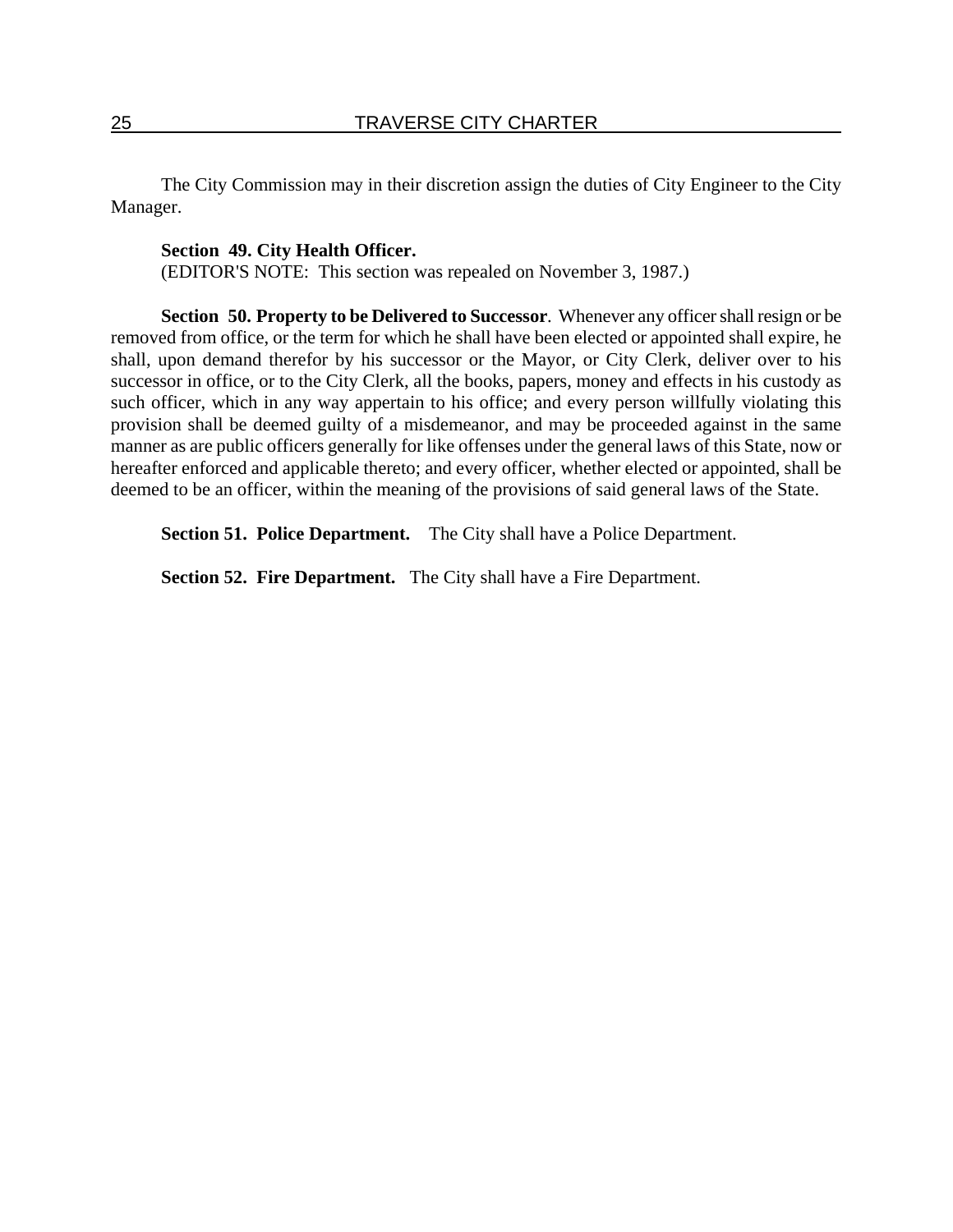#### **CHAPTER VI**

### **MUNICIPAL COURT**

(EDITOR'S NOTE: Former sections 51 through 68 regarding a municipal court were repealed by State law.)

**Section 69. Traffic Violations Bureau.** The City Commission shall have power and authority to establish a Traffic Violations Bureau within the Police Department by ordinance for the handling of vehicular traffic cases other than failure to stop in event of an accident, reckless driving or speeding. In such Bureau, any person who has received any notice to appear in answer to a traffic charge under the ordinance of the City may, within the time specified in the notice, answer at the Traffic Violations Bureau to the charges set forth in such notice by paying a prescribed fine which cannot be waived by the Bureau and, in writing, pleading guilty to the charge, waiving a hearing in court and giving power of attorney to the person in charge of the Bureau to make such a plea and pay such fine in court. Acceptance of the prescribed fine and the power of attorney by the Bureau shall be deemed to be complete satisfaction for the violation and the violator shall be given a receipt which so states. The creation of such a Bureau by the City Commission shall not operate so as to deprive any person of a full and impartial hearing in court should such person so choose.

**Section 70. Constable.** (EDITOR'S NOTE: This section was repealed on November 3, 1987.)

**Section 71. Bond.** (EDITOR'S NOTE: This section was repealed on November 3, 1987.)

#### **Section 72. Duties of Constable.**

(EDITOR'S NOTE: This section was repealed on November 3, 1987.)

## **Section 73. Compensation of Constable.**

(EDITOR'S NOTE: This section was repealed on November 3, 1987.)

#### **Section 74. Vacancy in Office of Constable.**

(EDITOR'S NOTE: This section was repealed on November 3, 1987.)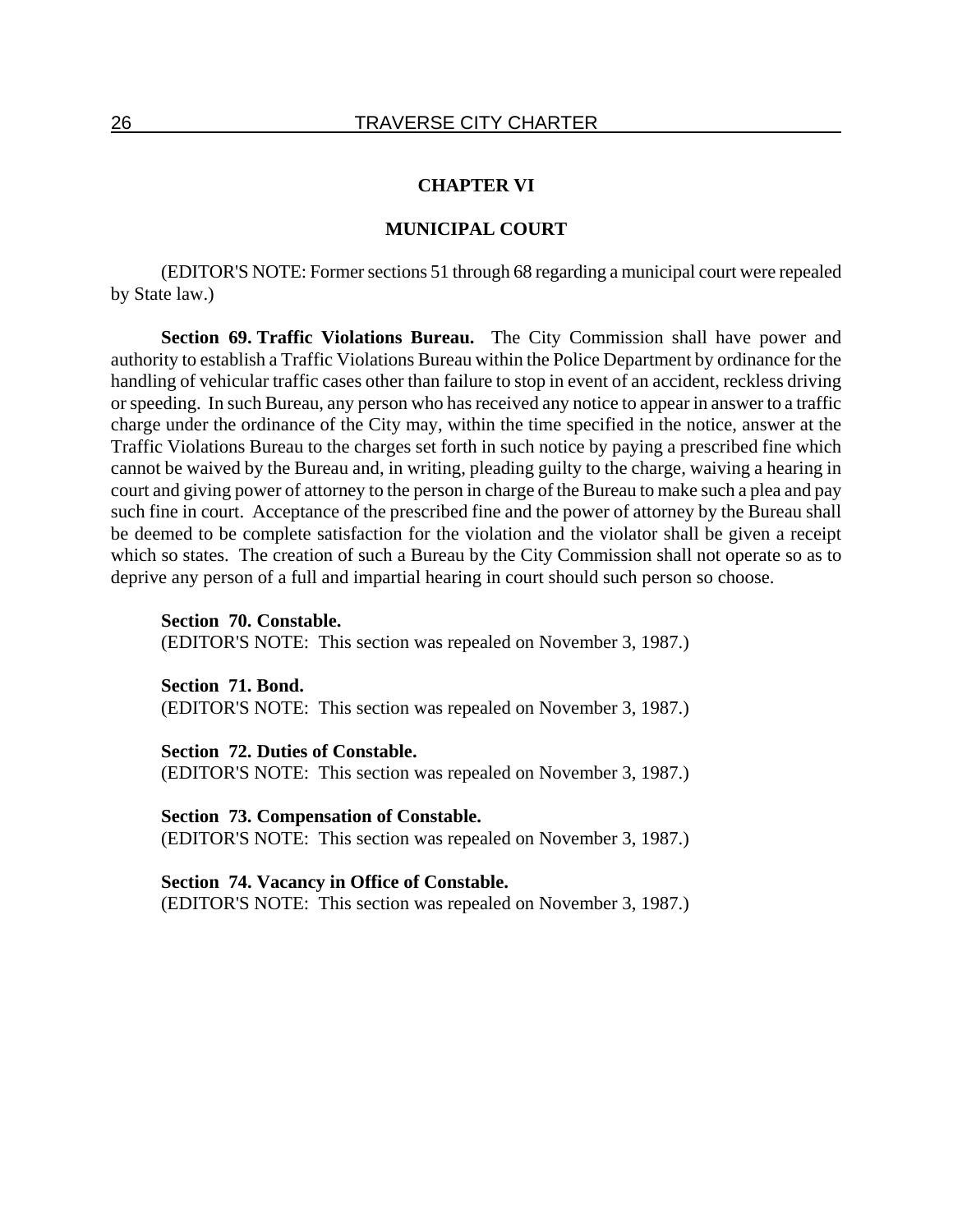### **CHAPTER VII**

## **GENERAL FINANCE; BUDGET PROCEDURE**

**Section 75. Fiscal Year.** The fiscal year of the City shall begin on the first day of July. Such year shall constitute the budget year of the City Government.

**Section 76. Budget Procedure.** The City Manager shall prepare a complete itemized budget proposal for the next fiscal year as provided for in this Charter, and shall submit it to the City Commission on or before the first regular meeting of the City Commission in the month of May. (Amended 11-2-99).

**Section 77. Budget Document.** The proposed budget document shall present a complete financial plan for the ensuing fiscal year. It shall include at least the following information:

- a) Detailed estimates of all proposed expenditures for each department and office of the City, showing the expenditures for corresponding items for the current and last preceding fiscal year, with reasons for increases and decreases recommended, as compared with appropriations for the current year.
- b) Statements of the bonded and other indebtedness of the City, showing the debt redemption and interest requirements, the debt authorized and unissued, and the condition of sinking funds, if any.
- c) Detailed estimates of all anticipated income of the City from sources other than taxes and borrowing, with a comparative statement of the amounts received by the City from each of the same or similar sources for the last preceding and current fiscal year.
- d) A statement of the estimated balance or deficit, as the case may be, for the end of the current fiscal year.
- e) An estimate of the amount of money to be raised from current and delinquent taxes and the amount to be raised from bond issues which, with income from other sources, will be necessary to meet the proposed expenditures.
- f) Such other supporting schedules as the City Manager may deem necessary or the City Commission may require.

**Section 78. Budget Hearing.** A public hearing on the proposed budget shall be held before its final adoption, at such time and place as the City Commission shall direct, and notice of such public hearing shall be published at least one week in advance by the City Clerk. A copy of the proposed budget shall be on file and available to the public during office hours at the City Clerk's office for a period of not less than one week prior to such public hearing.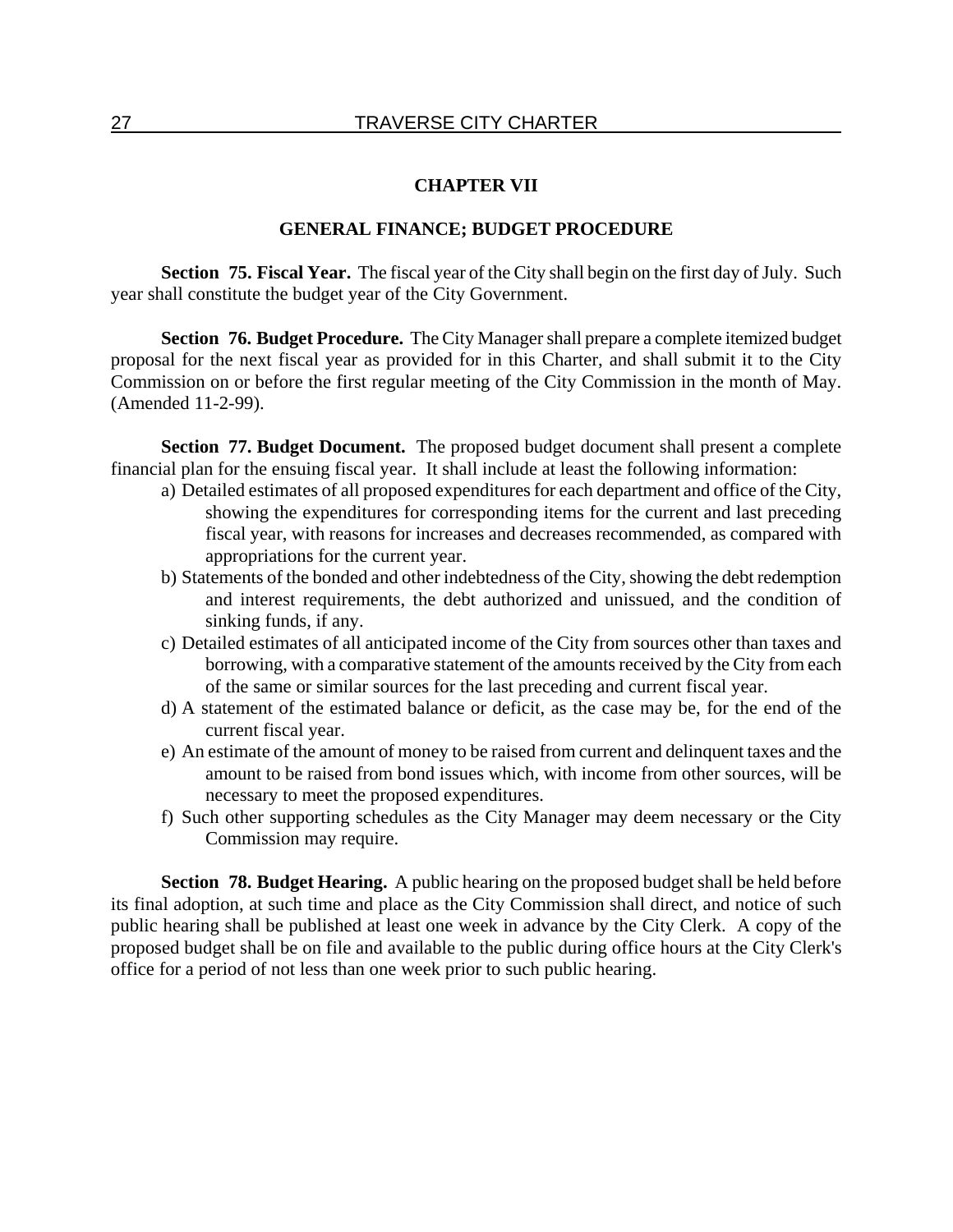**Section 79. Review of Budget.** The City Commission shall review the proposed budget document submitted by the City Manager and may make such changes therein as it shall deem necessary.

**Section 80. Adoption of Budget; Tax Limit.** Not earlier than the third Monday in May and not later than the first Monday in June of each year the City Commission shall, by resolution, adopt the budget for the next fiscal year and shall provide in such resolution for a levy of the amount necessary to be raised by taxation for municipal purpose, which shall not exceed one and one-half percent (1-1/2%) of the assessed valuation of all real and personal property subject to taxation in the City. (Amended 11-2-99).

**Section 81. Disbursement of Funds.** No funds of the City other than petty cash shall be disbursed except by check. The City Commission shall, within ninety (90) days after the effective date of this Charter, by ordinance or resolution, establish a procedure for making all disbursements.

**Section 82. Transfer of Appropriations.** After the budget has been adopted, no money shall be drawn from the treasury of the City during the fiscal year to which such budget applies, nor shall any obligation for the expenditure of money be incurred during such year except pursuant to the budget appropriation. The City Commission may transfer any unencumbered appropriation balance or any portion thereof from one department, fund or agency to another. The balance in any appropriation which has not been encumbered at the end of the fiscal year shall revert to the general fund and be reappropriated during the next fiscal year.

**Section 83. Budget Control.** At the beginning of each quarter period during the fiscal year, and more often if required by the City Commission, the City Manager shall submit to the City Commission data showing the relation between the estimated and actual income and expenses to date; and if it shall appear that the income is less than anticipated, the City Commission may reduce appropriations except amounts required for debt and interest charges, to such a degree as may be necessary to keep expenditures within the cash income. If the revenues exceed the amounts estimated in the budget, the City Commission may make supplemental appropriations, after a public hearing as hereinbefore provided.

**Section 84. Depository.** The City Commission shall designate the depository or depositories for City funds and shall provide for the regular deposit of all City moneys. The City Commission shall provide for such security for City deposits as is authorized and permitted by the general laws of the State, except that personal surety bonds shall not be deemed proper security.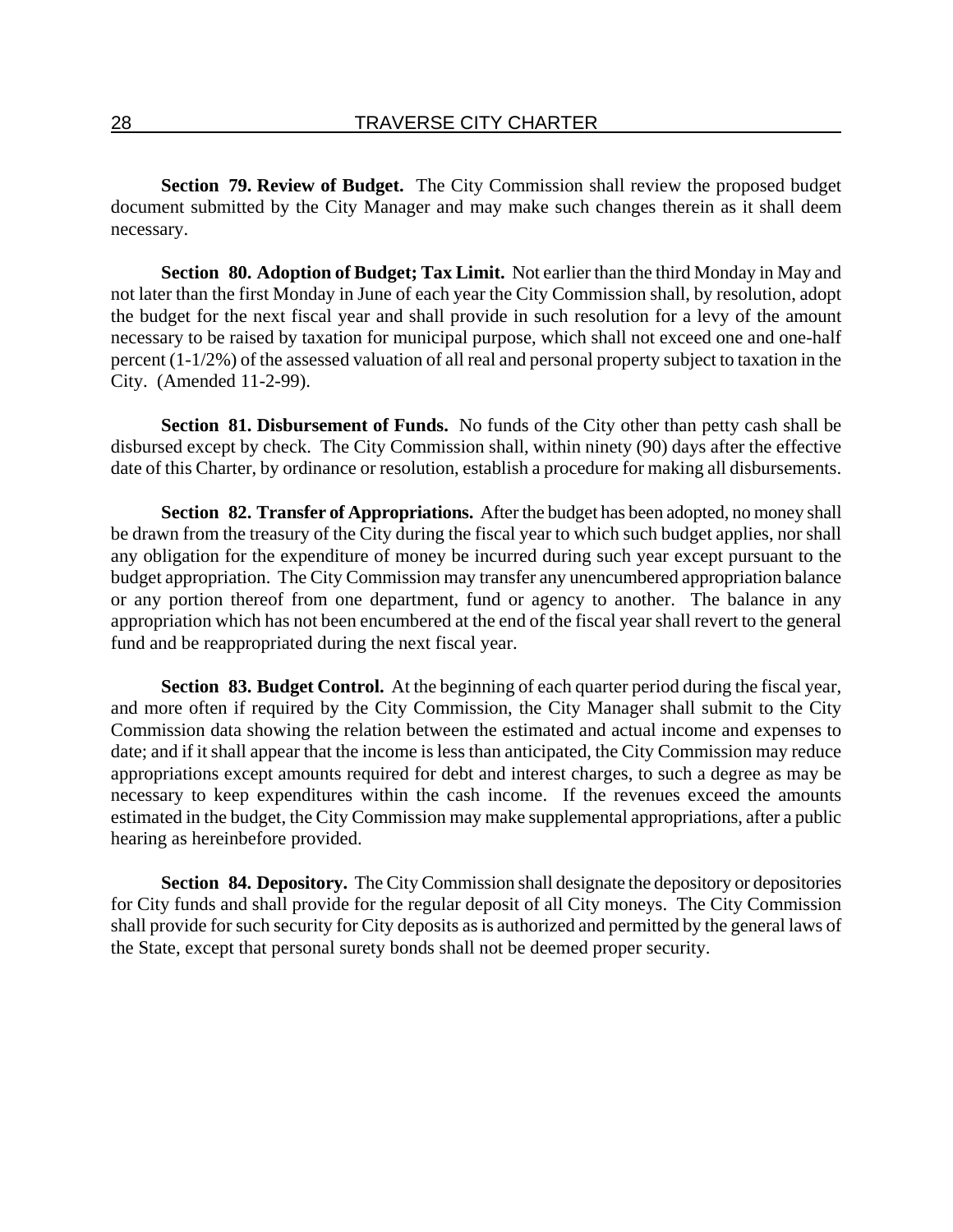**Section 85. Independent Audit.** An independent audit shall be made of all accounts of the City government at least annually and more frequently if deemed necessary by the City Commission. Such audit shall be made by qualified accountants experienced in municipal accounting. The results of such audit shall be made public in such manner as the City Commission may determine. An annual report of the City business shall be made available to the public by publication in the official newspaper, in such form as will disclose pertinent facts concerning the activities and finance of the City government.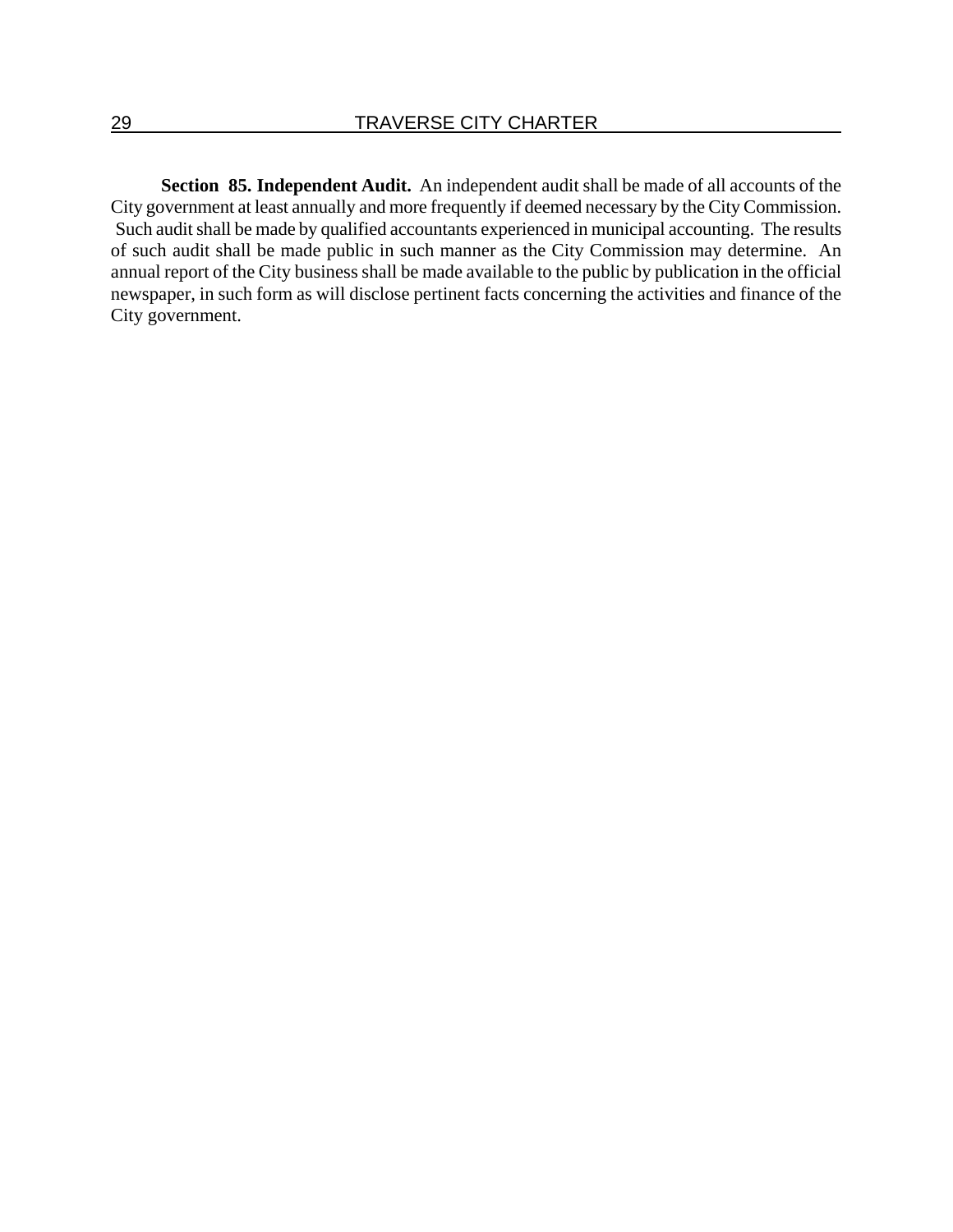### **CHAPTER VIII**

### **GENERAL FINANCE; BORROWING POWER**

**Section 86. General Borrowing.** Subject to the applicable provisions of State law and the Constitution of the State of Michigan, the City Commission, by resolution, may authorize the borrowing of money for any purpose within the scope of the powers vested in the City and the issuance of bonds of the City or other evidences of indebtedness therefor, and may pledge the full faith, credit and resources of the City for the payment of the obligation created thereby.

**Section 87. Special Assessment Bonds.** The City Commission shall, subject to the applicable provisions of the general laws of the State, have authority to borrow money in anticipation of the payment of special assessments made for the purpose of defraying the cost of any public improvement, or in anticipation of the payment of any combination of such special assessments, and to issue bonds or other legal obligations therefor. Such special assessment bonds may be an obligation of the special assessment district or districts or may be both an obligation of the special assessment district or districts and a general obligation of the City. All collections on each special assessment roll or combination of rolls shall be set apart in a separate fund and in a separate bank account for the payment of the principal and interest of the bonds issued in anticipation of the payment of such special assessments, and shall be used for no other purpose.

**Section 88. Mortgage Bonds.** When the City is authorized to acquire, own or operate any public utility in accordance with the provisions of Section 23, 24 and 25 of Article VIII of the Michigan Constitution of 1908, it may issue mortgage bonds therefor beyond the general limit of bonded indebtedness prescribed by law in accordance with the provisions of the Michigan Constitution of 1908 pertaining thereto.

**Section 89. Other Bonds.** The City shall have power to issue revenue or other types of bonds in the manner and for the purposes permitted by the Constitution of the State of Michigan or by State law.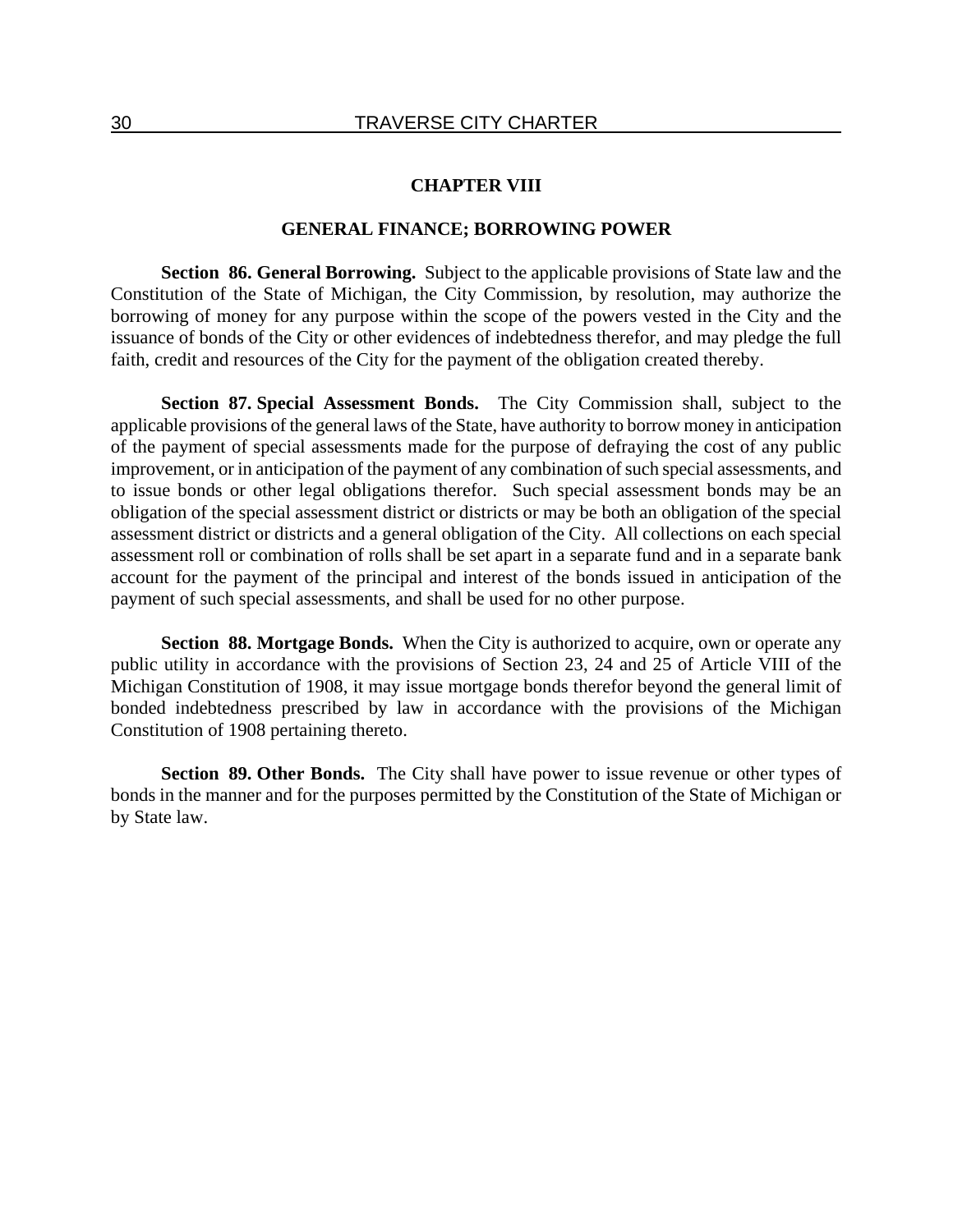**Section 90. Preparation and Records.** Each bond or other evidence of indebtedness shall contain on its face a statement specifying the purpose for which the same is issued and it shall be unlawful for any officer of the City to use the proceeds thereof for any other purpose, and any officer who shall violate this provision shall be deemed guilty of a misdemeanor. All bonds and other evidences of indebtedness issued by the City shall be signed by the Mayor and countersigned by the City Clerk, under the seal of the City. Interest coupons may be executed with the facsimile signatures of the Mayor and City Clerk. A complete and detailed record of all bonds and other evidences of indebtedness issued by the City shall be kept by the City Clerk. Upon the payment of any bond or other evidence of indebtedness, the same shall be marked "Cancelled."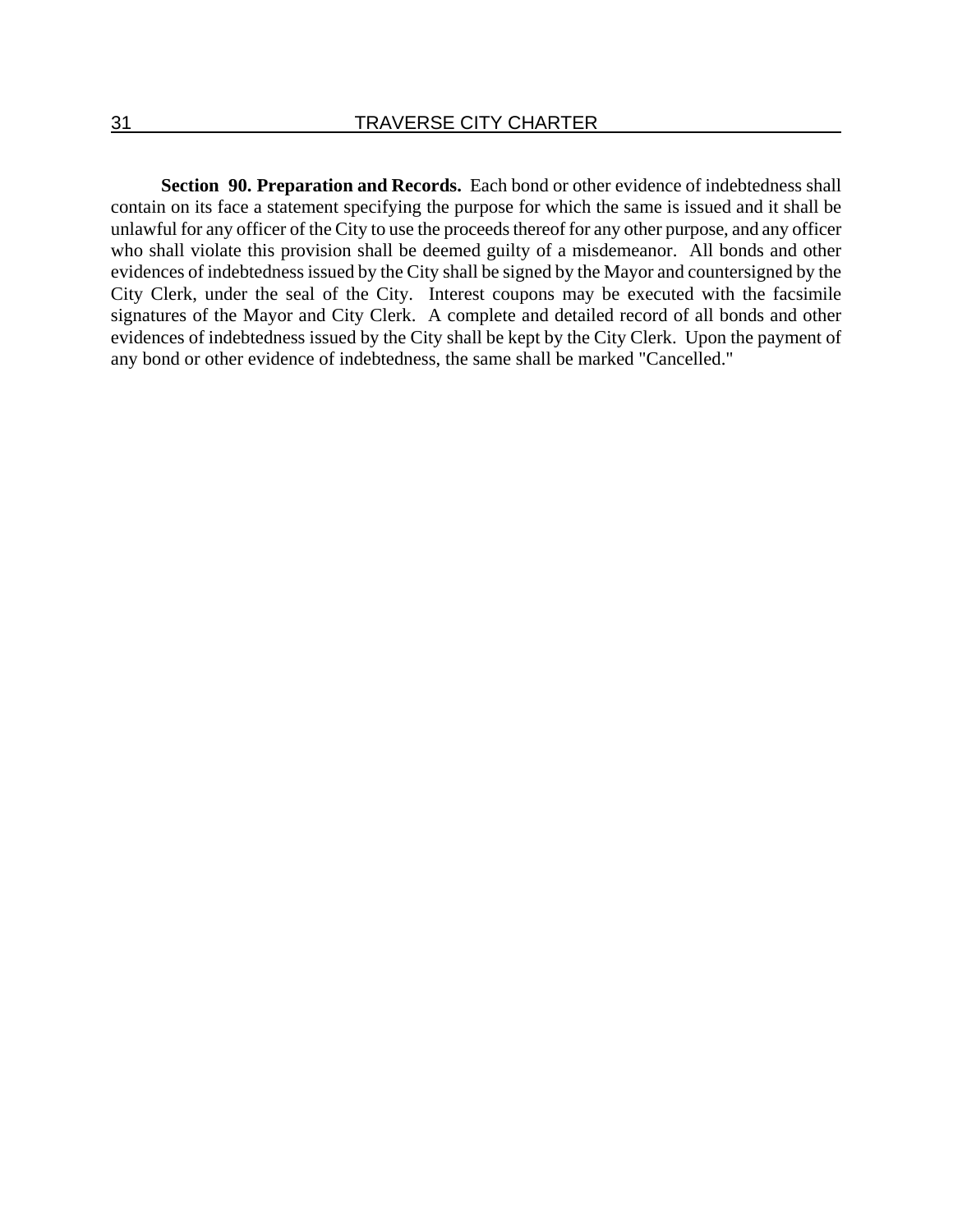### **CHAPTER IX**

## **GENERAL FINANCE; TAXATION**

**Section 91. Subjects of Taxation.** An assessment of all property in the City which is subject to taxation shall be made annually by the Assessor, and shall be completed before the second Monday in March, and, except as otherwise provided by State law, the subjects of taxation for municipal purposes shall be the same as for State, County and School purposes under the general law and the City shall have all the rights, liens, powers and remedies accorded by State law to all political subdivisions of the State in connection with the collection of taxes. (Amended 11-8-05)

**Section 92. Taxation Procedure.** Except as otherwise provided by this Charter, City taxes shall be levied, collected and returned in the manner provided by State law. All personal property shall be assessed to the owner thereof on the first Monday of February of the year in which the assessment is made.

**Section 93. Meeting of Board of Review.** The Board of Review shall convene in the City office building at nine (9) o'clock in the forenoon on the second Monday in March to review and correct the assessment roll and shall remain in session not less than six (6) hours in each day for at least two (2) and not more than six (6) successive business days. The Board of Review shall choose one of its members to act as chairman and one of its members or the Assessor to act as Clerk and a majority of the members of the Board shall constitute a quorum. The Board of Review shall have the same powers and perform like duties in all respects as are, by general law, conferred upon and required of boards of review in townships. A copy of the proceedings of the Board of Review shall be filed with the City Clerk on or before the  $15<sup>th</sup>$  day of July following each meeting thereof. (Amended 11-8-05)

**Section 94. Notice of Meetings.** Notice of the time and place of the sessions of the Board of Review shall be published by the City Clerk at least ten (10) days prior to the second Monday in March and also by posting the same in one (1) public place in the City. (Amended 11-8-05)

**Section 95. Endorsement of Assessment Roll.** On or before the second Tuesday in March the Board of Review shall endorse the assessment roll as provided by general law. Such roll shall be the assessment roll for all tax purposes within the City. (Amended 11-8-05)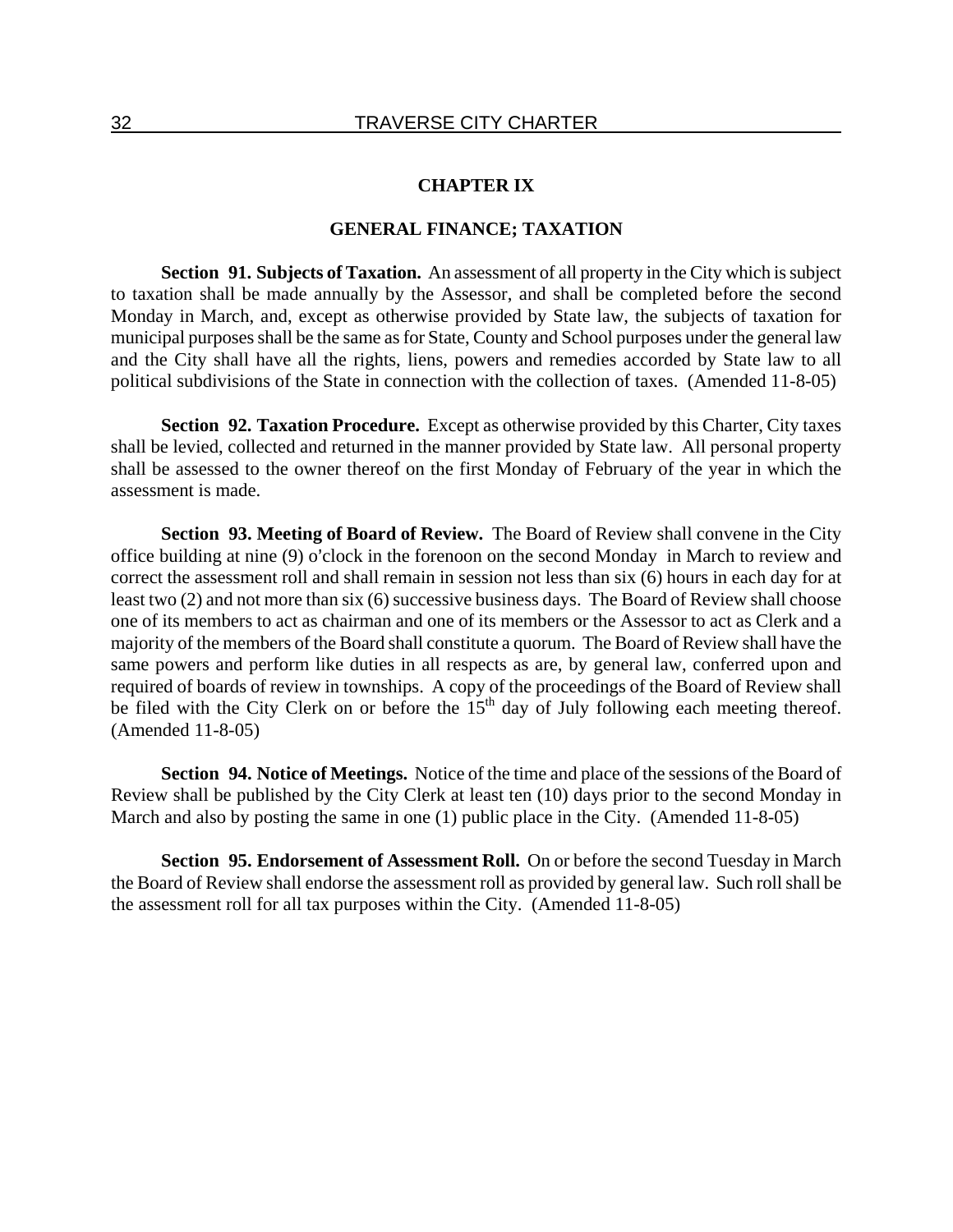**Section 96. Certification of Tax Levy to Assessor.** Within three (3) days after the adoption by the City Commission of the budget for the next fiscal year, the City Clerk shall certify to the Assessor the amount of the tax levied fixed by the City Commission which the Assessor shall proceed to rateably assess to each person and piece of property on the assessment roll, together with all special assessments as well as any other amounts which the City Commission may require under authority of State law or this Charter to determine to be assessed or reassessed against any property or person.

**Section 97. Collection by Treasurer.** After extending the taxes on the assessment roll and certifying to such roll in the manner required of assessing officers by State law, the Assessor shall, on or before the 10th day of June, deliver such assessment roll to the City Clerk, together with a copy or duplicate thereof, and the City Clerk shall forthwith annex his warrant to the original roll, directing and requiring the City Treasurer to collect from the several persons named in such roll the several sums, or the total thereof, opposite their respective names. The taxes thus assessed shall become at once a debt to the City from the persons to whom they are assessed, and the amount assessed, together with all charges thereon, shall, on the 1st day of July, become a lien until paid, on the property of the taxpayer of the same character and effect as the lien created by general law for State and County taxes. The City Treasurer shall have like power and duty to collect City taxes as is granted to or required of township treasurers in the collection of State and County taxes.

**Section 98. Taxes; When Due.** City taxes shall be due and payable on the 1st day of July of each year. All taxes paid on or before the 31st day of July of the same year shall be collected without additional charge. From and after said 31st day of July, there shall be added one-half of one percent (1/2%) per month or fraction thereof, to taxes remaining unpaid, together with a penalty of two percent (2%).

**Section 99. Partial Payment of Taxes.** The City Commission may, by resolution, authorize the City Treasurer, for a period not extending beyond the next March 1st, to accept partial payment on taxes and special assessments together with interest and penalties in such manner as the City Commission may determine.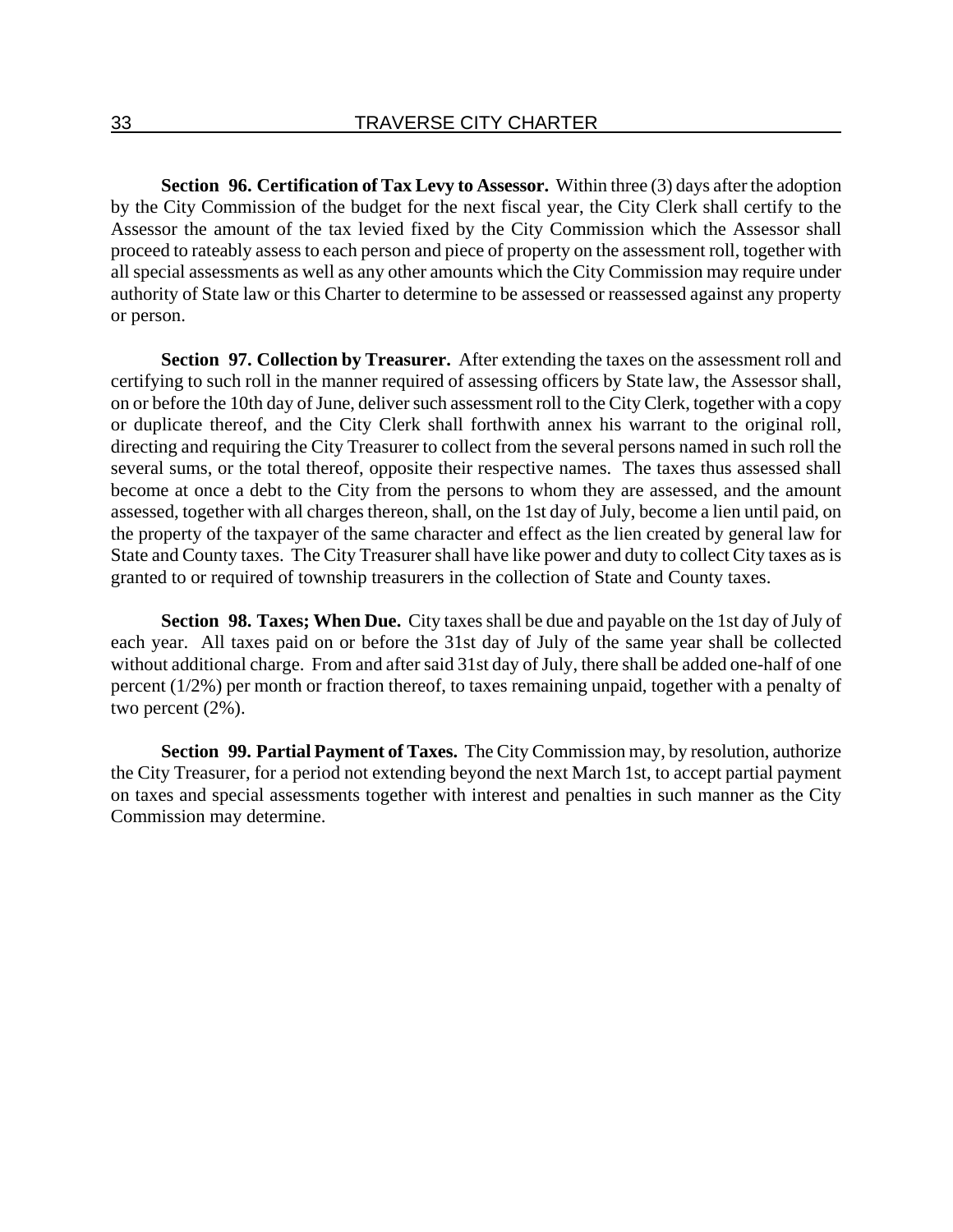**Section 100. Return to County Treasurer.** If the City Treasurer has been unable to collect any of the City taxes on said roll on real property before the first day of March following the date when said roll was received by him, then it shall be his duty to return all such unpaid taxes on real property to the County Treasurer in the same manner and with like effect as similar returns made by township treasurers. Such returns shall include all the additional charges hereinbefore provided, which charges shall in such return be added to the amount assessed in said roll against each description. The taxes thus returned shall be collected in the same manner as other taxes returned to such County Treasurer are collected under the provisions of the general tax laws of the State, and the same rate of interest and all charges shall be collected thereon, and all taxes upon lands so returned as delinquent shall be and remain a lien thereon until paid. At the time of making said return, the City Treasurer shall make and file in his office a copy thereof upon which he shall record subsequent collections or reassessments as returned to him by the County Treasurer. The City shall have power to purchase any premises within the City of Traverse City at any tax or other public sale that may hereafter be held when such purchase is necessary to protect the lien of the City for taxes on said premises.

**Section 101. State, County, School and Library Taxes.** For the purpose of assessing and levying taxes in the City for State, County, Library and School purposes, the City shall be considered the same as a township, and, except as otherwise provided in this Charter, all provisions of State law relative to the collection of such taxes, the accounting therefor to the appropriate taxing units and the returning of property to the County Treasurer for nonpayment thereof shall apply to the performance thereof by the City Treasurer who shall perform the same duties and have the same powers in connection therewith as township treasurers.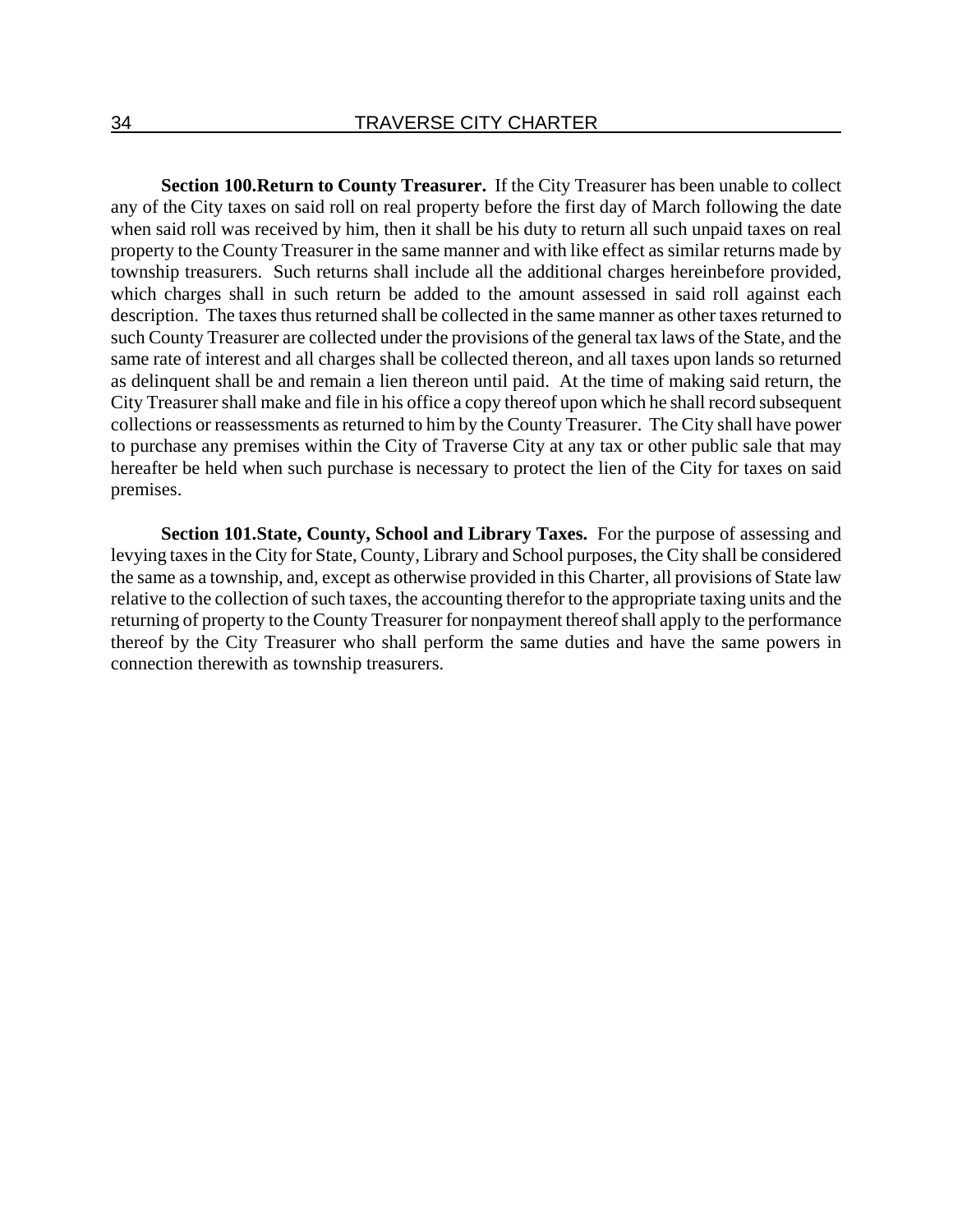### **CHAPTER X**

### **SPECIAL ASSESSMENTS**

**Section 102. General.** The City Commission shall have power to determine that the whole or any part of the expense of any public improvement shall be defrayed by special assessment upon the property especially benefited.

**Section 103. Resolution of City Commission.** Whenever the City Commission shall determine that the whole or any part of the expense of any public improvement shall be defrayed by special assessments upon the property especially benefited, it shall so declare by resolution, and such resolution shall state the estimated cost of the improvement, what proportion of the cost thereof shall be paid by special assessments, and what part, if any, shall be paid from the general funds of the City, the number of installments in which assessments may be paid, and shall designate the districts or land and premises upon which special assessments shall be levied.

**Section 104. Special Assessment Roll.** Within twenty-one (21) days after the City Commission shall have determined by resolution that the whole or any part of the expense of any public improvement shall be defrayed by special assessments upon the property specifically benefited, the Assessor shall make an assessment roll of all lots and parcels of land within the designated district benefited by the proposed improvement.

**Section 105. Review.** The assessment roll shall be open to public inspection for a period of seven (7) days before the City Commission meets as a Board of Review to review the roll and to hear complaints.

**Section 106. Notice.** Notice of the opening of the roll for public inspection and of the time and place of the meeting of the City Commission, acting as the Board of Review, to hear complaints shall be published by the City Clerk at least one (1) week before the opening of the roll for public inspection.

**Section 107. Objections to Improvement.** If, at or prior to the meeting of the Board of Review, the owners of more than one-half (1/2) of the property to be assessed shall object in writing to the improvement, the assessment shall not be made without an affirmative vote of six members of the City Commission. Every special assessment roll ratified and confirmed by the City Commission, acting as the Board of Review, shall be final and conclusive.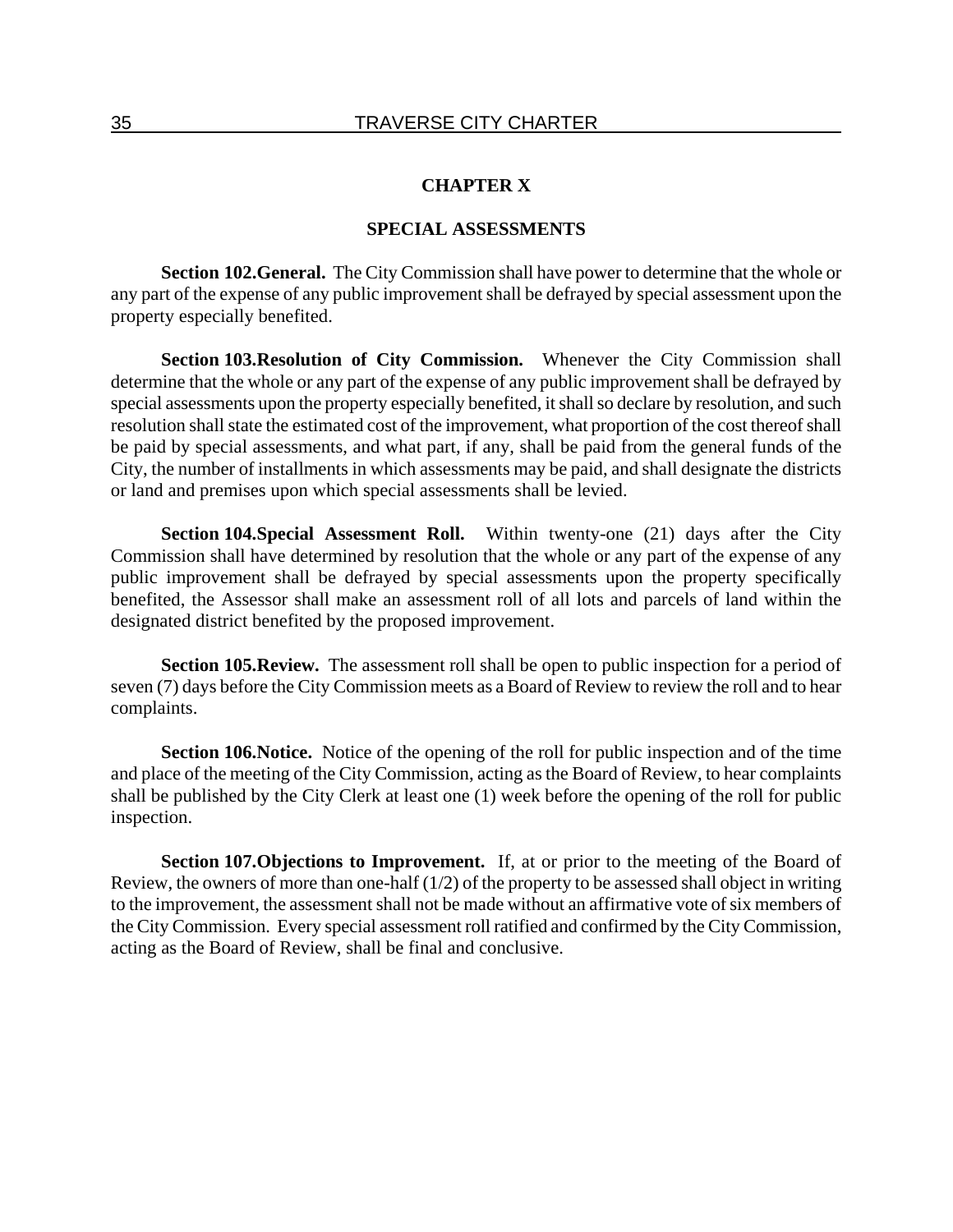**Section 108. Additional Assessment; Refunds.** When any special assessment roll shall prove insufficient to meet the costs of the improvement for which it was made, the City Commission may make an additional pro rata assessment, which additional assessment shall not, in any case, exceed thirty percent (30%) of the original assessment. Should the assessment prove larger than necessary by five percent (5%) or less, the City Commission may place the excess in the City treasury. If more than five percent (5%), the excess shall be refunded pro rata according to assessments.

**Section 109. Collection of Special Assessments.** Special assessments and all interest and charges thereon from the date of confirmation of the roll shall be and remain a lien upon the property assessed of the same character and effect as the lien created by general law for State and County taxes, until paid. Interest at a rate not to exceed six percent (6%) per annum shall be collected on deferred installments; and from such date after confirmation as shall be fixed by the City Commission the same penalties and collection fee shall be paid on delinquent installments of such special assessments as are provided by this Charter to be paid on delinquent general City taxes. Such delinquent special assessments shall be returned to the County Treasurer for collection and shall be handled in the same manner as are delinquent general City taxes; provided, that no such delinquent special assessments, nor any delinquent installment thereof, shall be returned to the County Treasurer for collection unless and until such delinquency has continued for a period of six (6) months, nor until the first day of March next following such six (6) months delinquency.

**Section 110. Procedure.** To make effective the provisions of this Charter, the assessment procedure concerning plans and specifications, estimate of costs, the making of the assessment roll and correction of errors, the collection of special assessments and any other matters concerning the making of improvements by the special assessment method outlined in Chapter XXIV of Act 215 of the Public Acts of 1895, same being Sections 2032 to 2059 inclusive of the Compiled Laws of 1929, which, insofar as not inconsistent with the provisions of this Charter, and except that no more than one (1) publication shall be required in any case, is hereby adopted into and made a part of this Charter. All acts required therein to be performed by a "Board of Special Assessors" shall be performed by the City Assessor.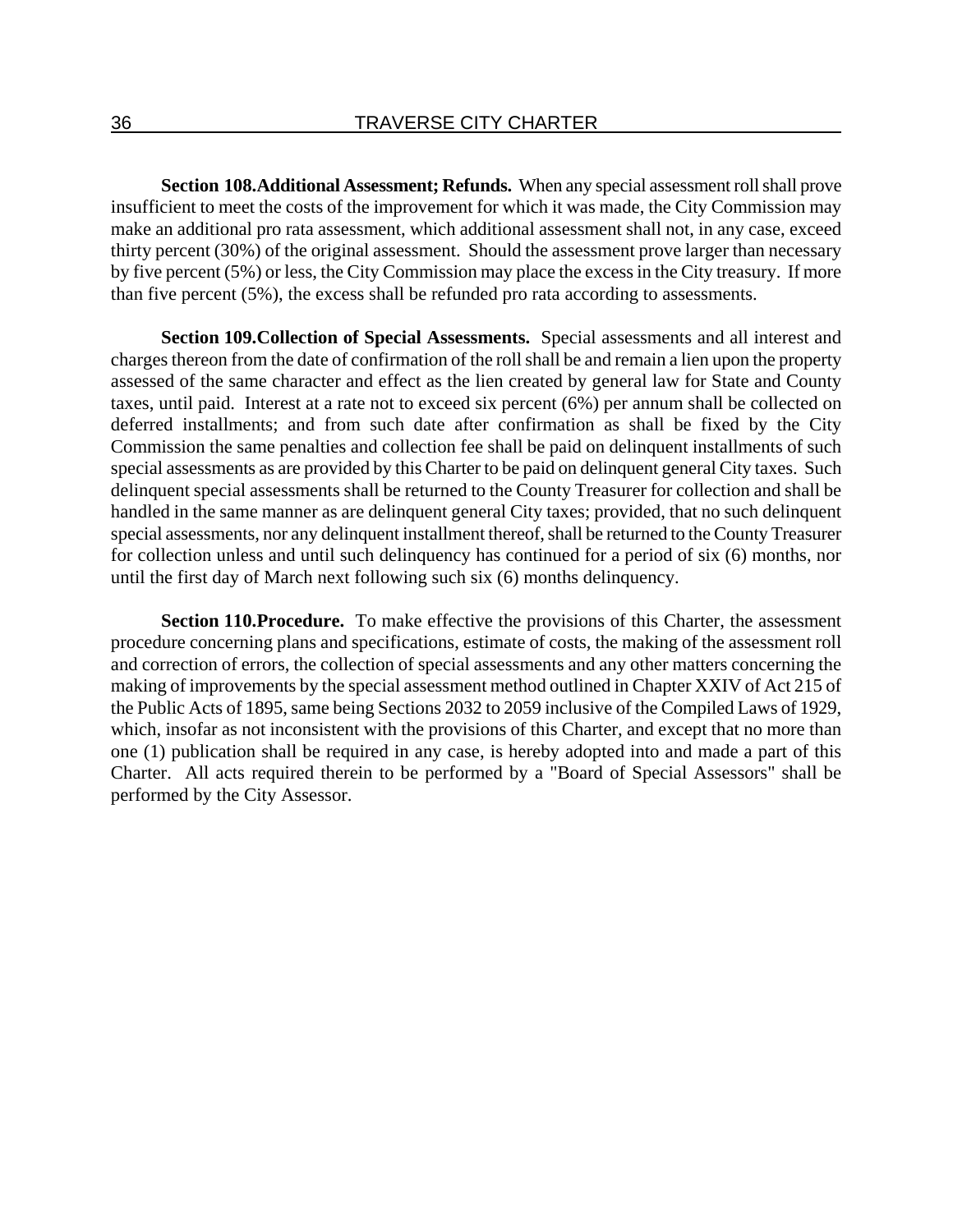#### **CHAPTER XI**

## **UTILITIES; FRANCHISES; PERMITS**

**Section 111. Franchises.** All franchises heretofor granted by the City of Traverse City and now in operation shall continue until the expiration of such franchises. All irrevocable public utility franchises and all renewals, extensions and amendments thereof shall be granted only by ordinance. No such ordinance shall be adopted before thirty (30) days after application therefor has been filed with the City Commission, nor until a full public hearing has been held thereon. No such ordinance shall become effective until it has been submitted to the electors and has been approved by threefifths (3/5) of the electors voting thereon. No such ordinance shall be submitted to the electors at an election to be held less than sixty (60) days after the grantee named therein has filed its unconditional acceptance of such franchise, and it shall not be submitted to a special election unless the expense of holding the election as determined by the City Commission shall have been paid to the City Treasurer by the grantee. No exclusive franchise shall ever be granted and no franchise shall be granted for a longer term than thirty (30) years. No franchise shall be transferable, directly or indirectly, except with the approval of the City Commission expressed by ordinance.

**Section 112. Right of Regulation.** All public utility franchises, whether it be so provided in the ordinance or not, shall be subject to the right of the City: (a) to repeal the same for misuse or nonuse, or for failure to comply therewith; (b) to require proper and adequate extension of plant and service and the maintenance thereof at the highest practicable standard of efficiency; (c) to establish reasonable standards of service and quality of products, and prevent unjust discrimination in service or rates; (d) to make independent audit and examination of accounts at any time, and to require reports annually; (e) to require continuous and uninterrupted service to the public in accordance with the terms of the franchise throughout the entire period thereof; (f) to impose such other regulations as may be determined by the City Commission to be conducive to the safety, welfare and accommodation of the public.

**Section 113. Regulation of Rates.** All public utility franchises shall make provision for fixing rates, fares and charges, and for readjustments thereof at periodic intervals of not more than five (5) years, either by arbitration upon terms to be specifically set forth in the franchise, or by any State agency, at the election of the City. The value of the property of the utility used as a basis for fixing such rates, fares and charges shall in no event include a value predicated upon the franchise, goodwill or prospective profits.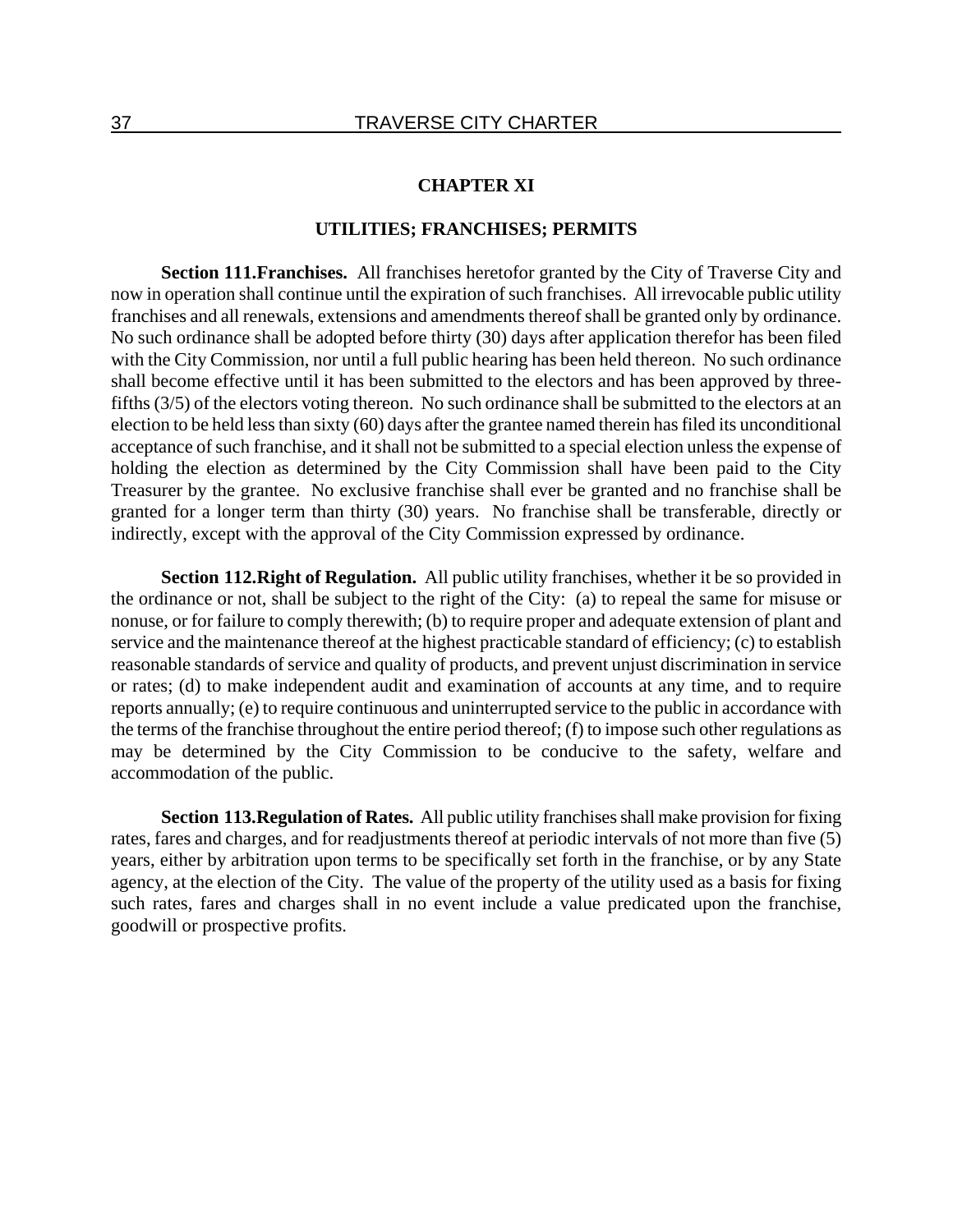**Section 114. Purchase; Condemnation.** The City shall have the right to acquire by condemnation or otherwise the property of any public utility in accordance with the general laws of the State, provided that the price to be paid shall in no event include any value predicated upon the franchise, goodwill or prospective profits.

**Section 115. Revocable Permits.** Temporary permits for public utilities, revocable at any time at the will of the City Commission, may be granted by the City Commission by resolution on such terms and conditions as it shall determine, provided that such permits shall in no event be construed to be franchises or amendments to franchises. Any such resolution shall be subject to the referendum provided for by this Charter.

**Section 116. Joint Use.** Every public utility may be required by the City to permit joint use of its property and appurtenances located in the streets, alleys and public places of the City by the City of Traverse City or by other public utilities, insofar as such joint use may be reasonably practicable, upon payment of reasonable rental therefor; provided that in the absence of agreement upon application of any public utility, the City Commission shall provide for arbitration of the terms and conditions of such joint use and the compensation to be paid therefor, which award shall be final.

**Section 117. Use of Streets and Public Places.** The right to use, control and regulate use of its streets, alleys, bridges and public places, and the space above and beneath them, is hereby reserved to the City, and every public utility franchise shall be subject thereto. Every public utility shall pay such part of the cost of improvement or maintenance of streets, alleys, bridges and public places as shall arise from its use thereof and shall protect and save the City harmless from all damages arising from said use.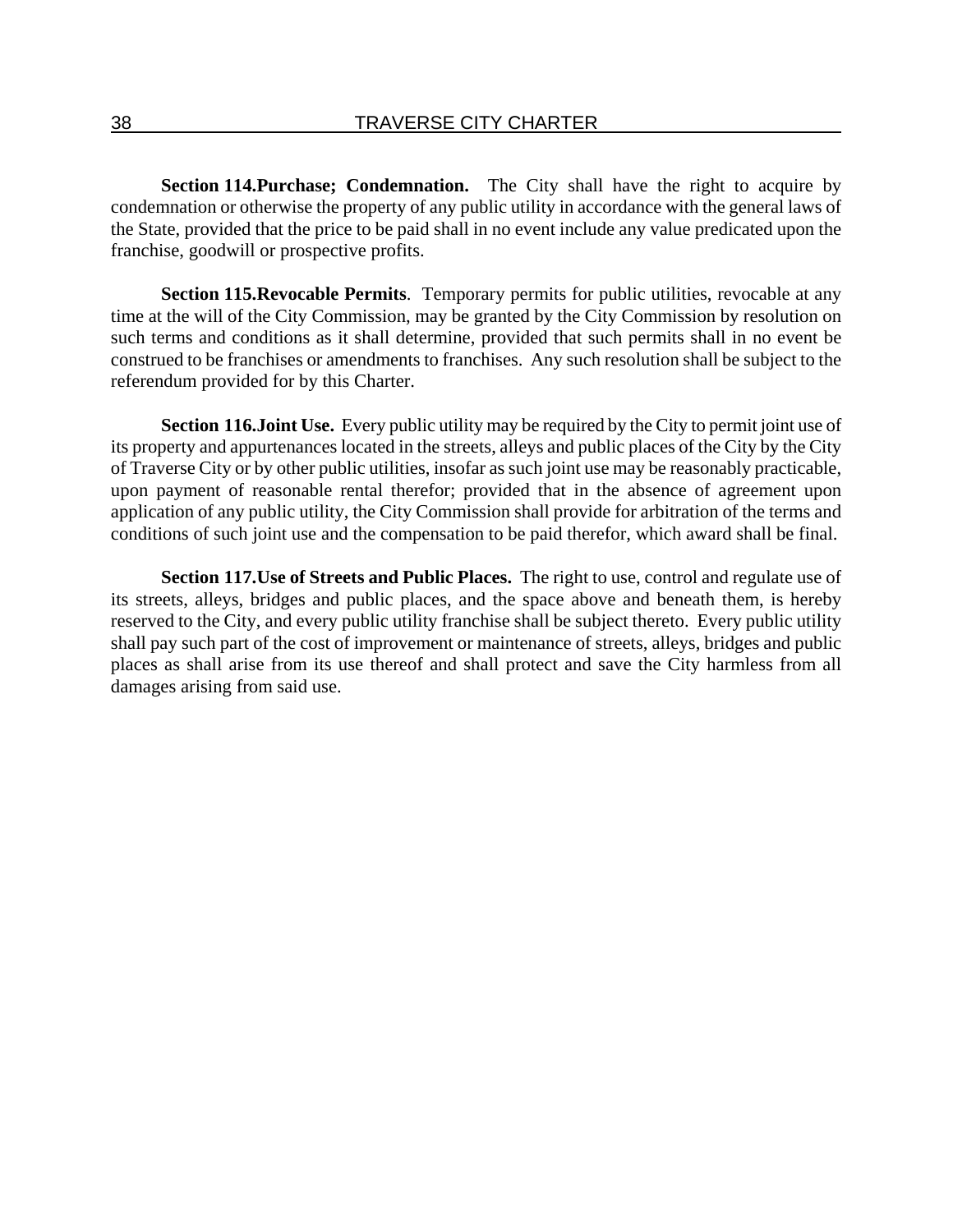### **CHAPTER XII**

### **MUNICIPALLY OWNED UTILITIES**

**Section 118. Operation for Benefit of City.** The several municipally owned utilities: i.e. The Sewage Treatment Plant (including the entire sewer system), The Traverse City Light and Power Department, The City Water Works Department, together with any utilities hereafter acquired, shall be operated for the benefit of the City of Traverse City.

**Section 119. Administration by City Manager.** The City Manager of the City of Traverse City shall be the chief administrative officer of each of these utilities or utility departments and shall have power to appoint and remove a superintendent for each or any of them and all officers and employees thereof; but the City Manager may authorize the head of a utility or utility department or office responsible to him to appoint and remove subordinates, such appointments or removals shall be in accordance with the provisions of this Charter and of any ordinances enacted in conformity therewith. The appointments made by or under authority of the City Manager shall be on the basis of the fitness, training and experience of such appointees for the work they are to perform. All such appointments shall be without definite term unless for provisional, temporary or emergency service not to exceed the maximum periods which may be prescribed by personnel regulations.

**Section 120. Separate Utility Funds.** The funds of each of the utilities or utility departments shall be kept separate from the general fund of the City of Traverse City.

**Section 121. Municipal Utility Emergency Reserve.** An emergency reserve account shall be created for each utility or utility department to meet any emergencies which may occur in connection with such utility or utility department. Municipal utilities shall be deemed to include the water supply and distribution system, the sewage collection and disposal system, the light and power system, and any other public improvement in the nature of a utility which is hereafter established or acquired. The emergency reserve fund shall be established annually in the budget. The purpose of such fund is to meet any emergencies which occur in connection with such utility or utility department. Funding of the emergency reserve shall come from retained earnings of the utility or utility department, or, if such is insufficient in the estimation of the City Commission, shall come from the general fund. Withdrawals from the emergency reserve fund shall be replaced.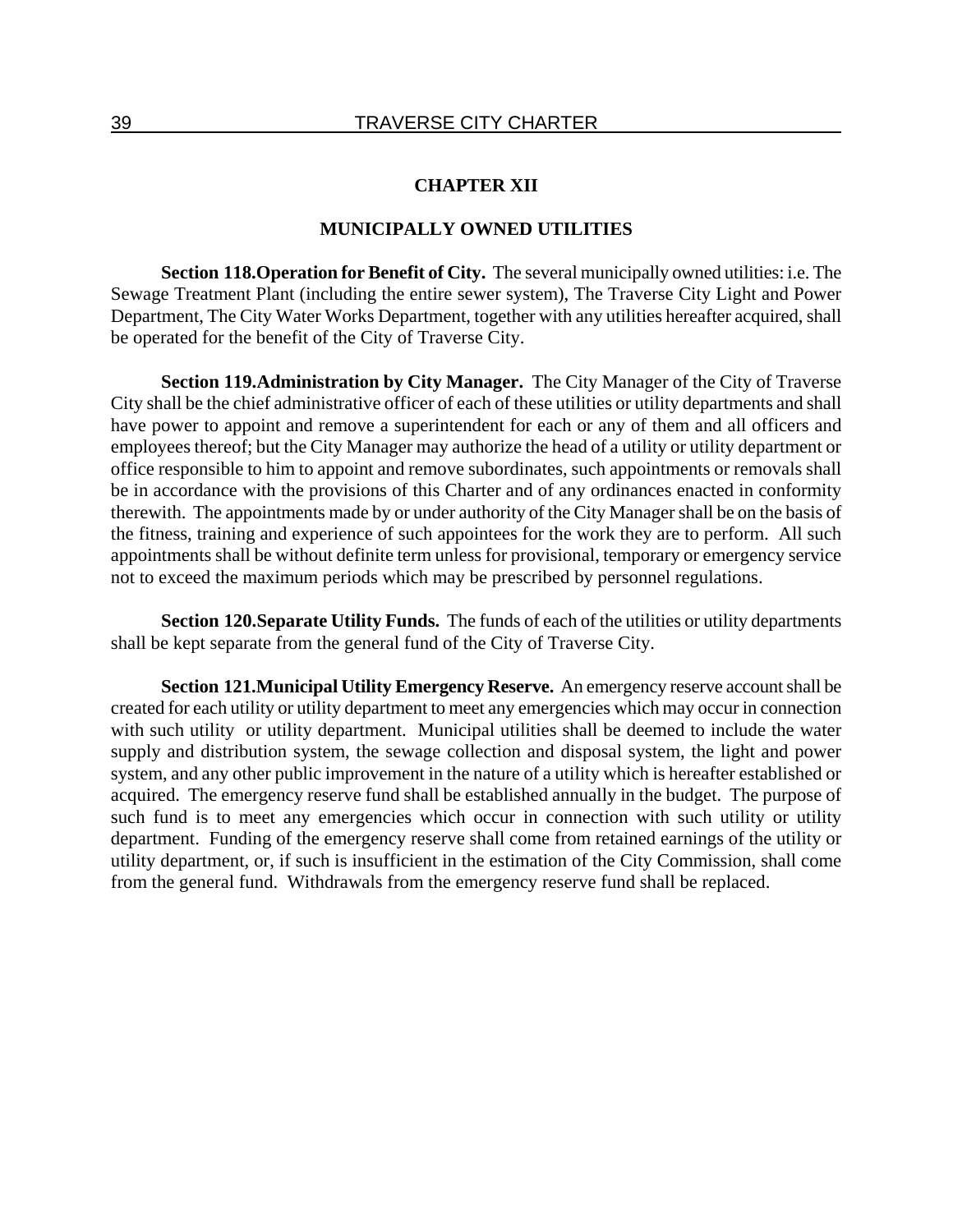**Section 122. Use of Utility Revenues.** All further net profits shall revert to the general fund of the City of Traverse City and shall be used for the purpose of: (a) reducing the indebtedness as such indebtedness matures, of the particular utility or utility department from which such profits are derived; (b) making normal plant improvements and expansions; (c) reducing the current indebtedness of the City; and (d) supplementing the tax revenues of the City by using this money to defray the usual expenses of City government.

**Section 123. Mortgage Bonds.** The City Commission may borrow money to acquire or operate any public utility. It may issue mortgage bonds therefor beyond the general limit of bonded indebtedness herein prescribed; provided, that the indebtedness created by such mortgage bonds shall not impose any liability upon the City, but shall be secured only upon the property and revenues of such public utility, including a franchise, stating the terms upon which in case of foreclosure the purchaser may operate the same, which franchise shall in no case extend for a longer period than twenty (20) years from the date of the sale of such utility and franchise on foreclosure.

**Section 124. Rules and Regulations.** Insofar as they are consistent with the provisions of this Charter, the present regulations of the various utilities and utility departments relative to rates, charges, operation, etc., shall continue in full force and effect under this Charter until changed by proper ordinance or resolution of the City Commission. In addition to the powers, privileges and rights possessed by the several utilities and utility departments of the City under the State Constitution, the general laws of the State, this Charter and the City ordinances, such utilities and utility departments of the City shall have the power to render all such services to their customers as are rendered by public utilities of similar type operating in the City.

**Section 125. Accounts and Reports.** Accounts shall be kept for each public utility owned or operated by the City, distinct from other City accounts, and in such a manner as to show the true and complete financial result of such City ownership, or ownership and operation, including all assets, liabilities, revenues and expenses. These accounts shall show the actual cost to the City of each public utility owned, the cost of all extensions, additions and improvements, all expenses of maintenance, the amounts set aside for sinking fund purposes, and all operating expenses of every description. They shall show, as nearly as possible, the value of any service furnished to or rendered by any such public utility by or to any other City department.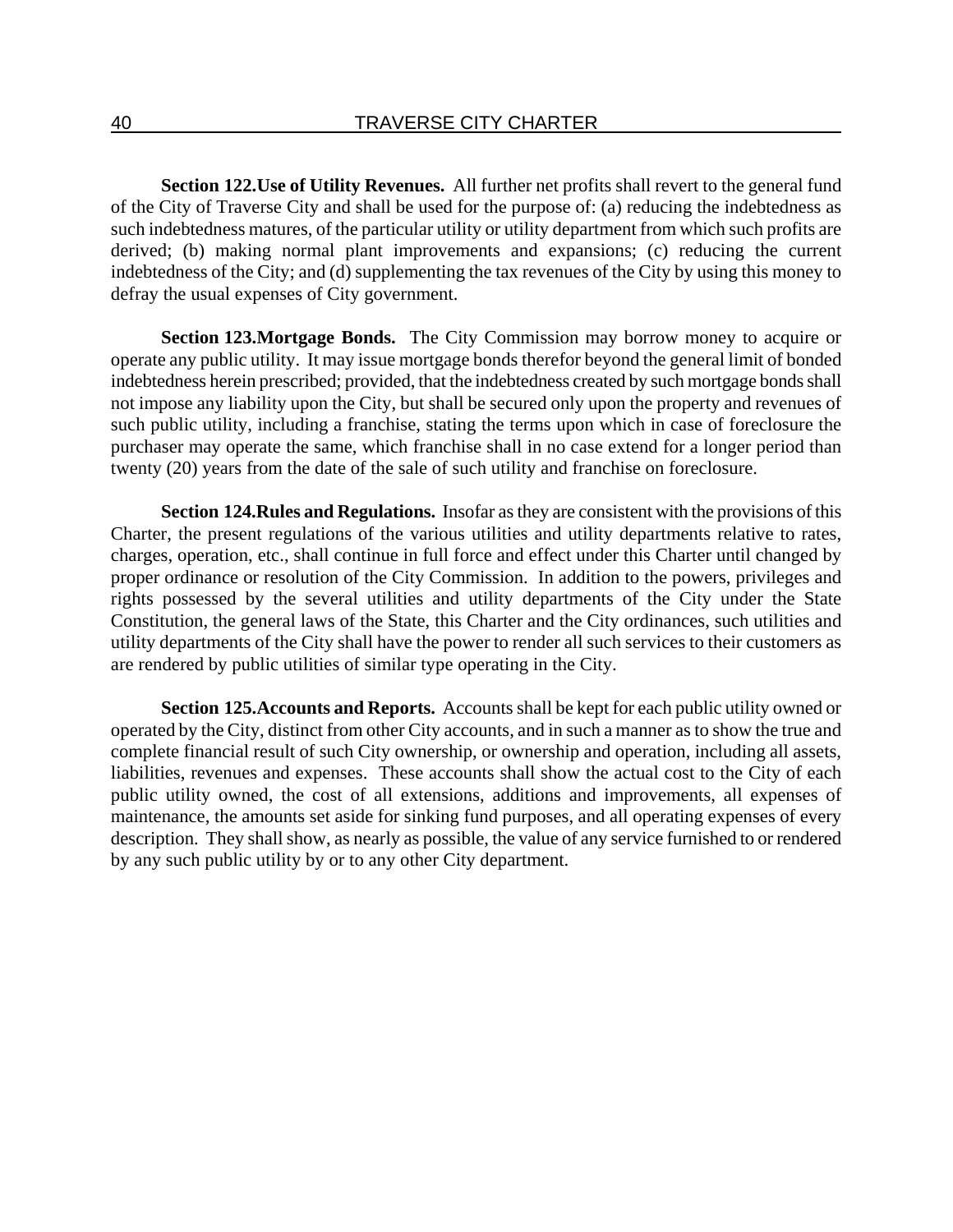It shall be the duty of the superintendent of each utility or utility department to make an annual report to the City Manager on or before the tenth day of March of each year of all the works under his supervision. The report shall also provide a proper allowance for City taxes, for which due allowance shall be made for services rendered to the City, insurance, and for depreciation and obsolescence. The report shall show the condition of all reserve accounts.

The City Manager shall annually cause to be made and published for public distribution, a report showing the financial results of such ownership, or ownership and operation, which report shall give the information specified in this section, and such further information as the City Manager shall deem expedient or the City Commission shall require.

**Section 126. Disposal of Plants.** The City shall not sell, exchange, lease or in any way alien or dispose of the property, easements, income or other equipment, privilege or asset belonging to and appertaining to any utility which it may acquire, or its parks, unless and except the proposition for such purpose shall first have been submitted, at a regular or special election held for the purpose in the manner provided in this Charter, to the qualified voters of the City and approved by them by a three-fifths (3/5) majority vote of the electors voting thereon. All contracts, negotiations, grants, leases or other forms of transfer in violation of this provision shall be void and of no effect as against the City. The provisions of this section shall not, however, apply to the sale or exchange of any real estate which is not necessary to the operation of any utility or utility department or any articles or equipment of any City owned utility as are worn out or useless, or which could, with advantage to the service, be replaced by new and improved machinery or equipment.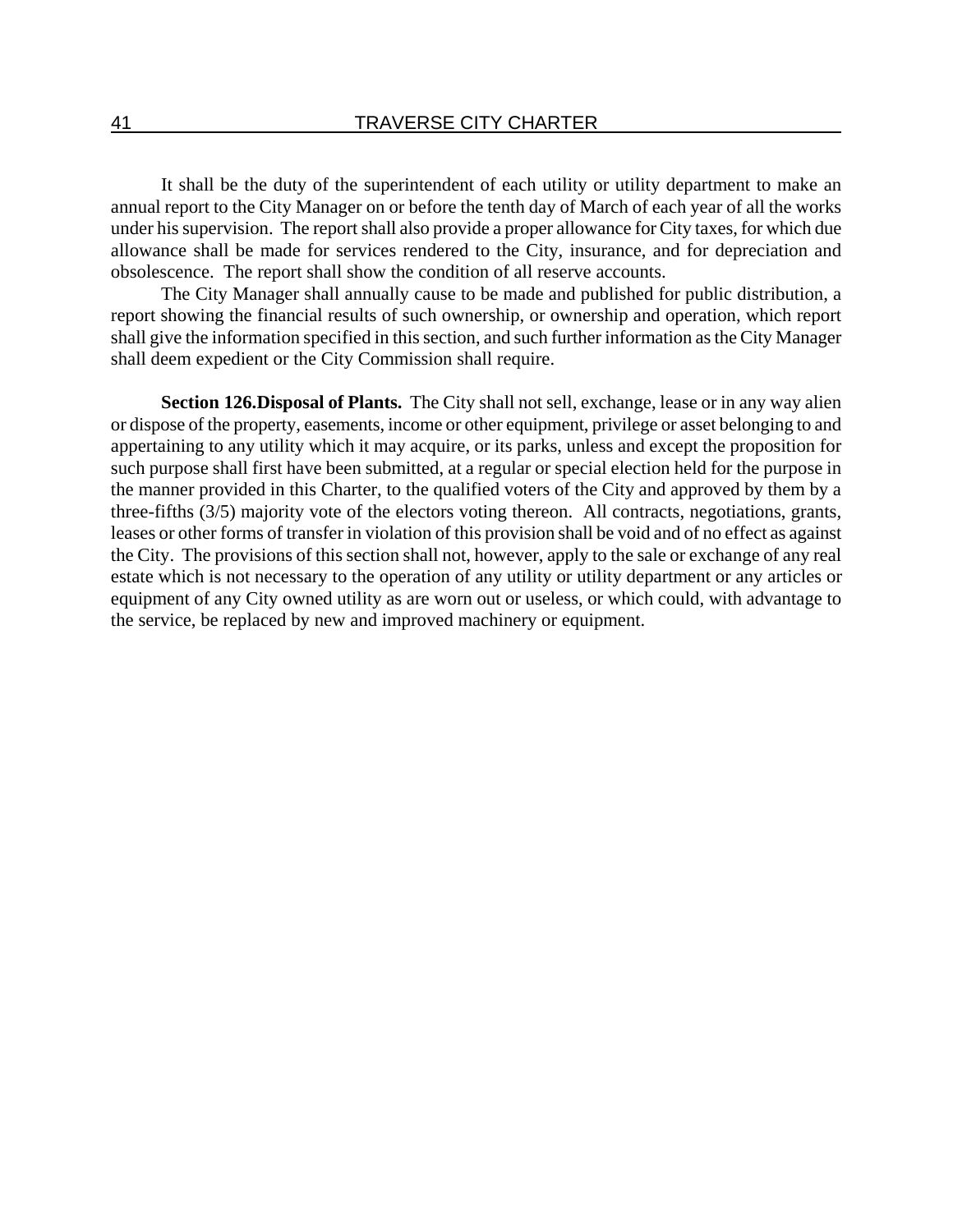### **CHAPTER XIII**

## **STREETS, PUBLIC GROUNDS AND PROPERTY, CEMETERIES, PARKS, TRUSTS**

**Section 127. General.** The City shall possess and hereby reserves to itself the right to use and to control and regulate the use of its streets, alleys, bridges and public places, and the space above and beneath them, and shall have the power to acquire, own, establish, maintain, operate and administer, either within or without its corporate limits, parks, boulevards, cemeteries, hospitals, almshouses, buildings and all works which involve the public health or safety.

**Section 128. Perpetual Dedication.** All grants or dedications heretofore made shall continue without change. All cemeteries and parks now owned or hereafter acquired by the City of Traverse City either within or without its corporate limits shall be dedicated solely to cemetery or park purposes respectively, provided, however, that the electors by a three-fifths (3/5) majority vote may approve subsequently disposal of such cemeteries and parks or portions thereof.

**Section 129. Trusts.** All trusts heretofore established for cemetery, park or other purposes shall be used and continued in accordance with the terms of the trusts. The City of Traverse City may, in its discretion, receive and hold any property in trust for cemetery, park or other public purposes and shall apply the same to the execution of such trusts and for no other purposes whatsoever.

All money to be derived from the rights to explore for oil, gas and/or minerals on the Brown Bridge or other property of the City of Traverse City, together with production money (royalties), shall be placed in a perpetual trust fund in one or more banking institutions designated by the City Commission. This fund shall be known as the Brown Bridge Trust Fund, all portions of which shall be invested in obligations of the United States of America. The income from said Trust shall be used to supplement City taxes as a credit against the General Fund levy as established yearly by the City Commission. Said funds shall remain a perpetual trust, the principal of which shall not be used except by a three-fifths (3/5) majority vote of the qualified electors voting thereon.

**Section 130. Cemetery Care Funds.** The amount now standing to the credit of the Perpetual Care Fund, together with all additions thereto, shall be kept in a separate fund known as the Perpetual Care Fund, which shall constitute a trust fund, the income of which shall be used as occasion may require for the general care and maintenance of those lots for the benefit of which said funds shall have been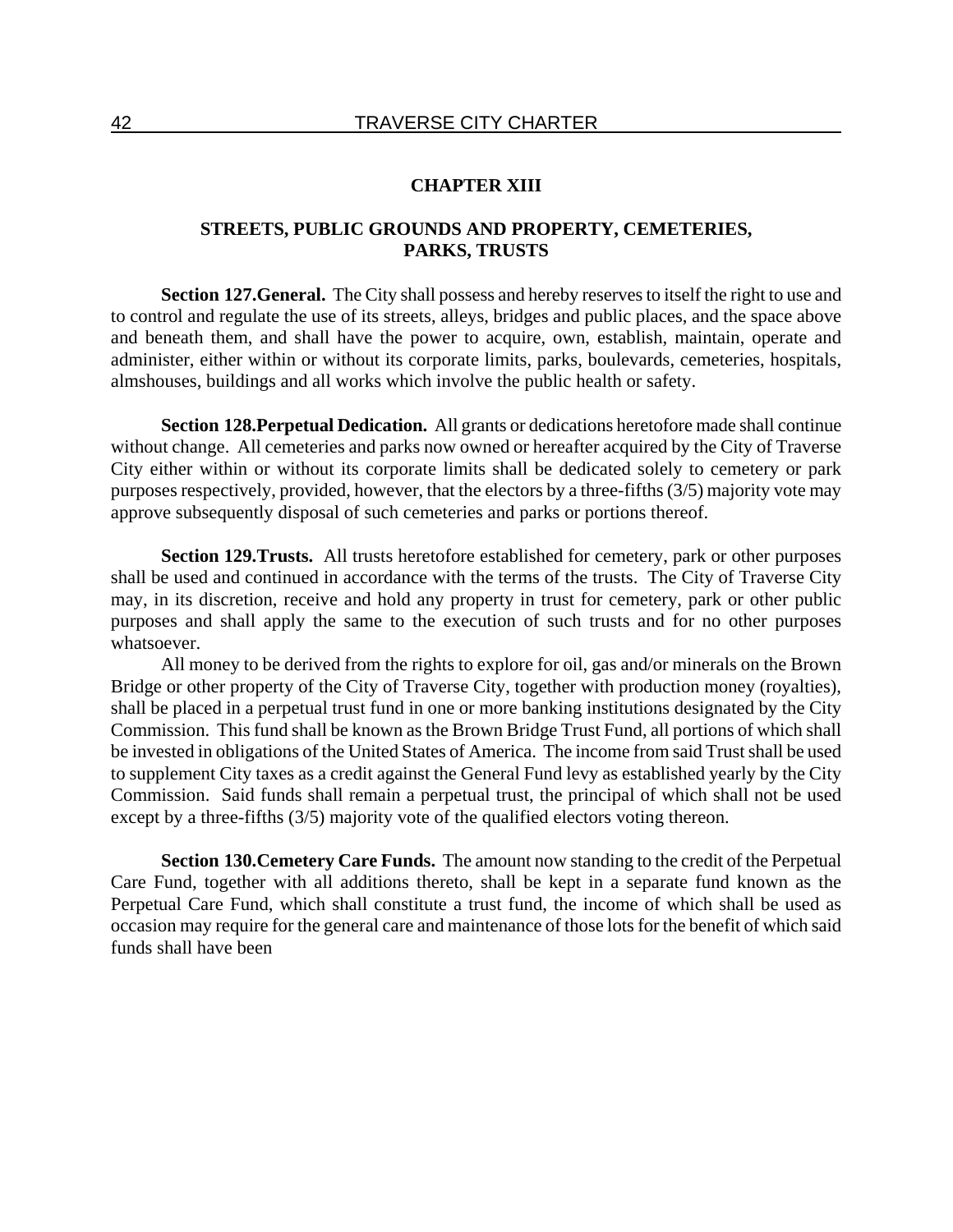deposited. Said fund shall never, under any pretext or evasion, be diverted from its declared purpose. All moneys received by the City for the perpetual care of lots or graves may be invested only in bonds of either the City of Traverse City, School District of Traverse City, County of Grand Traverse, or bonds or other full faith obligations of the United States of America, as the City Commission may direct. All portions of said Perpetual Care Fund not so invested in bonds shall be kept in a separate checking account in some banking institution to be designated by the City Commission. There shall also be created a fund known as the Cemetery Care Fund, and fifty percent (50%) of all moneys which shall from time to time be received from the sale of lots and graves and crypts shall be placed in said Fund, the income of which shall be used as occasion may require for the general care and maintenance of the entire City cemetery property. Said Cemetery Care Fund shall also constitute a trust fund, the moneys of which shall never under any pretext be diverted. This Fund or portions of this Fund may be invested only in bonds of the City of Traverse City, School District of the City of Traverse City, County of Grand Traverse, or bonds or other full faith obligations of the United States of America. Any moneys in said funds not so invested shall be placed in a separate checking account in such banking institution as the City Commission may designate.

**Section 131. Platting and Sale.** The City Commission shall cause cemeteries to be laid out into lots, avenues and walks, the plats thereof to be recorded in the office of the City Clerk. The City Commission shall fix the price of such lots and manner of conveyance and recording.

**Section 132. Protection; Establishment; Maintenance.** The City Commission shall have power to enact all ordinances deemed necessary for the establishment, maintenance and protection of all cemeteries and parks (together with the improvements thereon and appurtenances thereto) now owned or hereafter acquired by the City of Traverse City either within or without its corporate limits and like power with reference to all cemeteries within the City belonging to, or under the control of, any church, religious society, corporation, company or association; and the City shall have power to condemn property for cemetery purposes in accord with the general statutes of the State.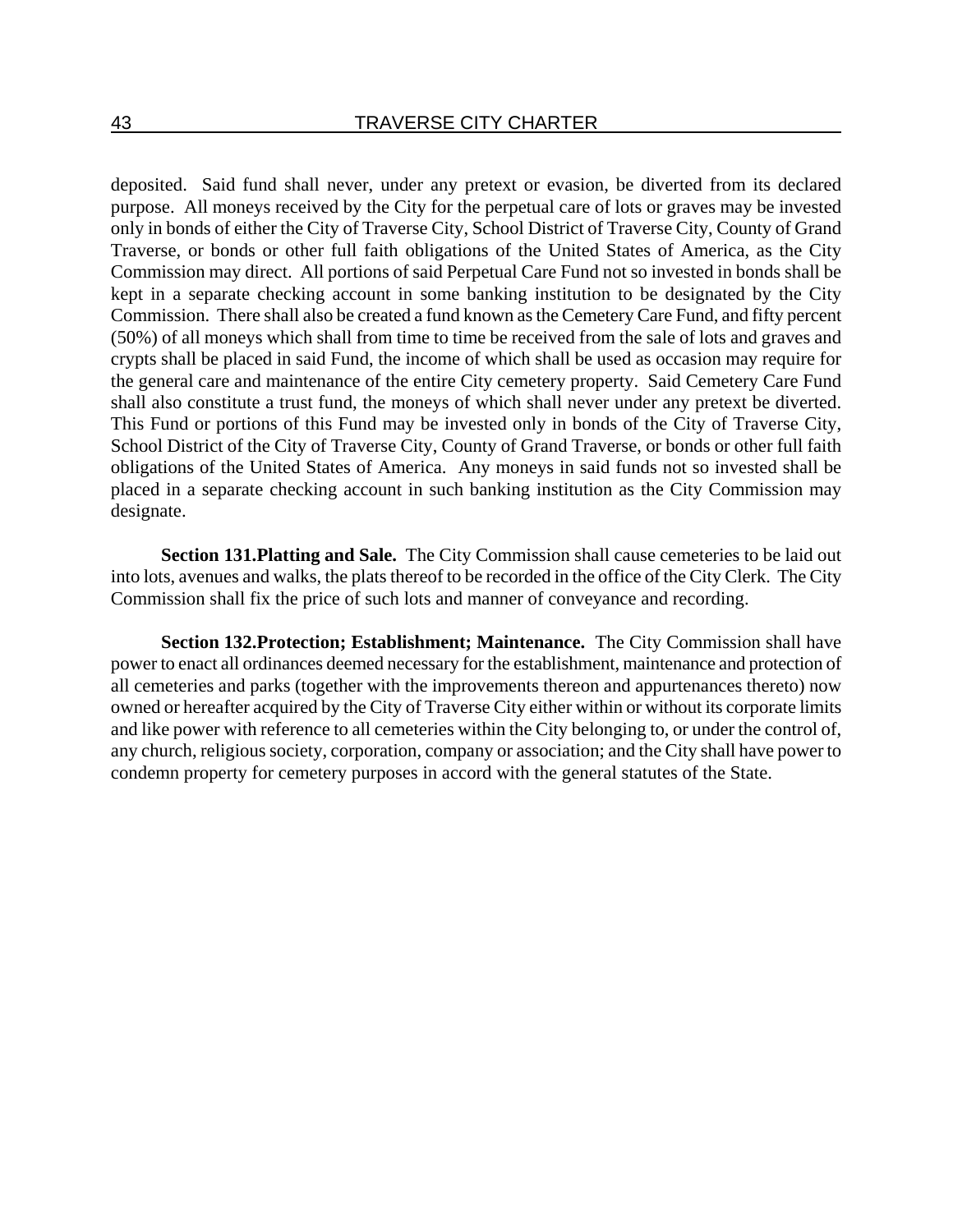### **CHAPTER XIV**

#### **PUBLIC LIBRARIES**

**Section 133. Board of Library Trustees.** The City Commission may appoint a Board of Library Trustees consisting of three members whose terms of office shall be three years and whose terms shall be staggered so that the term of not more than one trustee expires in any year. The City may participate with any other municipality in the establishment and operation of a District Library in the manner provided by law.

**Section 134. Control of Grounds and Buildings.** The Board of Library Trustees shall have control and management of the grounds and buildings and the care and government of the public library and reading rooms, subject to the ordinances of the Commission and the provisions of this Charter.

**Section 135. Power to Maintain.** The Commission shall have power to establish and maintain a public library and reading room for the use and benefit of the inhabitants of said City and levy a tax of not to exceed one mill on the dollar annually on all the taxable property in the City, such tax to be levied and collected in like manner as other general City taxes, and to be known as the Library Fund; provided, that whenever the City Commission shall determine by resolution that it is expedient to acquire by purchase grounds and buildings for the construction of a suitable building in which to establish free library reading rooms they shall have the power to and may raise by tax not to exceed three mills on the dollar annually on all the taxable property in the City, to be levied and collected the same as other general City taxes, and to be known as the Library Fund.

**Section 136. Organization.** Said Board of Library Trustees shall, immediately after appointment, and annually thereafter, meet and organize by the election of one of their number president. The City Clerk shall be Clerk of said Board.

**Section 137. Government of Library.** Said Board shall make and adopt such rules, by-laws and regulations for their own guidance and for the government of the library and reading rooms as may be expedient. They shall have exclusive control of the expenditures of all moneys collected to the credit of the Library Fund, and supervision, care and custody of the grounds, rooms or buildings constructed, leased or set apart for that purpose; provided, that the construction of any building for that purpose shall be under the supervision of the City Commission; and, provided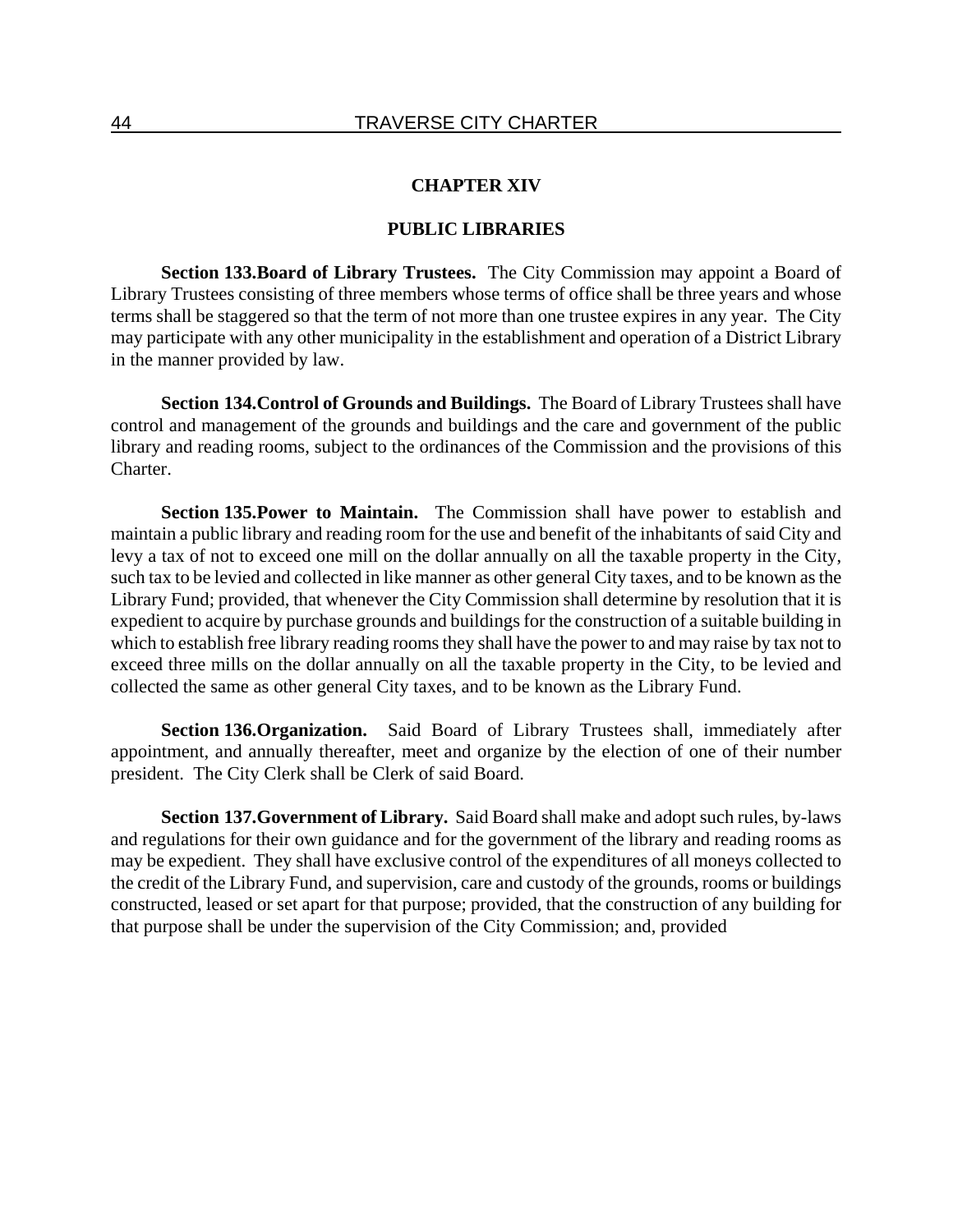further, that all moneys received for such Library Fund shall be deposited in the City treasury to the credit of the Library Fund, and shall be kept separate and apart from all other moneys of the City, and be drawn upon by the City Clerk, countersigned by the Mayor, upon the properly authenticated vouchers of the Board of Library Trustees.

**Section 138. Employees and Compensation.** Said Board may appoint a suitable librarian and necessary assistants and recommend to the Commission their compensation, and the Commission shall fix the same and provide for the payment thereof.

**Section 139. Injury to Library or Books.** The Commission shall have power to pass ordinances imposing suitable penalties for the punishment of persons committing injury to said library or the grounds or other property thereof, or for willful injury to or failure to return any book belonging to such library, or for violation of any of the rules or regulations governing the same.

**Section 140. Reports.** The Board shall make and report to the City Commission on or before the 10th day of March in each year, and oftener when required so to do by the City Commission, a statement of the conditions of their trust at the date of their report, including the various sums of money received from the Library Fund and from other sources, and what sums of money have been expended and for what purpose; the number of books and periodicals on hand; the number lost or missing; the number procured by purchase, gifts or otherwise during the year; the number of visitors attending; the number of books loaned out and the general character and kind of such books, with such other statistics, information and suggestions as they may deem of general interest. All such portions of such report as relates to the receipt and expenditure of moneys, as well as the number of books on hand, books lost or missing and books purchased, shall be verified by affidavit.

**Section 141. Donations.** Any persons desiring to make donations of money, personal property or real estate for the benefit of such library and reading room shall have the right to vest the title to the money or other personal property or real estate so donated in said Board of Library Trustees, to be held and controlled by such Board, when accepted according to the terms of the deed, gift, devise or bequest of such property, and as to such property said Board shall be held and considered to be special trustees.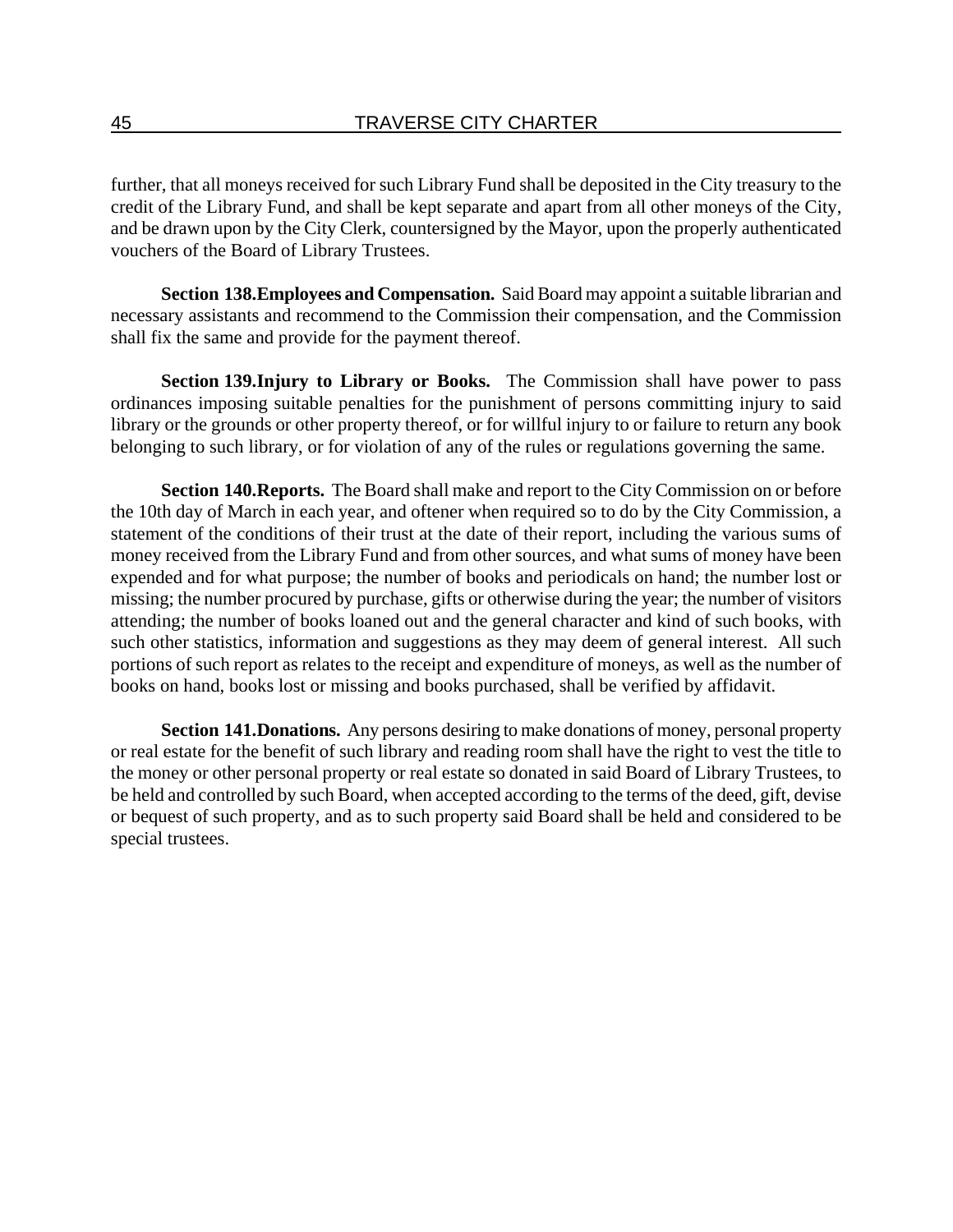#### **CHAPTER XV**

## **RECALL; INITIATIVE; REFERENDUM**

**Section 142. Recall.** Any elective officer may be removed from office by the electors in the manner provided by the general laws of the State of Michigan. A vacancy created by the recall of any elective officer shall be filled by election in the manner prescribed by law. No person who has been removed from office by recall, or who has resigned from such office while recall proceedings are pending against him, shall be appointed to any office within one (1) year after such recall or resignation.

**Section 143. Initiative and Referendum.** An ordinance may be initiated by petition or a referendum on an ordinance enacted by the City Commission or on any decision to build or acquire a power generation facility may be had by a petition as hereinafter provided. An ordinance sought to be initiated by petition shall be fully set forth on the petition or as an attachment thereto. If the ordinance is more than three pages, it may be incorporated by reference and filed with the City Clerk at all times while the petition is being circulated. (Amended 11-2-1999 and 11-2-2010.)

**Section 144. Petitions.** An initiatory or a referendary petition shall be signed by registered qualified electors of the City in number equal to twenty-five percent (25%) of the highest vote for any Commissioner at the last regular City Election prior to the filing of the petition. Before being circulated for signatures, all such petitions shall be approved as to form by the City Attorney. No such petition need be on one paper, but may be the aggregate of two or more petition papers. Each signer of a petition paper shall sign his name in ink or indelible pencil, and shall place thereon, after his name, the date and his place of residence by street and number, or by other customary designation. To each petition paper there shall be attached a sworn affidavit by the circulator thereof, stating the number of signers thereto and that each signature thereon is the genuine signature of the person whose name it purports to be, and that it was made in the presence of the affiant. The circulator for any such petition shall at all times of circulation be an adult resident of the City. Any such petition shall be filed with the City Clerk who shall, within ten (10) days, determine the sufficiency thereof and so certify. If found to contain an insufficient number of names of qualified electors of the City, or to be improper as to form or compliance with the provisions of this section, ten (10) days shall be allowed for the filing of supplemental petition papers. When found sufficient and proper, the City Clerk shall present the petition to the City Commission at its next regular meeting. A referendum petition on any decision to build or acquire a power generation facility shall be filed within 45 days from the decision. (Amended 11-2-1999 and 11-2-2010).

**Section 145. Commission Procedure.** Upon receiving a certified initiatory or referendary petition from the City Clerk, the City Commission shall, within thirty (30) days, either (a) if it be an initiatory petition, adopt the ordinance; (b) if it be a referendary petition, repeal the ordinance; or (c) in either case, determine to submit the proposal to the electors.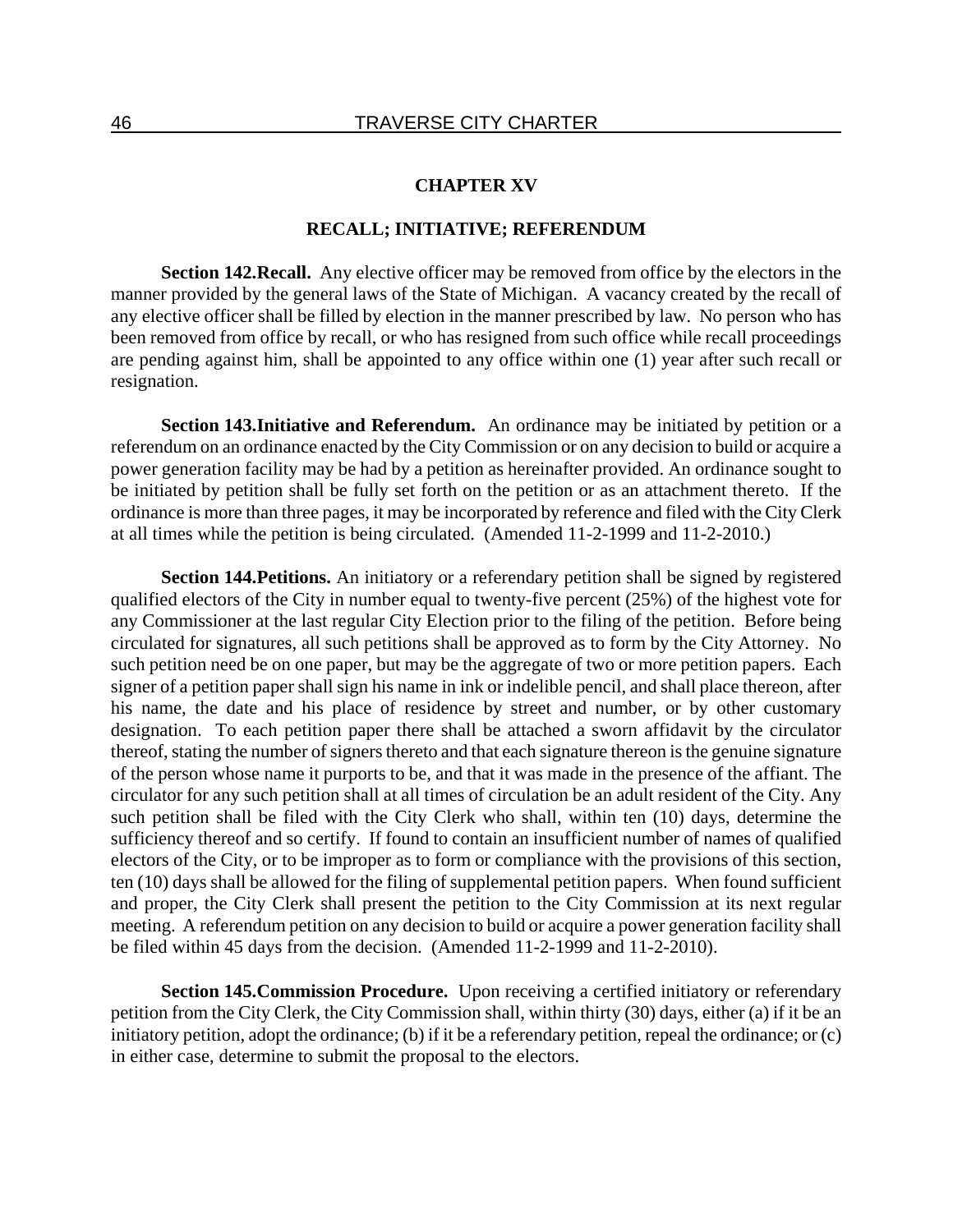**Section 146. Submission to Electors.** Should the City Commission decide to submit the proposal to the electors, it shall be submitted at the next election held in the City for any other purpose or, in the discretion of the City Commission, at a special election. The result shall be determined by a majority vote of the electors voting thereon, except in cases where otherwise required by law.

**Section 147. General Provisions.** The certification by the City Clerk of the sufficiency of a referendary petition within twenty (20) days after the passage of the ordinance to which such petition refers shall automatically suspend the ordinance in question pending repeal by the City Commission or final determination of the electors, as the case may be. No referendum shall be had on any ordinance based on a franchise or a contract unless referendary petitions are filed within twenty (20) days after the passage of such ordinance, unless a provision therefor is specifically provided for therein. An ordinance adopted by the electorate through initiatory proceedings may not be amended or repealed by the City Commission for a period of two (2) years, and then only by the affirmative vote of not less than five (5) Commissioners. Should two or more ordinances adopted at the same election have conflicting provisions the one receiving the highest vote shall prevail as to those provisions.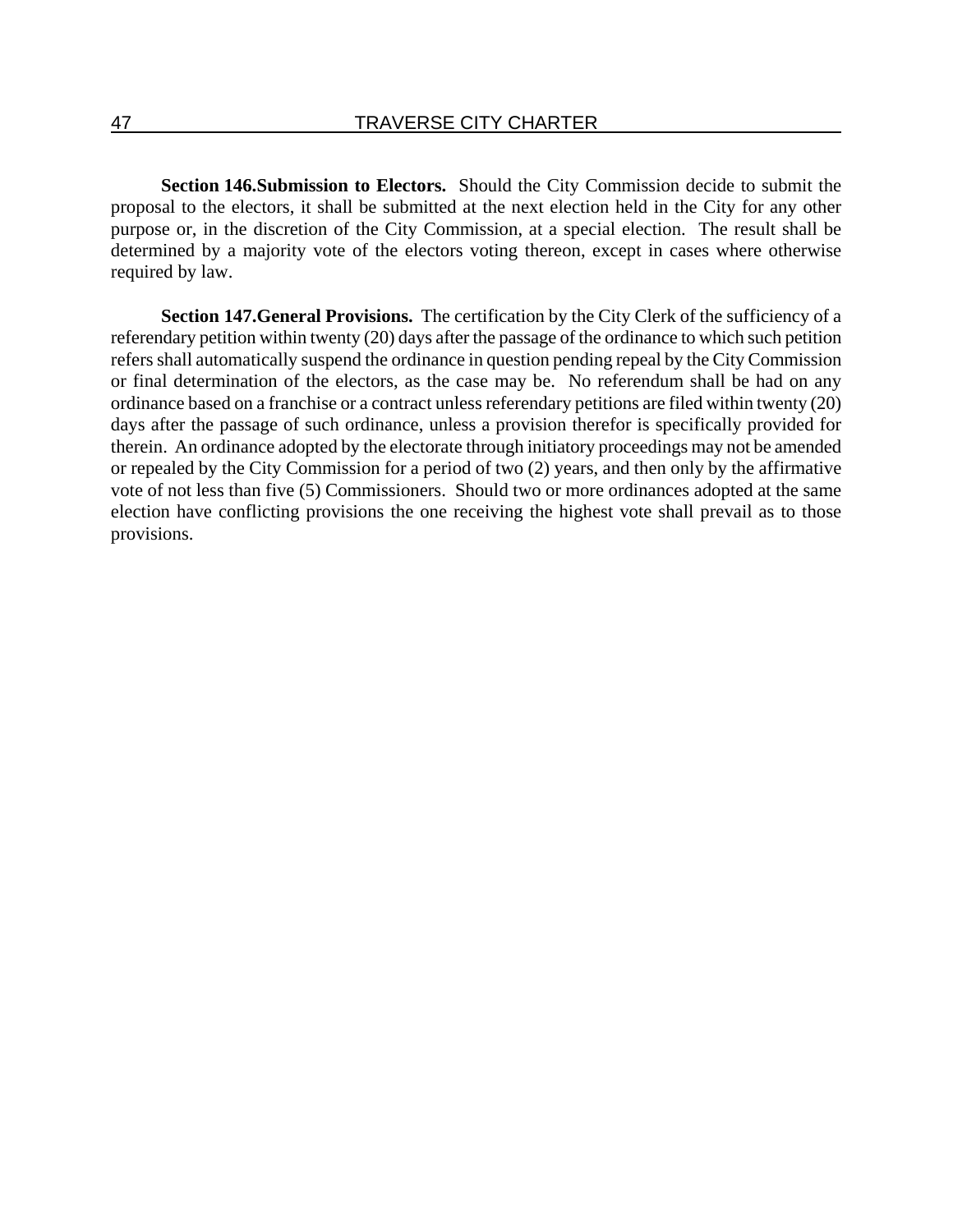### **CHAPTER XVI**

### **MISCELLANEOUS PROVISIONS**

**Section 148. Peace, Health and Safety.** The City Commission shall provide, by ordinance, for the public peace and health and for the safety of persons and property.

**Section 149. House Trailers.** The City Commission may, by ordinance, provide for the regulation of the use, occupancy, sanitation and parking of house trailers and temporary structures within the City, and the licensing or taxation thereof, provided, that the right of the City Commission to regulate any house trailer shall not be abrogated because of any detachment thereof from its wheels or because of placing it on, or attaching it to, the ground by means of any temporary or permanent foundation, or in any other manner whatsoever.

**Section 150. Water and Watercourses.** For the benefit of the public morals, peace, health and welfare, the City shall have and possess the power to use and control and regulate the use of all streams, waters and watercourses within its limits; which power shall include, but not be limited to, the licensing of motor driven watercraft, including outboard motor boats, and the prohibition of any type of motor driven craft which constitutes a public nuisance; the regulation of the mooring of boats for hire; the regulation of the speed of, and of the lights to be used on, all watercraft operating within the City; provided, that the provisions of this section shall not be construed so as to conflict with the general laws of the State or nation nor to interfere with any riparian or littoral rights without the corporate limits of the City.

**Section 151. Wharves and Dockage.** The City Commission shall have the power to establish, construct, maintain and control public wharves, docks, piers, landing places and basins upon any lands or property belonging to or under the control of the City.

**Section 152. Restrictions as to Contracts and Official Positions.** Neither the City Commission nor any City official shall have the power to make any contract with, or to give any official position to one who is in default to the City, and any contract made with, or any appointment to any official position, in violation of the provisions of this section shall be void and of no effect.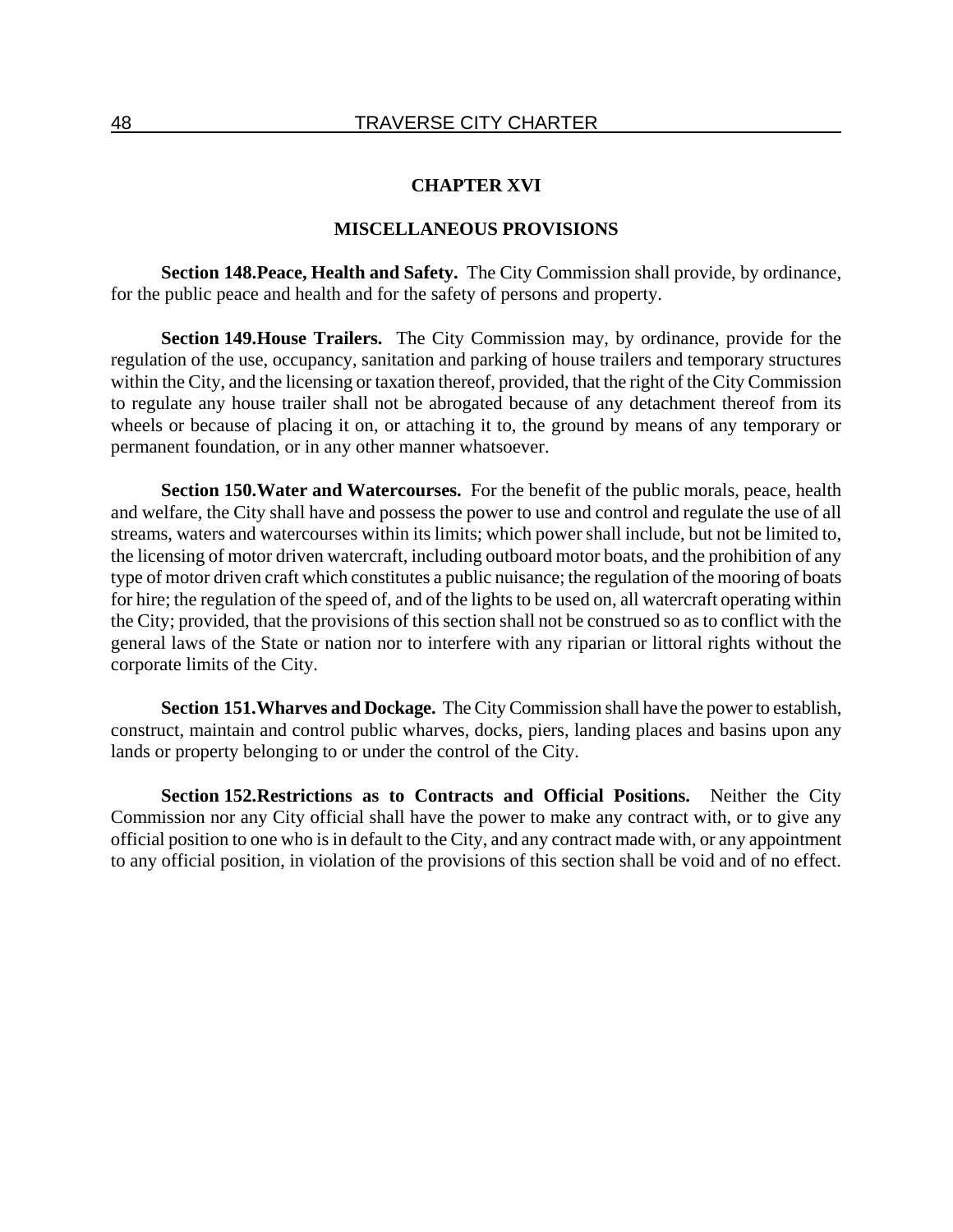**Section 153. Vacancy Defined.** In addition to other provisions in this Charter a vacancy shall be deemed to exist in any office when an officer dies, resigns, is removed from office, moves from the City, is convicted of a felony or judicially declared to be mentally incompetent.

## **Section 154. Official Interest in Contracts.**

a) Contractual Conflicts of Interest. The conduct of City officials and employees in relation to conflicts of interest involving contracts shall be as established by State law.

b) Dual Fiduciary Duties. A City Commissioner having a dual fiduciary duty, which is not a financial conflict of interest as defined by law or this Charter, shall vote unless, upon request of that Commissioner, a majority of the remaining eligible Commissioners allows abstention.

c) Financial Conflict of Interest. An official or employee who has a financial interest, direct or indirect, in any matter to be decided by the City, other than with respect to a contract, shall make that interest known and shall refrain from voting upon or otherwise participating in the making of the decision. Violation of this subsection with the knowledge, express or implied, of the person or corporation dealing with the City shall render the decision voidable by the City Manager or the City Commission. Any official or employee violating the provisions of this subsection shall be deemed guilty of a misdemeanor, and upon conviction shall forfeit office. A financial conflict of interest may be waived by the City Commission after full disclosure of such conflict to the Commission. Unless otherwise provided by law or ordinance, the remaining members of the Commission in a unanimous vote may rule that the best interests of the City are to be served by removing the prohibition on voting and participating in the matter.

**Section 155. Civil Service.** The City Commission may provide, by ordinance, for a merit system of personnel management and may establish by ordinance a pension and retirement system for any or all groups of employees in the service of the City. The cost of any such pension and retirement system shall be determined on actuarially sound mortality and service tables.

Effective July 1, 1971, pensions and retirement for all policemen and firemen shall be subject to the provisions of Act 345 of the Public Acts of 1937, as amended.

**Section 156. Private Use of Public Property.** No officer or employee shall devote any City property or labor to his own personal use.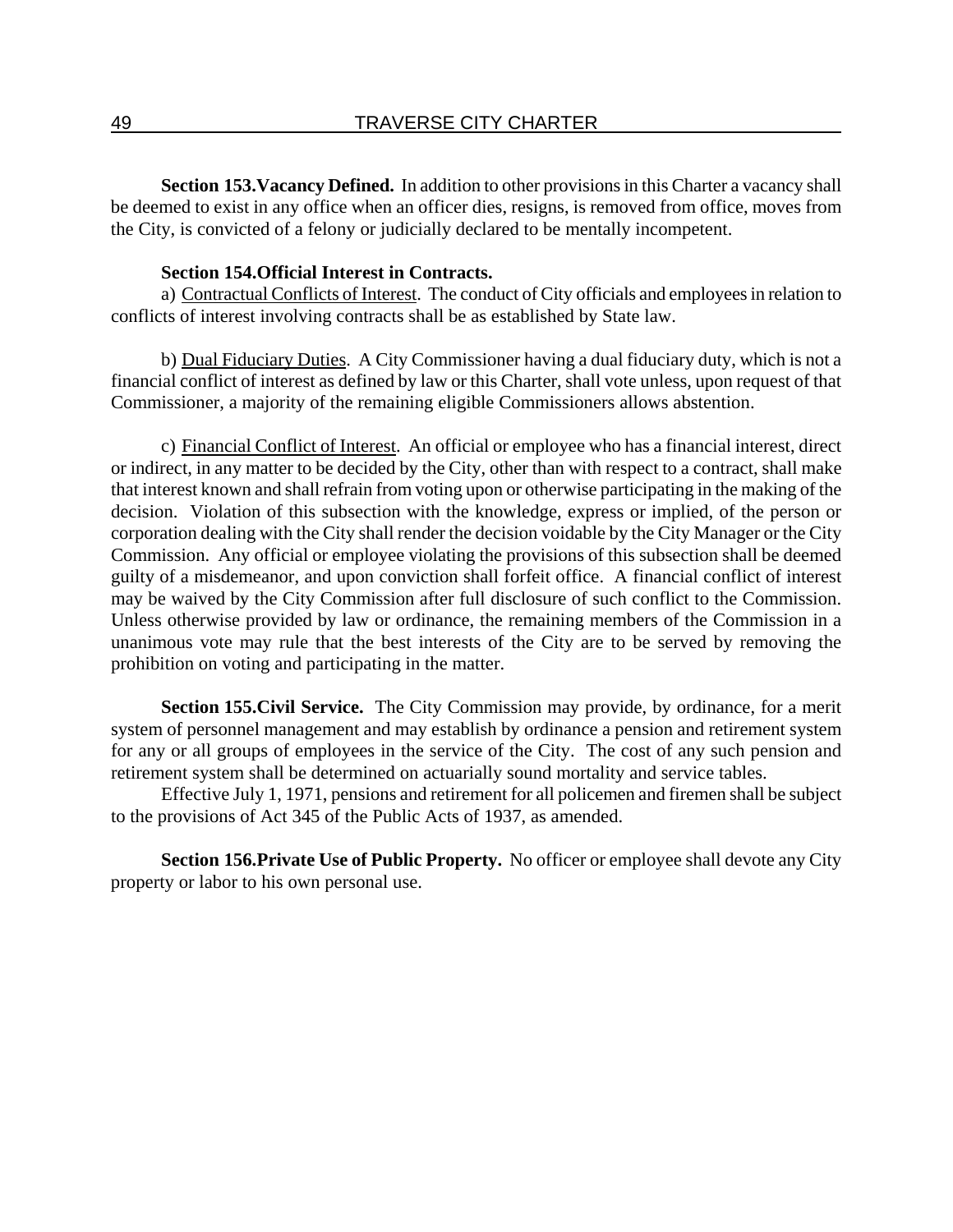**Section 157. Misdemeanors Under Charter and Violations of Ordinances.** All offenses in this Charter declared to be misdemeanors and all violations of City ordinances shall be punishable by a fine not exceeding five hundred dollars (\$500.00) or imprisonment for a period not exceeding ninety (90) days, or both, in the discretion of the court.

**Section 158. Notice of Publication.** Notices or proceedings requiring publication, and all ordinances passed by the City Commission, shall, unless otherwise provided by this Charter, be published once in the official newspaper. The City Commission shall annually in May designate the official newspaper for the next fiscal year which shall be a newspaper printed and published in the City of Traverse City. Provided, however that the City Commission may, at any time, prescribe by ordinance for such publication by posting or otherwise.

**Section 159. Damage Claims.** The City shall not be liable for unliquidated damages for injuries to persons or property unless the person claiming such damages, or someone in his, her or their behalf, shall file a claim in writing with the City Clerk within sixty (60) days after such claim for damages shall have accrued. Such claim shall be verified by the claimant, or some person having knowledge of the facts, and shall specify the time and place, the nature and extent of the injury sustained, the manner in which it occurred, the specific grounds upon which the claim of liability on the part of the City shall be asserted, the names and addresses of all known witnesses, the name of the attending physician, if any, and an itemized statement of the amounts claimed. Upon filing such claim, the City shall have a reasonable time in which to investigate the same and may require the claimant to produce all witnesses for examination under oath. Failure to file a claim or produce witnesses in the manner required in this section shall forever bar any action or proceeding in any court for the collection of such claim. No action shall be maintained in any case unless the same be brought within the statutory period after such injury or damages shall have been received. On trial or action on such claim, no witness shall be competent to testify for the claimant, who was known and not named in the claim filed with the City, or not produced upon demand. If such claim shall arise from or is claimed to have been received by reason of any defect in any sidewalk, crosswalk, pavement, alley or street, the claimant who alleges such injury shall, in said written notice, specify the location of said defect and the character and a detailed description of the alleged defect claimed to have existed.

**Section 160. City Planning Commission.** The City Commission shall by ordinance establish and maintain a City Planning Commission having the powers and duties prescribed by State law.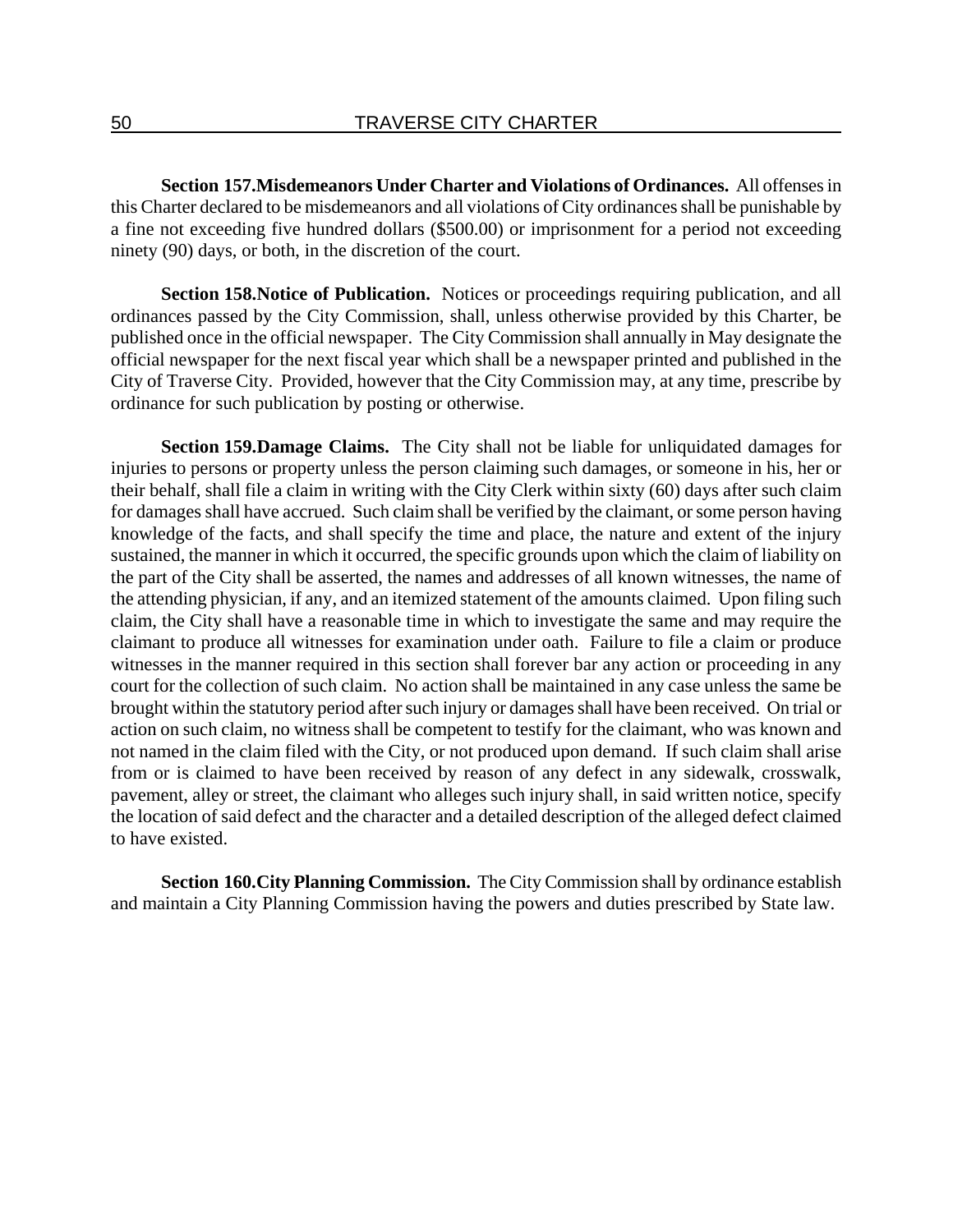**Section 161. Uniform Accounting.** The City Commission shall provide for an accounting system which shall conform to State law.

**Section 162. Public Records.** All records in the City shall be public.

**Section 163. Amendments.** This Charter may be amended at any time in the manner provided in Act 279 of the Public Acts of 1909, as amended. Should two (2) or more amendments, adopted at the same election, have conflicting provisions, the one receiving the highest vote shall prevail as to those provisions.

**Section 164. Headings.** Chapter and section headings are for convenience only and shall not be considered to be part of the Charter.

**Section 165. Severability.** The sections of this Charter and the parts thereof are severable, and in the event of any provisions being declared unconstitutional or contrary to State law, it is hereby declared the intent of the Charter Commission and the electors voting thereon that such unconstitutionality or illegality shall not affect the validity of any other provision of this Charter.

**Section 166. Submission of Charter.** This Charter shall be submitted to a vote of the electorate of the City of Traverse City, for adoption or rejection, at the general City election to be held November 5, 1940.

**Section 167. First Election.** If this Charter shall be adopted at said election, the first City Commission to serve under this Charter shall be composed of the two (2) hold-over City Commissioners elected for a term of four (4) years at the general City election held November 8, 1938, under the prior Charter of the City of Traverse City who shall continue in office until their successors are elected at the regular City election held under this Charter in April, 1943, and assume the duties of their office on the second Monday following their election; the person elected to the office of Mayor at the general City election to be held November 5, 1940, who shall serve as Mayor under this Charter for the full term of two (2) years to which he was elected and until the second Monday following the regular City election to be held in April, 1943, at which time his successor shall be selected in the manner provided in this Charter; the two (2) persons elected as City Commissioners at said election to be held November 5, 1940; and two (2) other persons to be elected to the office of City Commission on a ballot which shall constitute a part of the sheet at the top of which shall be located the ballot by which the question of the adoption or rejection of this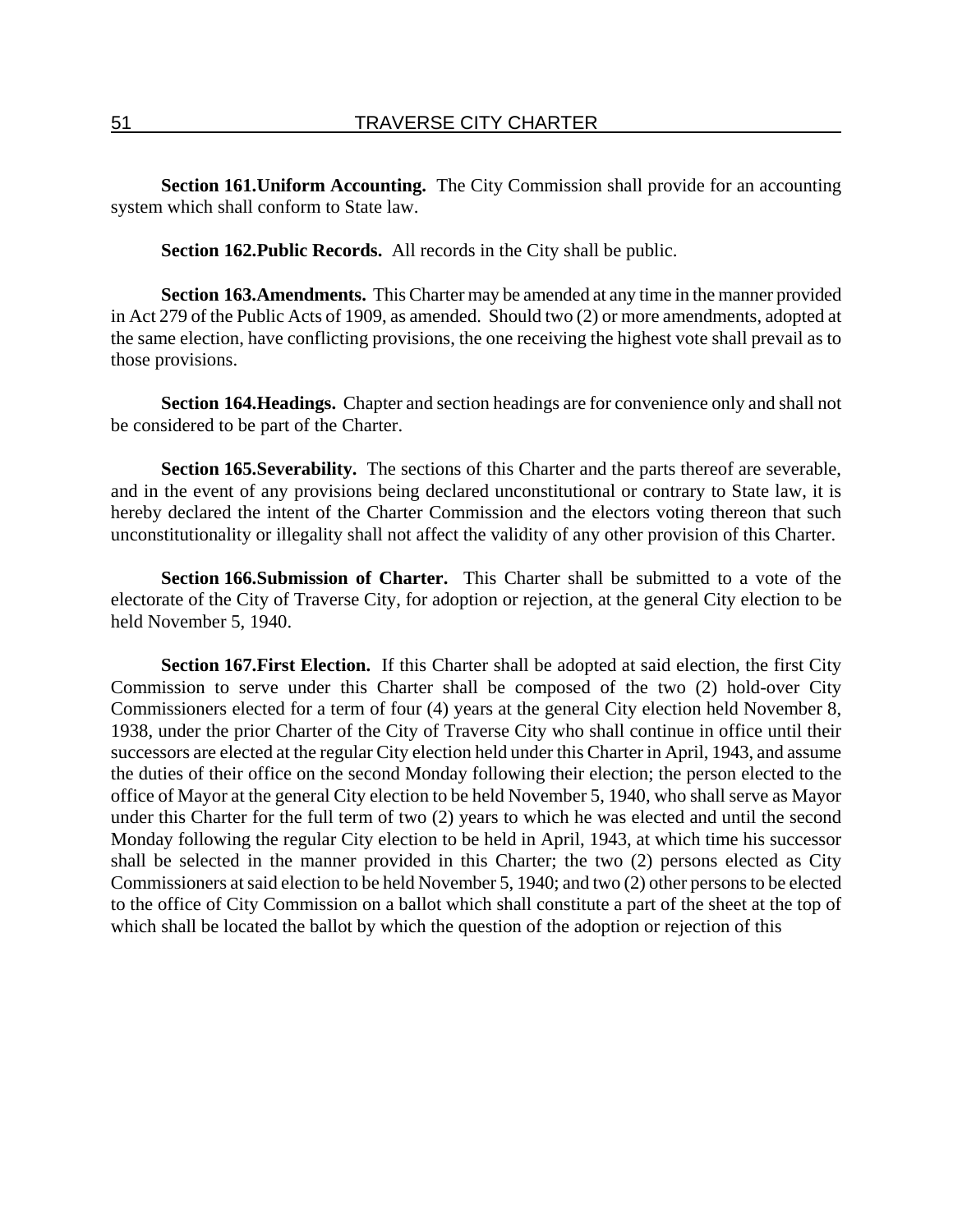Charter shall be submitted to the electorate of the City of Traverse City, the two (2) persons receiving the highest number of votes on such ballot shall be deemed to be elected and the ballot on which such City Commissioners shall be elected shall specify that persons voted for thereon shall be deemed to be elected only if this Charter shall be adopted. The name of no person shall appear on said ballot whose name appears on the ballot to elect persons to the office of City Commissioner at the general election to be held November 5, 1940, in accordance with the provisions of the prior Charter of the City of Traverse City. The last two (2) members of the City Commission to be elected to the office of City Commissioner as herein prescribed shall be nominated as prescribed in this Charter, except that the primary election shall be omitted in so far as candidates for such office are concerned and the last day and time for filing nomination petitions for such office shall be twelve (12) o'clock, noon, October 25, 1940.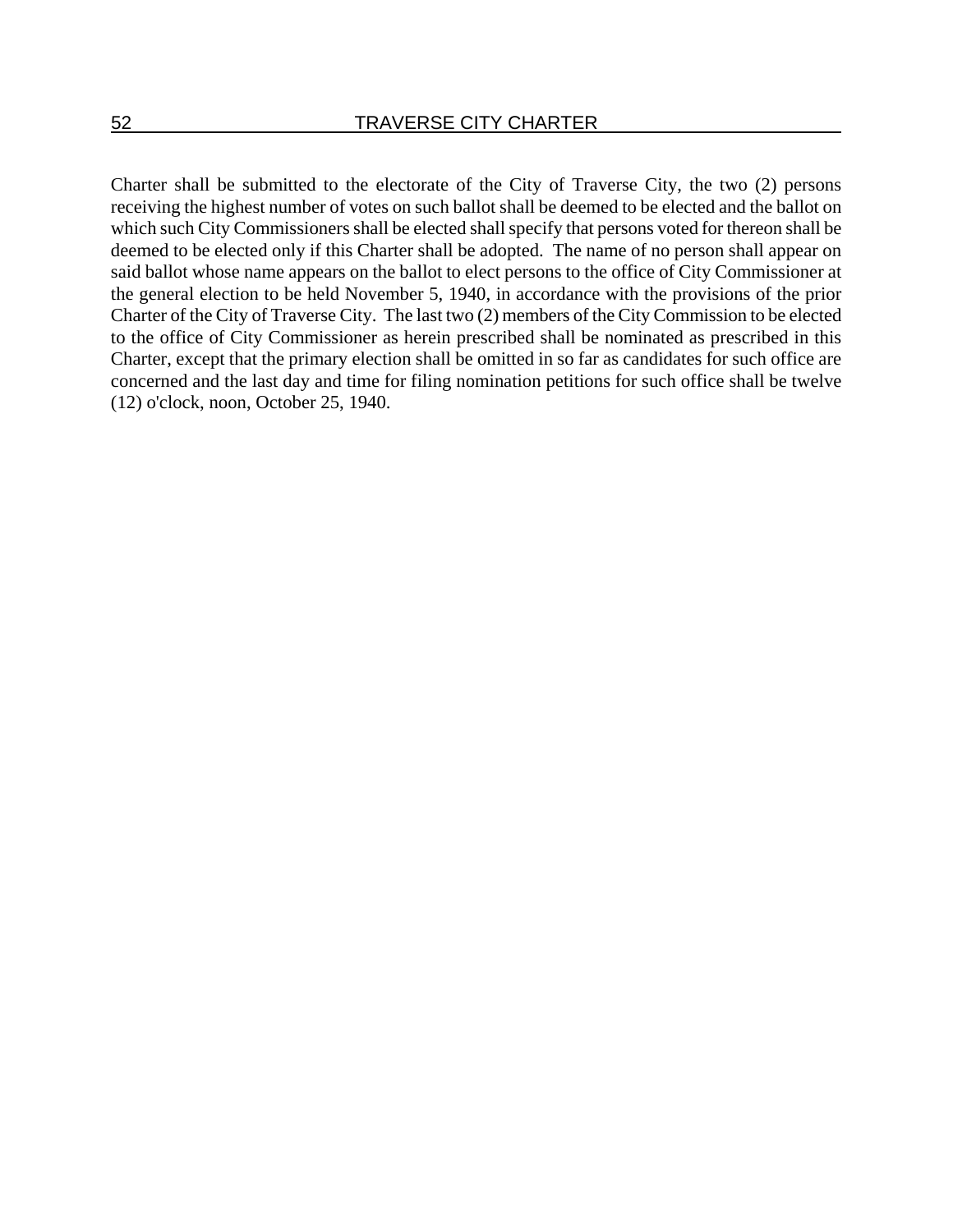### **CHAPTER XVII**

#### **SCHEDULE**

**Section 168. Submission of Charter; Terms of Office of First Commission.** The last four (4) persons elected to the office of City Commissioner as provided in the preceding section shall hold office under this Charter until the second Monday following the regular City election to be held in April, 1945.

**Section 169. First Commission Meeting.** The first City Commission, as established hereunder, shall assemble in the official City Commission chambers at seven-thirty (7:30) p.m. on the second Monday following its election, and when it shall have been called to order by the City Clerk, the City Commission existing under the previous Charter of the City of Traverse City shall cease to be and the office and term of the Mayor and of each and every member of the City Commission holding office by virtue of such previous Charter of the City of Traverse City shall, except as otherwise provided herein, terminate, and this Charter shall become operative and the new City Commission as constituted herein shall assume its duties.

**Section 170. Hold-Over Offices.** All officers holding office under the previous Charter, except the Mayor and members of the City Commission, holding office under and by virtue of such previous Charter, shall continue in office until their successors shall be chosen and shall qualify, or the office be abolished in accordance with the provisions of this Charter. All offices not named in this Charter shall be abolished and cease to be at midnight December 31, 1940. Where questions arise concerning the responsibility and authority of officers, pending the appointment of a City Manager, the City Commission shall temporarily fix such responsibility and grant such authority as is necessary to maintain the services of the City.

**Section 171. Budget Adjustments.** The first City Commission elected under this Charter shall have authority, on recommendation of the City Manager, to make any necessary adjustments in the budget then in force.

**Section 172. Ordinance and Resolutions; Contracts; Franchises.** All by-laws, ordinances, contracts, franchises, resolutions, rules and regulations of the City, not inconsistent with this Charter, in force at the time this Charter becomes effective shall continue in full force until repealed or amended by action of the proper authorities.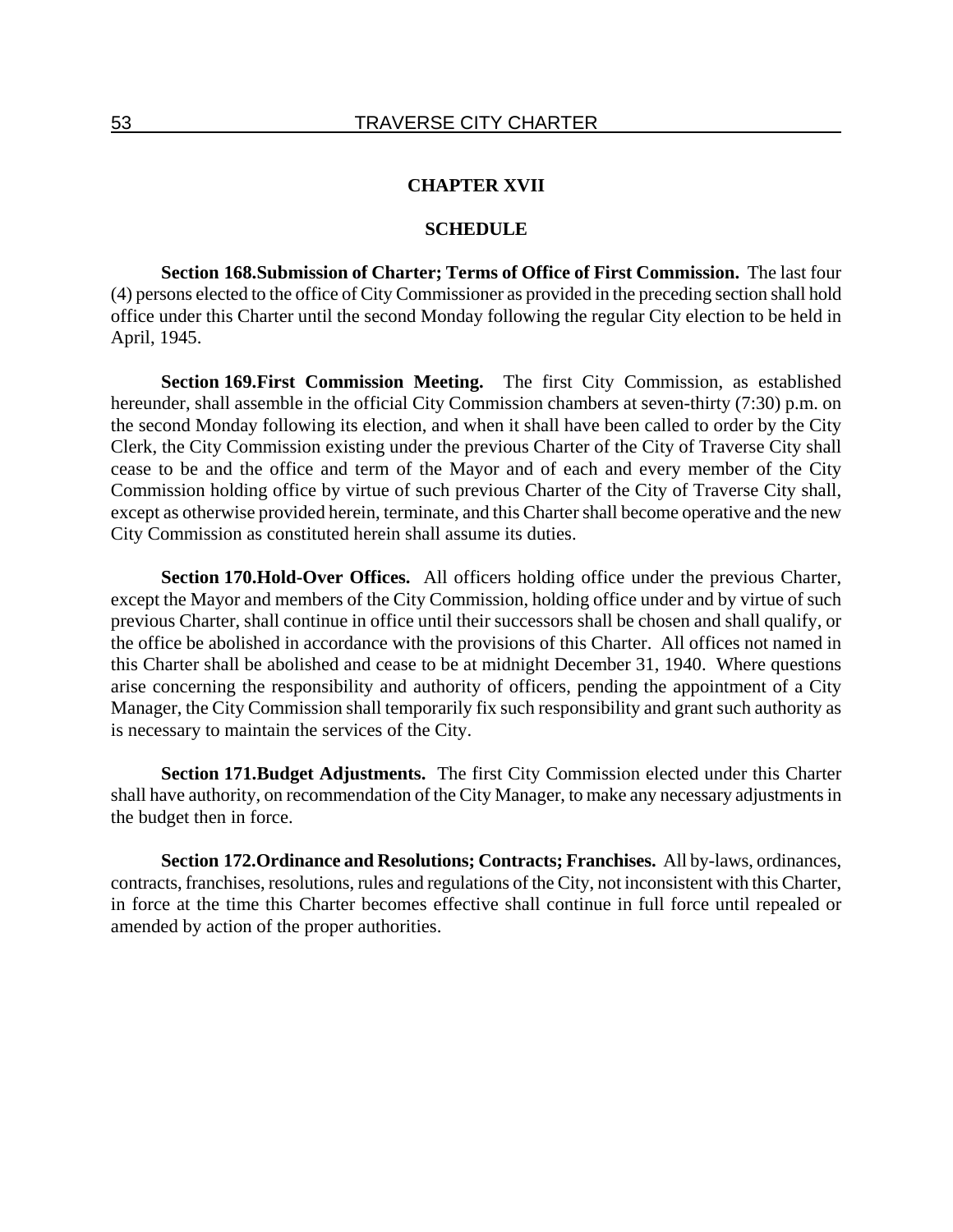**Section 173. Taxes and Assessments.** All taxes and assessments levied or assessed and all charges thereon and all fines and penalties imposed, which remain uncollected at the time this Charter becomes effective, shall be collected as if such change had not been made. If a different remedy is provided by this Charter, or any ordinance adopted pursuant thereto, which can be made applicable to any rights existing when this Charter becomes effective, such remedy shall be deemed to be accumulative to the remedies before provided.

**Section 174. Vested Rights Continued.** After the adoption of this Charter, the City shall continue to be vested with all property, moneys, contracts, rights, credits, effects, and the records, files, books, and papers belonging to it under and by virtue of the previous Charter, and with any additional property and rights as herein prescribed. No right or liability, either in favor of or against the City, existing at the time this Charter becomes effective, and no suit or prosecution of any character, shall in any manner be affected by any change, but the same shall stand or proceed as if no change had been made. All debts and liabilities of the City shall continue to be its debts and liabilities, and all fines and penalties imposed at the time of such change shall be collected, and all licenses issued by the City shall be and remain the same as if such change had not been made.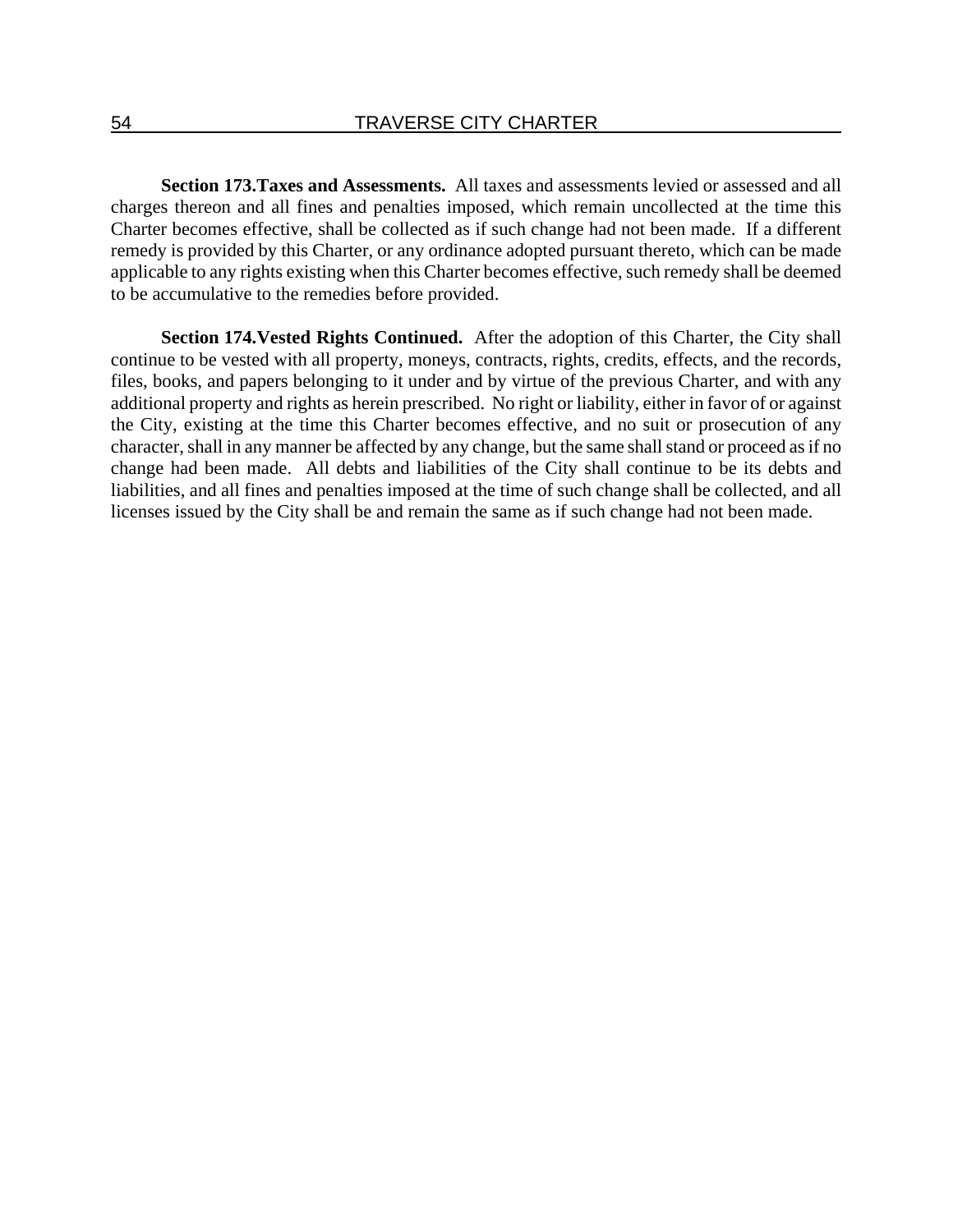### **CHAPTER XVIII**

## **LIGHT AND POWER BOARD**

**Section 175. Light and Power Department.** There is hereby created the Light and Power Department of the City of Traverse City, which shall be responsible for the development, production, purchase and distribution of all electricity, heat, steam, light and power services by the City.

**Section 176. Light and Power Board.** There is hereby created the Light and Power Board of the City, which shall have exclusive jurisdiction, control and management of the Light and Power Department and all its operations and facilities, except as herein provided. Unless specifically allocated to the City Commission or to a City official, the Board shall have all the powers and duties possessed by the City to construct, acquire, expand and operate the light and power system and to do any and all acts or things that are necessary, convenient or desirable in order to operate, maintain, enlarge, extend, preserve or promote an orderly, economic and business-like administration of the Light and Power Department. The Board shall operate as a separate unit of City government. The Board may sue or be sued in the name of the Light and Power Department of the City of Traverse City. All damage claims arising from the operations of the Board and the Department shall be the responsibility of and be liquidated by the Board from the appropriate funds of the Department.

#### **Section 177. Organization of Board.**

a) Number of Board Members. The Board shall consist of seven (7) members who shall be nominated and appointed by the City Commission. Not less than one (1) and not more than two (2) of these members shall be City Commissioners selected by the City Commission and shall be ex officio members with full voting authority. In addition to these seven (7) members, the City Manager or the City Manager's designee shall be an ex officio member without voting authority and shall not be counted for purposes of establishing a quorum.

b) Term of Office. The non-Commissioner Board members shall be appointed to serve terms of five (5) years from the first Monday of April. The Commission Board members shall be appointed for a two-year term bi-annually at the City Commission organizational meeting. Any Board member may continue beyond the appointed term of office until that Board member's successor is appointed and has qualified, unless the Board member has been removed from office as provided in subsection (d) of this section.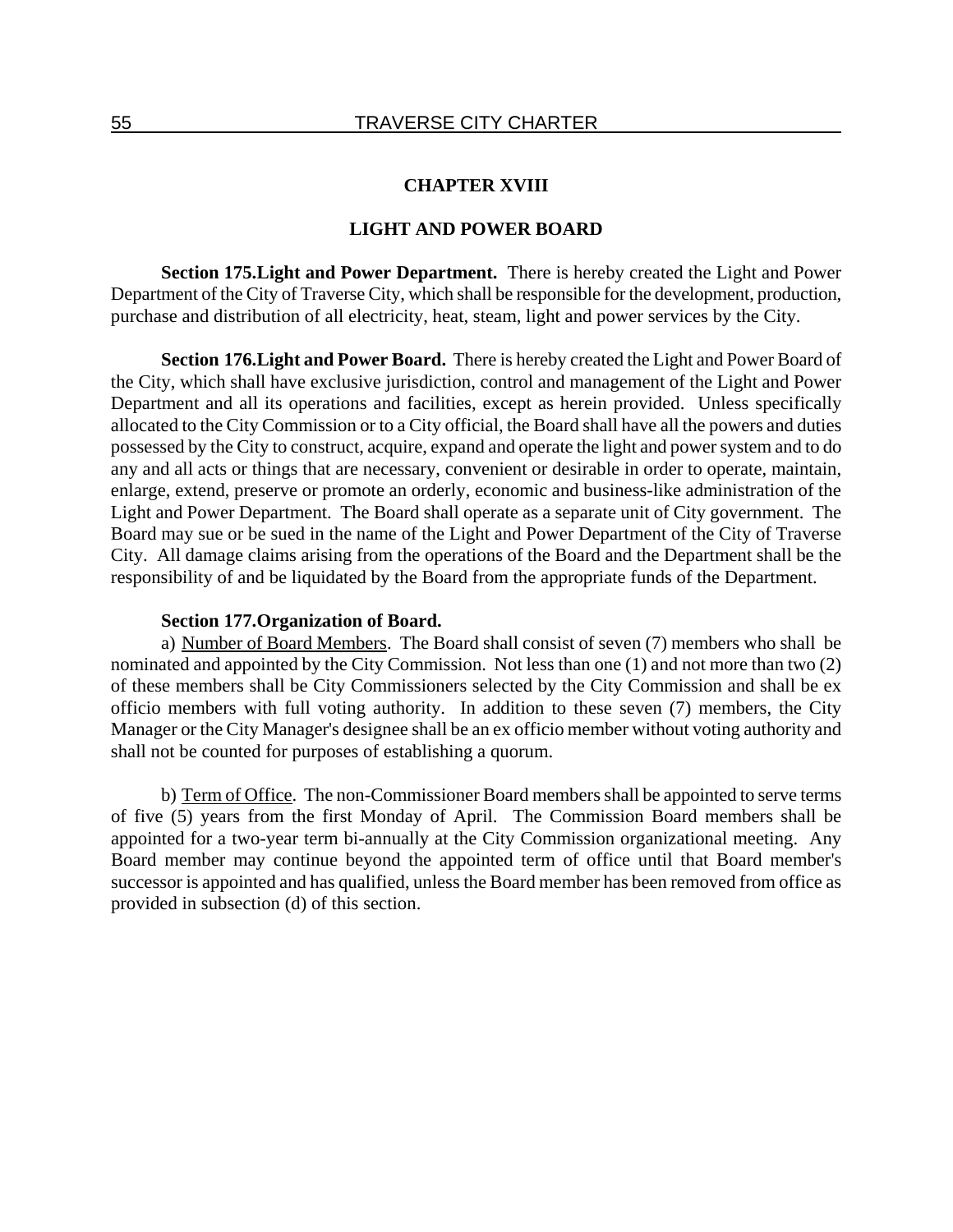c) Vacancies. Vacancies shall be filled by the Mayor, with the approval of the City Commission, for the unexpired term.

d) Qualifications and Removal. No person shall be a Board member unless the person is a resident elector of the City, except that one (1) Board member may be a nonresident of the City if that Board member resides within the current actual service area of the Department. No person who holds any other City office or who is an employee of the City shall be a member of the Board. A Board member ceasing to possess any of these qualifications or a Board member who has engaged in official misconduct, the unfaithful performance of duties, or who has failed to diligently attend meetings, shall be suspended for not more than thirty (30) days by the Mayor and shall be removed from office upon approval of two-thirds (2/3) of the City Commission.

e) Compensation. No Board member shall be compensated for serving on the Light and Power Board. Board members may be reimbursed for actual out-of-pocket expenses incurred in the carrying out of duties as a member of the Light and Power Board upon approval of the majority of the Board.

f) Officers. The Board by majority vote shall elect from among its members a chairman who shall preside over the meetings of the Board and a vice-chairman who shall act for the chairman during the chairman's absence. The Board shall appoint a secretary to the Board who shall be responsible for maintenance of records. An election of officers of the Board shall be held annually at the first regular meeting following the appointment of a new Board member after the end of a regular term of office. No member shall serve as chairman for more than two (2) consecutive terms.

g) Board Meetings. The Board shall establish a regular monthly schedule of meetings. Special meetings may be held as required following appropriate notice. The Board shall adopt rules for the conduct of its meetings. No action shall be taken by the Board except by the concurring vote of at least four (4) members. A quorum shall consist of four (4) members of the Board. (Amended 11-2-99.)

h) Subcommittees. The chairman with the approval of the Board shall have the authority to appoint ad hoc subcommittees, but there shall be no standing subcommittees of the Board. (Amended Nov. 5, 1991)

#### **Section 178. Organization of Department.**

a) Executive Director. The Board shall appoint and employ an Executive Director who shall be qualified by training and experience for the overall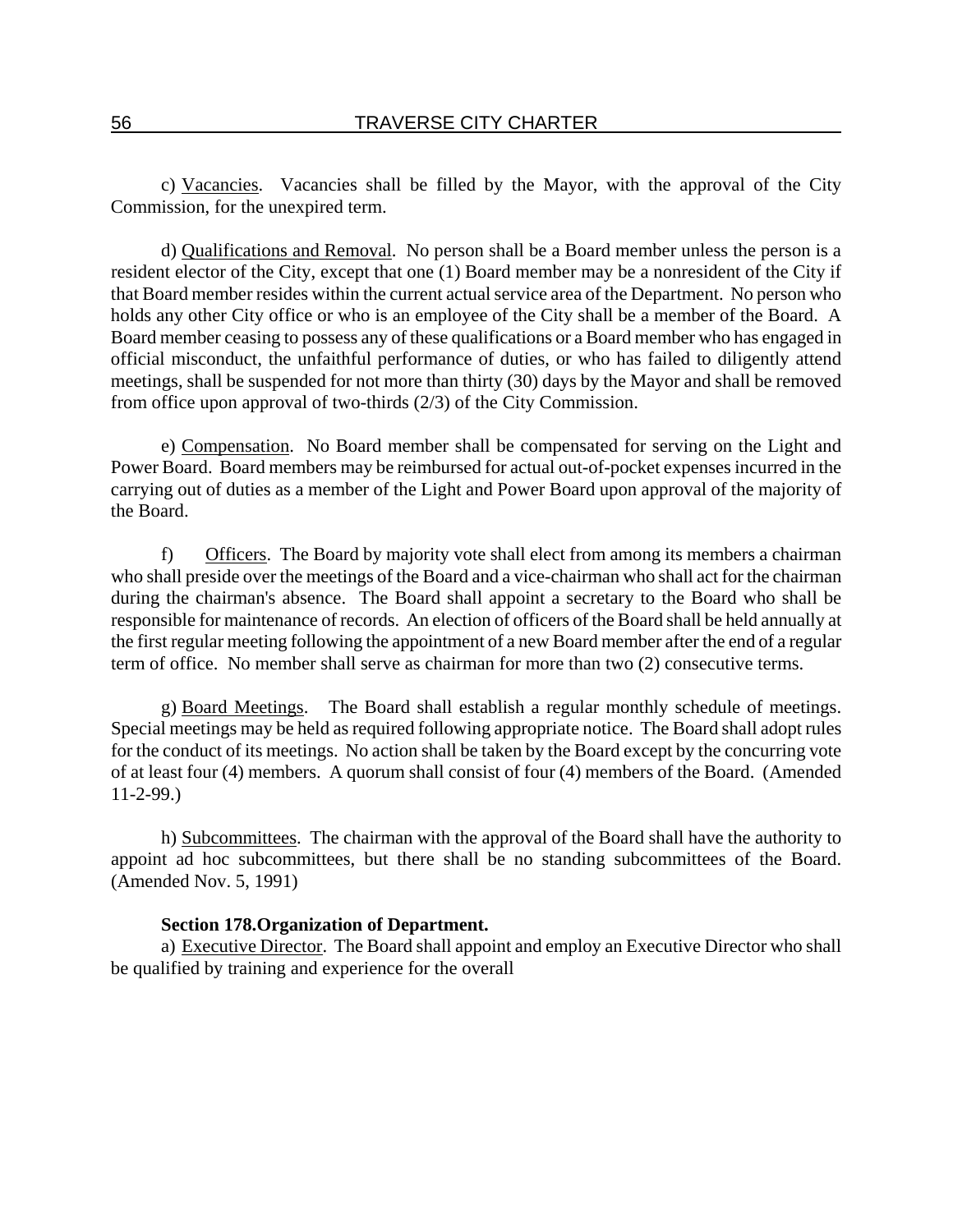management of the Department. Salary shall be fixed by the Board and the Executive Director shall have such authority as delegated by the Board. The Executive Director shall determine the number of employees necessary for the operation of the utility, and fix their duties and compensation subject to the approval of the Board. The Executive Director shall have control of all actual construction and repairs, the immediate management of operation of the Department and the enforcement and execution of all rules and regulations, programs, plans and decisions made or adopted by the Board. The Executive Director shall maintain suitable permanent records regarding his or her actions. The Executive Director shall prepare plans and specifications, take bids and let contracts, subject to the approval of the Board.

b) Employees. There shall be such other officers and employees of the Department as may be provided by the Board. The officers and employees shall be appointed and removed by the Executive Director subject to the provisions of this article. The Executive Director may hire an assistant with the advice and consent of the Board. The Executive Director shall adopt an organizational structure for management of the Department subject to the approval of the Board. The Executive Director shall negotiate all labor contracts, but all such contracts shall be executed by the chairman and secretary of the Board upon approval by the Board.

c) Attorney. The Board shall appoint legal counsel who shall hold office at the pleasure of the Board. Legal counsel shall act as advisor to and attorney and counsel for the Board and the Department and shall approve in writing all contracts, bonds and other instruments in which the Board or the Department is concerned. Legal counsel shall represent the Board and the Department in all courts in any litigation and shall perform such other duties as the Board may authorize. With the consent of the City Commission, the City Attorney may act as legal counsel for the Light and Power Department and Board.

d) Surety Bonds. The Board may require surety bonds for any of the officers and employees of the Department in such amounts as the Board deems necessary. The premiums for the bonds shall be paid by the Department in the same manner as any other operating expense.

## **Section 179. Powers and Duties of Board.**

a) Purchase and Sale of Personal Property. The Board shall have the power to acquire and dispose of personal property by sale, purchase, exchange or lease under procedures established by the Board which may provide a monetary limit within which such transactions involving personal property may be made by the Executive Director without Board approval and without necessity of securing competitive bids.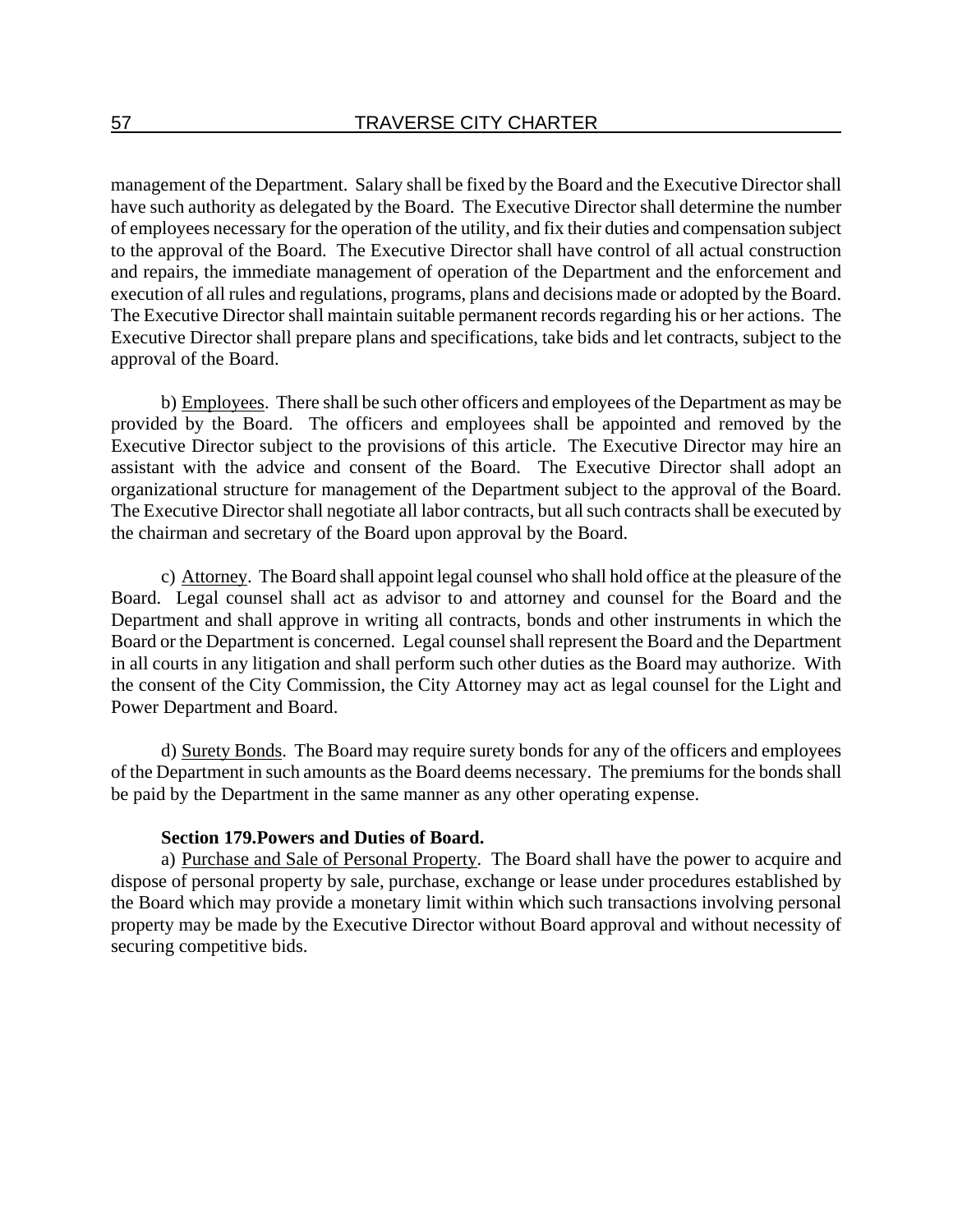b) Purchase and Sale of Real Property. No later than the effective date of this article, the City Commission shall clearly designate all light and power real property which appertains to the Light and Power Department operations, except general utility easements. The Light and Power Department may use any utility or roadway easement for utility purposes. The Board shall have the power to acquire real property or any interest therein in the name of the City for Light and Power Department purposes. The Board may sell or lease any Light and Power Department real property or interest therein in the name of the City, but the Board shall not sell, exchange, lease or in any way alien or dispose of the real property belonging to and appertaining to the Light and Power utility which it now owns or may hereafter acquire unless the proposition for such disposal shall first have been submitted to the qualified voters of the City and approved by them by a majority vote of the electors voting thereon. The provision of this section regarding approval of the electors shall not, however, apply to the sale, lease or exchange of any real property which is not necessary for the operation of the Light and Power Department and which is certified as not necessary by the Light and Power Board and which is also certified as not necessary by the City Commission. The proceeds from the sale, lease or exchange of any real property certified as not necessary shall accrue to the Light and Power Department.

c) Contracts. The Board shall have the following powers both inside and outside the City limits:

- i) To sell its products and services to public and private corporations and to other consumers;
- ii) To construct plants, transmission lines and other facilities;
- iii) To purchase franchises; and
- iv) To enter into all contracts and agreements in furtherance hereof.

d) Extensions of Services. The Board may adopt regulations governing extensions of services of the Department both inside and outside the City limits. The regulations shall provide the conditions under which the extension shall be made to render them compensatory and shall provide that each extension project shall, when completed, become the property of the City whether on public or private property.

e) Eminent Domain. The Board shall have no authority to exercise powers of eminent domain, but may recommend such actions be taken by the City.

f) Use of Right of Way. The Board may use the grounds over, under or along any road, railroad, highway, street, sidewalk, thoroughfare, alley or water way in the operations of the Department, but shall in all cases be subject to the applicable general regulations of the City, and cause the surface of the public way to be restored to its usual condition.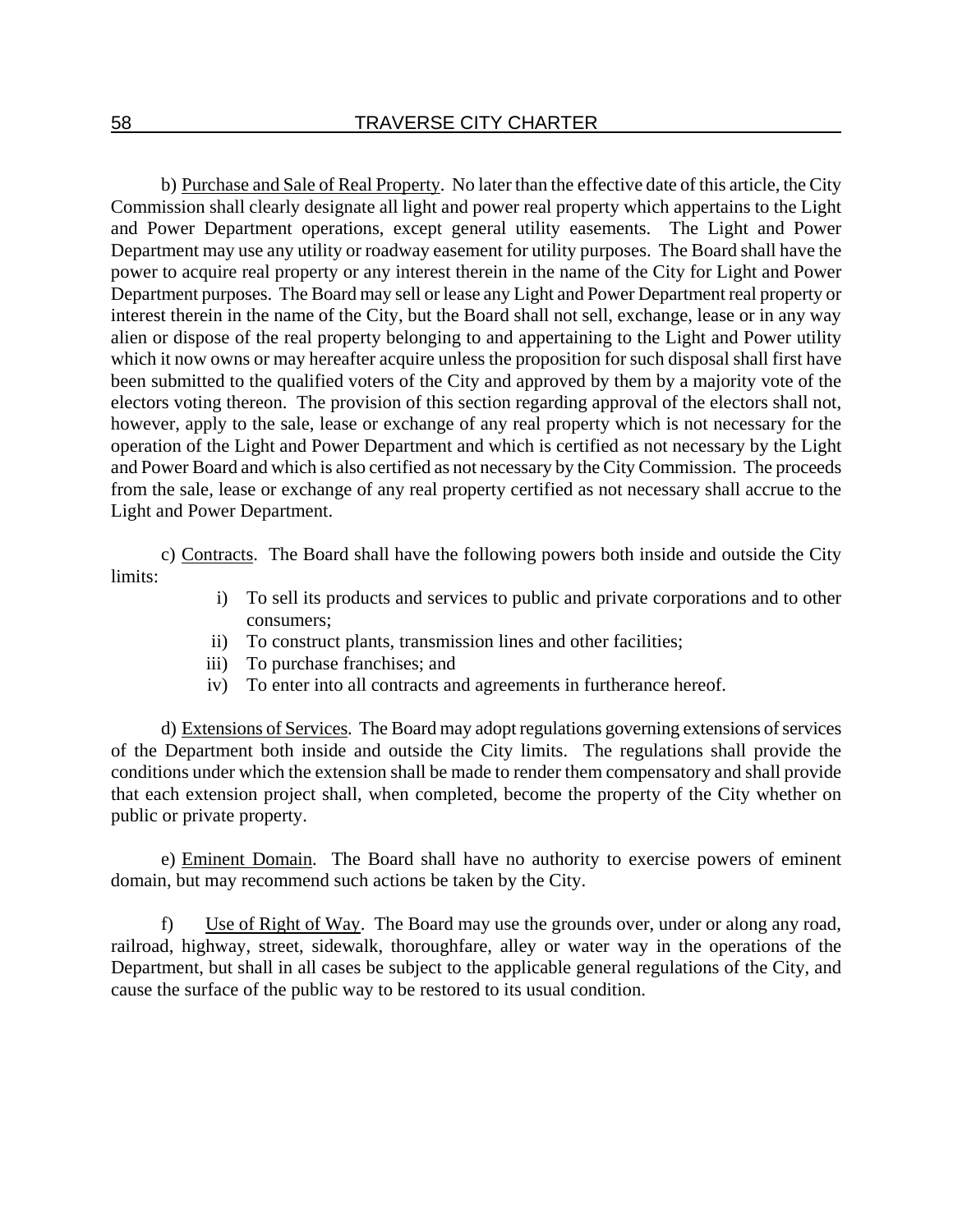(g) Joint Operations. The Board may enter into contracts and agreements with any public or private corporation or an individual, both inside and outside the boundaries of the City and State (1) for the joint use of property belonging either to the City in use for Light and Power Department purposes or to the other contracting party or jointly to both parties, and (2) subject to the approval of the City Commission, either for acquisition of real property or the issuance of bond obligations for the joint acquisition, financing, construction and operation of plants, buildings, transmission lines and other facilities.

(h) Rates. After a public hearing and public notice the Board shall fix rates to be charged for electricity, heat, steam and other utilities sold and services rendered by the Department. Rates shall be fair, reasonable and compensatory and shall be uniform for all consumers within the same class; but different rate schedules may be applied to different classes of consumers as determined by the Board. Rates within the City limits may be less but shall be no greater than for the same class of consumers outside the City limits. Rates shall be sufficient to pay all operating and maintenance expenses of the utility's operation and all bond interest and redemption costs of the utility operations. The Board may require reasonable deposits as security for the payment of charges for utility services and may provide for the return of deposits when satisfactory consumer credit has been established. The Board shall also provide for the collection of payments for charges of the utility. (Corrected to eliminate typographical error 4-19-04).

(i) Budget. The Board shall submit to the City Commission on or before the last regular meeting of the City Commission in the month of April of each year an itemized budget conforming to the system of accounts required by the State of Michigan. The City Commission shall approve or reject this budget, but shall not have authority to change any of its provisions. The Board may amend its budget following the same procedure for budget adoption. (Amended 11-2-99).

(j) Authority for Expenditures. No moneys shall be drawn from the funds of the Department nor shall any obligation for the expenditure of money be incurred except in conformity with the approved budget and after authorization by the Board. No claim against the Department shall be paid unless evidenced by a voucher approved by the Executive Director or by some other employee to be designated by the Executive Director.

(k) Bonds. Subject to applicable laws, the Board may recommend to the City Commission and the Commission may authorize the issuance and sale of revenue bonds necessary to finance the acquisition, construction, improvement and extension of any utility facilities owned by the City for Light and Power purposes including facilities owned or operated jointly with others.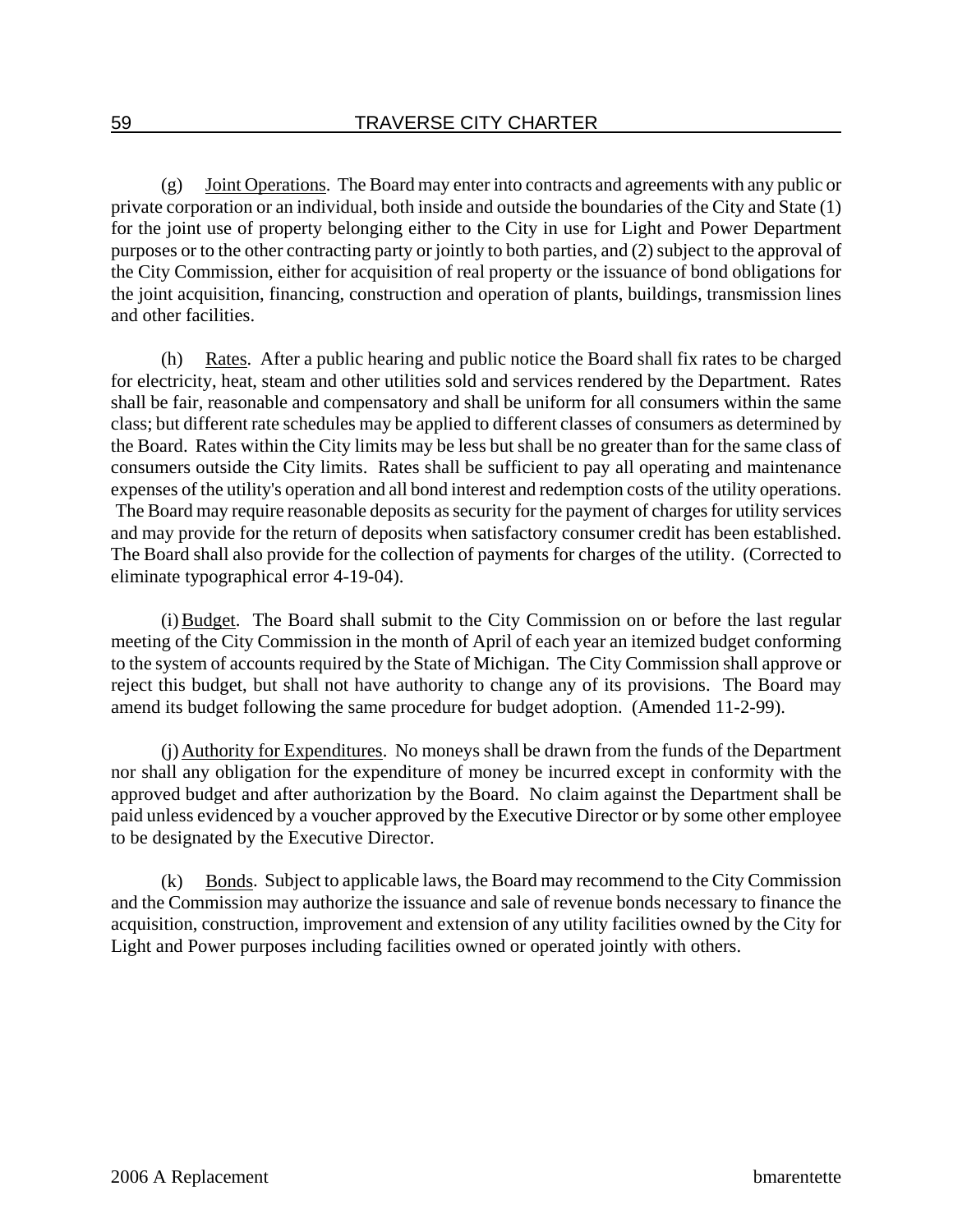(l) Short Term Indebtedness. Notwithstanding subsection (k) hereof and subject to applicable laws, the Board may borrow money for periods not to exceed three (3) years and may issue negotiable notes payable from the revenues of the Department as evidence of the indebtedness. However, such notes must be fully paid within three (3) years from their date of issuance and may not be renewed or converted to other short term indebtedness.

(m) Fee. No later than June 30 of each year, the Board shall pay to the City five percent (5%) of its gross revenue for the fiscal year ending on that same June 30. Such payment shall be the annual fee of the Light and Power Department to the City. Other than the annual fee, no other payment shall be made to the City except upon concurrent resolution duly adopted by a majority of the Board and a majority of the City Commission. No free service of electricity or any other service or product of the Light and Power Department shall be furnished by the Light and Power Department to any person, public or private, or to any political subdivision or any public agency or instrumentality of the State or Federal government.

(n) Accounting Reports. The Board, in addition to the reports and accounting that it may otherwise be required by law to make shall furnish to the City Commission a monthly financial statement on an accrual basis comparative with the budget. The City Commission shall conduct not less than annually an audit by a certified public accountant in accordance with generally accepted auditing standards showing the funds and accounts of the Department, which audit shall be open to public inspection.

(o) Capital Planning and Expansion. The Board shall conduct necessary studies and planning for the electricity, heat, steam, light and generating transmission facilities and related improvements and shall have the authority to include in its budget for each fiscal year up to five percent (5%) of the gross revenues or five percent (5%) of the undepreciated costs of existing facilities to provide for the financing of such expansion and improvements. The Board shall submit to the City Commission annually with its budget a capital improvements plan for the next six (6) years. The City Commission, after submitting this plan to the Planning Commission for its review and after the Planning Commission has held a public hearing on the plan, may approve or reject this plan, and once approved it may not be rejected by the City Commission except to the extent of the annual revisions of the plan adopted by the Board. If not approved or rejected by the City Commission by its first meeting in June, immediately following, the capital improvements plan shall be deemed approved. The Board's annual revisions shall include, as a minimum, a plan for the sixth year of the capital improvements plan. (Amended 11-2-93; 11-2-99, 11-7-06.)